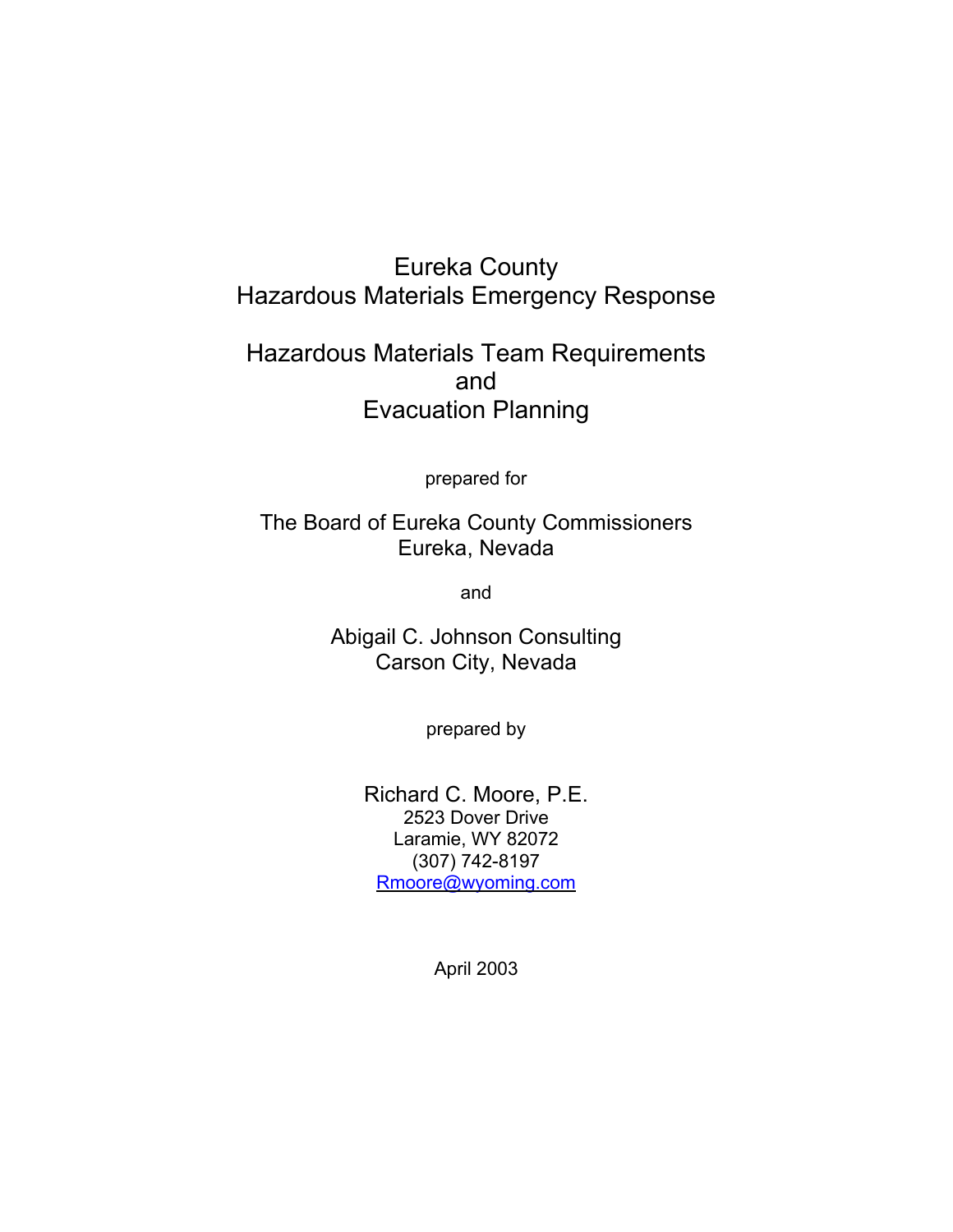# **Executive Summary**

The U.S. Department of Energy (DOE) has proposed a geologic repository at Yucca Mountain, Nevada for the permanent disposal of spent nuclear fuel (SNF) and high–level radioactive waste (HLW). DOE is currently considering several alternatives for transportation of SNF and HLW, including the construction of a rail line between the mainline of the Union Pacific Railroad (UPRR) and Yucca Mountain. One option for the route for this proposed rail line is the Carlin Route. This route originates in Eureka County near Beowawe and passes through Crescent Valley. Construction of the proposed rail line through Eureka County would result in very significant increases in the quantities of hazardous materials shipped through the County.

Eureka County prepared an "Impact Assessment Report" on the impacts to the County resulting from the Yucca Mountain repository and its transportation. The County concluded that there are significant public health and safety issues to the County from this project which must be addressed. The County's primary responsibility to its residents is to protect their health, safety, and welfare. The County currently does not have the capability to respond to a transportation accident involving SNF or HLW. If the Carlin rail line is constructed, the County must have a hazardous materials emergency response program. The County has proposed that a "strike force" be located at Beowawe and operated under the direction of the affected local governments to mitigate the health and safety risk (Eureka, 2001). The purpose of this report is to describe the mission, concept of operations, training, and equipment needed to develop this capability.

The health, safety and welfare of County residents is also dependent upon adequate sheltering and evacuation plans in the event of an incident resulting in the release of radioactive materials. This report, as part of the description of the emergency planning process, will also address sheltering and evacuation planning.

For almost any incident involving the release of hazardous materials, the County's First Responders will be on their own during the initial stages of the response. Therefore, the County needs to develop and maintain a continuous preparedness program. The creation of a hazardous materials response team should be conducted through a comprehensive hazardous materials emergency planning process. This process should include a review of existing plans, a hazards analysis, a capability assessment, environmental modeling, development of a hazardous materials response plan, implementation of the plan, and testing the plan. Through this process, the County can develop accurate assessments of the amount and type of equipment needed, the human resources needed to implement the plan, and the training required for firefighters, emergency medical services personnel, and full–time County employees.

A hazards analysis should be completed that includes both hazardous materials located at fixed facilities within the County and the transportation of hazardous materials through the County by rail, truck and pipeline. With an accurate knowledge of present and future hazards most likely to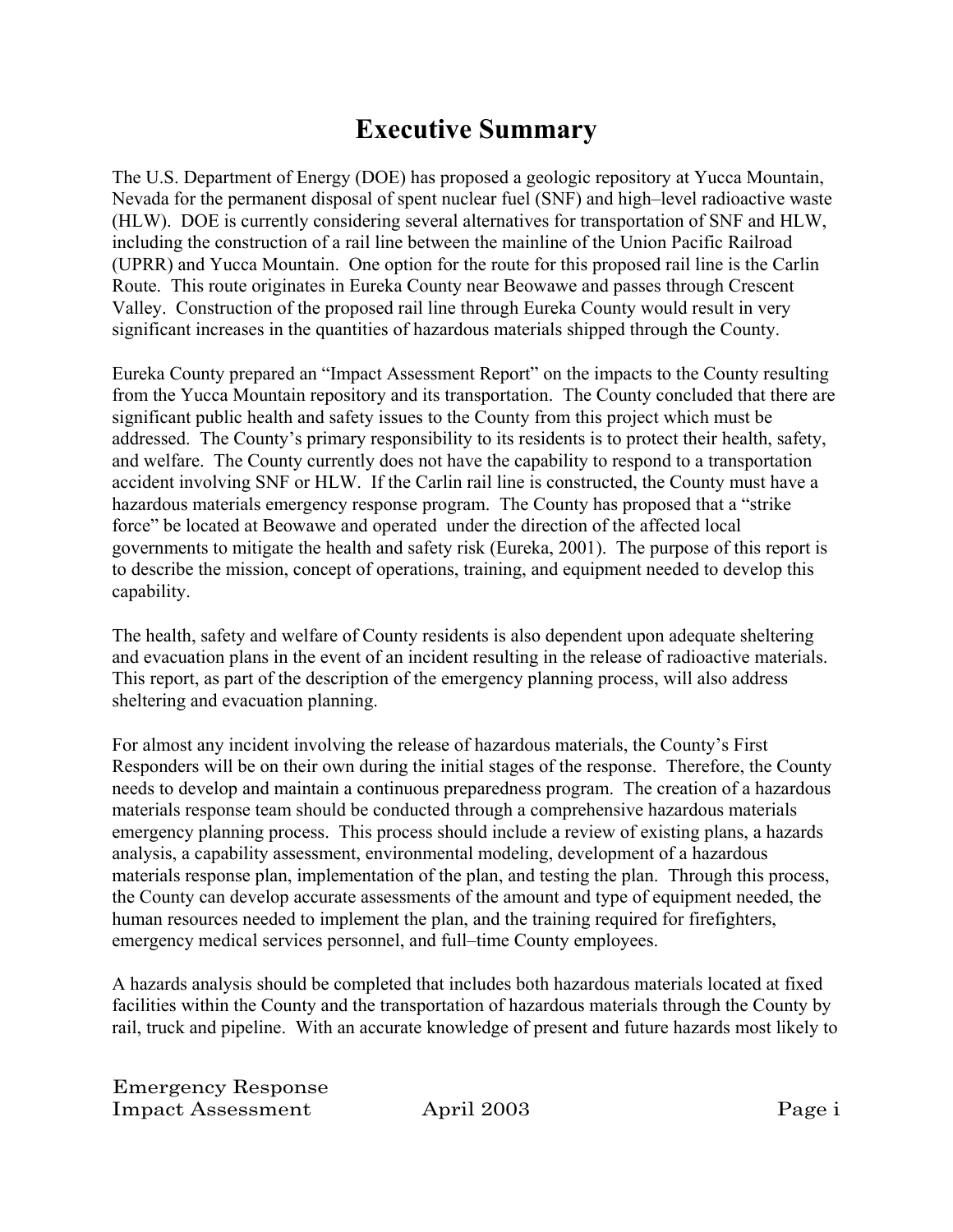be encountered, the Fire Departments can equip and train for these hazards. The County can also plan containment, sheltering, and evacuation strategies in advance for the most likely hazards.

A vulnerability analysis should be completed to provide an estimate of the vulnerable zone for each facility and transportation corridor identified in the hazards analysis step. A vulnerable zone is a geographic area around a facility or transportation corridor that has the potential of a release of hazardous materials at concentrations that would pose a threat to public health and safety if released though a spill. The estimated concentration is estimated based upon an estimated release, the rate of release, and the dispersion. Through environmental modeling, vulnerable zones can be estimated for all of the identified hazards in the County.

The County's Geographic Information System (GIS) and other computer tools can be used for both hazardous materials response planning and during actual responses to releases. The GIS is ideally suited for maintaining an inventory of facilities where hazardous materials are used and for mapping transportation corridors. The GIS can also be used to maintain an inventory emergency response equipment and where the equipment is stored.

The estimation of vulnerable zones can be completed and maintained through the GIS and related models. The topographic layers developed for the GIS can be used for the topographic input into dispersion models. Demographic factors such as total population within a vulnerable zone and persons needing special services can be mapped with the GIS. The location of essential service facilities in relationship to the vulnerable areas can also be determined.

During an actual release, the system could be used to model the dispersion of the release, providing estimates of the vulnerable zone that might need evacuated. Evacuation routes and evacuation centers can be mapped, providing tools for the emergency responders working on the evacuation and information for potential evacuees. As evacuation of areas are completed, they can be noted within the system, providing emergency response personnel with data on areas where evacuation has been completed and areas where evacuation still needs to be conducted.

An assessment of existing capabilities should include industrial facility resources, transporter resources, community resources, State and Federal resources, and other resources through local mutual aid agreements. A detailed capability assessment has not been conducted for this report. A general overview of the existing capability is provided.

When the hazards analysis, capability assessment and response area modeling are completed, the County can then begin the process of developing a hazardous materials emergency response plan. The principal elements of the plan and issues that each element should address are described in this report.

An orderly evacuation in Eureka County will be very difficult due to the limitation of available resources. Decisions on whether or not to evacuate are incident specific and must be made at the time of the incident. The on–scene Incident Commander is responsible for making decisions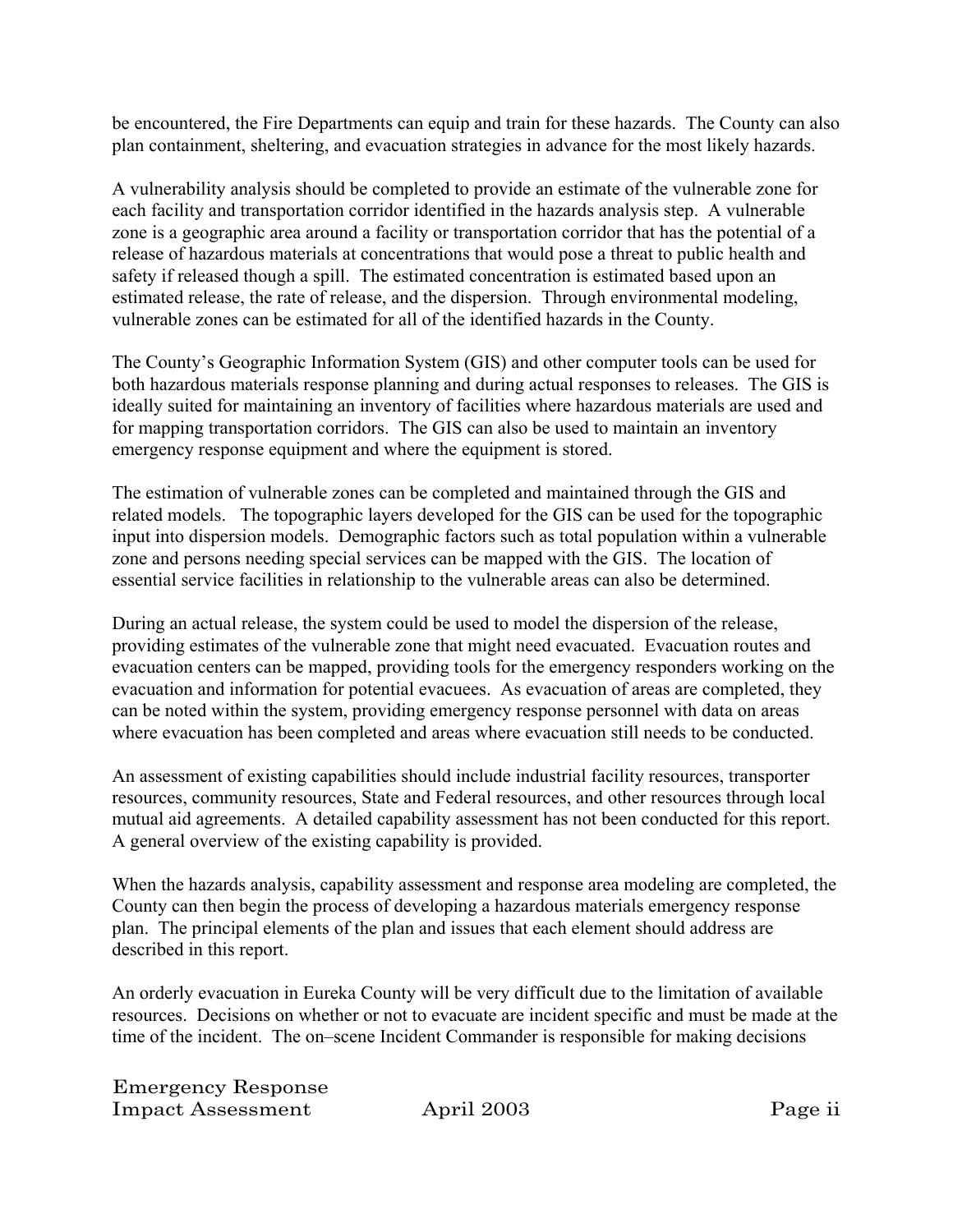regarding evacuation of a hazard area. Under Eureka County's current Hazardous Materials Response Plan, the Sheriff's Office is the Incident Commander until a hazardous materials qualified incident commander arrives on scene and accepts command. The Sheriff's Office is responsible for evacuation operations. For populations in the hazard area, a decision must be made either to evacuate or to shelter in place. Shelter in place means to advise people to stay indoors in homes, schools, businesses, or public buildings. This report contains a description of the tasks involved in conducting an evacuation.

The U.S. Occupational Health and Safety Administration (OSHA) has established minimum requirements for training for emergency response personnel responding to an incident involving hazardous materials. These requirements are contained in 29 CFR 1910.120. For fire departments, these regulations establish specific training requirements for each level of response required when responding to a hazardous materials incident. The required training levels, available training programs and the concept of operations for a response to a hazardous materials incident are described in this report.

A list of recommended equipment for the hazardous materials response team is included in Appendix A. This list of equipment is based upon the draft "Hazardous Material Spill Incident Response Equipment List" developed by the State of Nevada, equipment currently used by other communities' hazardous materials response teams, and the National Fire Protection Association. The estimated cost of obtaining the equipment listed is approximately \$100,000, based upon the cost of outfitting hazardous materials teams in other communities of similar size. This is the startup cost only, and does not consider existing equipment that the County currently owns, or the cost of replacement equipment.

Eureka County has determined that they do not want volunteers to respond to a hazardous materials incident involving spent nuclear fuel or high–level radioactive waste. The County's preferred approach is to have full–time personnel respond. Two options are available to the County to meet this objective. The first option is a full– time department. The second option is a full– time cadre of hazardous materials technicians who would make up the entry team and the emergency medical services personnel operating in the warm zone. Volunteers would be used for the standby team, the decontamination team and other functions on scene.

For a full–time department, approximately 35 people are required to meet the staffing demand on a 24–hour, 365 days per year basis. The makeup of the department should include a fire chief, an assistant fire chief, and 33 firefighters. At least two of the firefighters should be trained as hazardous materials training officers. All firefighters should be trained to at least the operational level, and at least 12 should be trained to the technician level. The goal for the department should be to train all firefighters to the technician level to provide operational flexibility. The budget for personnel for a full time department of this size is estimated at \$1,645,000 year. Equipment costs would be \$100,000 for the first year, and then \$10,000 per year for subsequent years.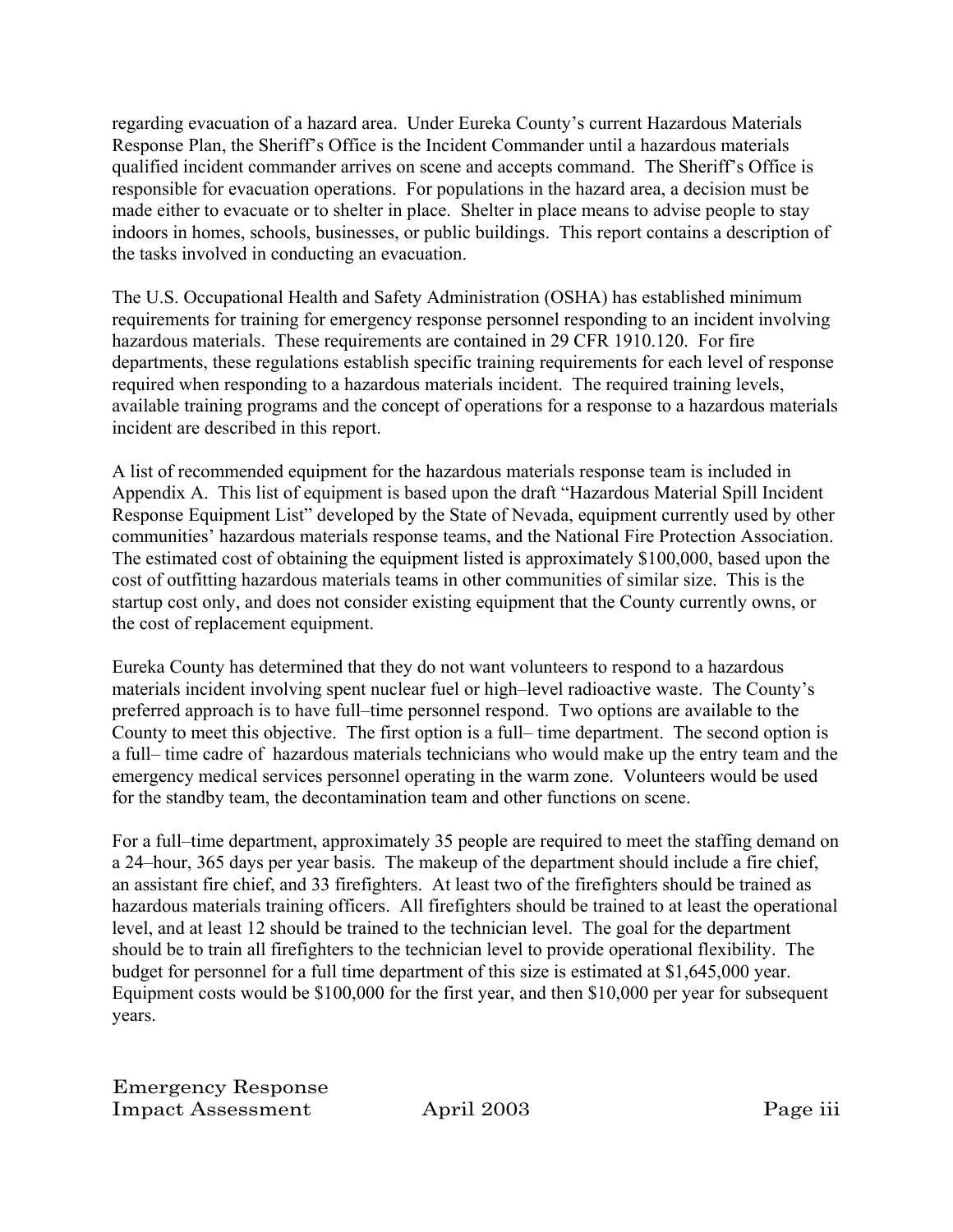Under the option for full–time hazardous materials technicians with volunteer support, a full–time cadre of hazardous materials technicians who would make up the entry team and the emergency medical services personnel operating in the warm zone. With four responders on duty at all times, it would take approximately 18 people to staff the full–time positions. Two of the full–time personnel would serve as hazardous materials trainers.

The full–time personnel would conduct all activities in the "hot zone," including rescue and spill control. Initial response to an incident would be limited until such time as the volunteers could respond to serve as the standby team and to set up the decontamination facilities. Volunteers would be responsible for decontamination and other functions on scene.

All full–time personnel should be trained to the technician level. All volunteers should be trained to the awareness level, twenty–five to thirty volunteers should be trained to the operations level, and at least 12 volunteers should be trained to the technician level. The goal for the department should be to train all firefighters to the operations level to provide operational flexibility. The budget for personnel for a this option is estimated at \$846,000 year. Equipment costs would be \$100,000 for the first year, and then \$10,000 per year for subsequent years.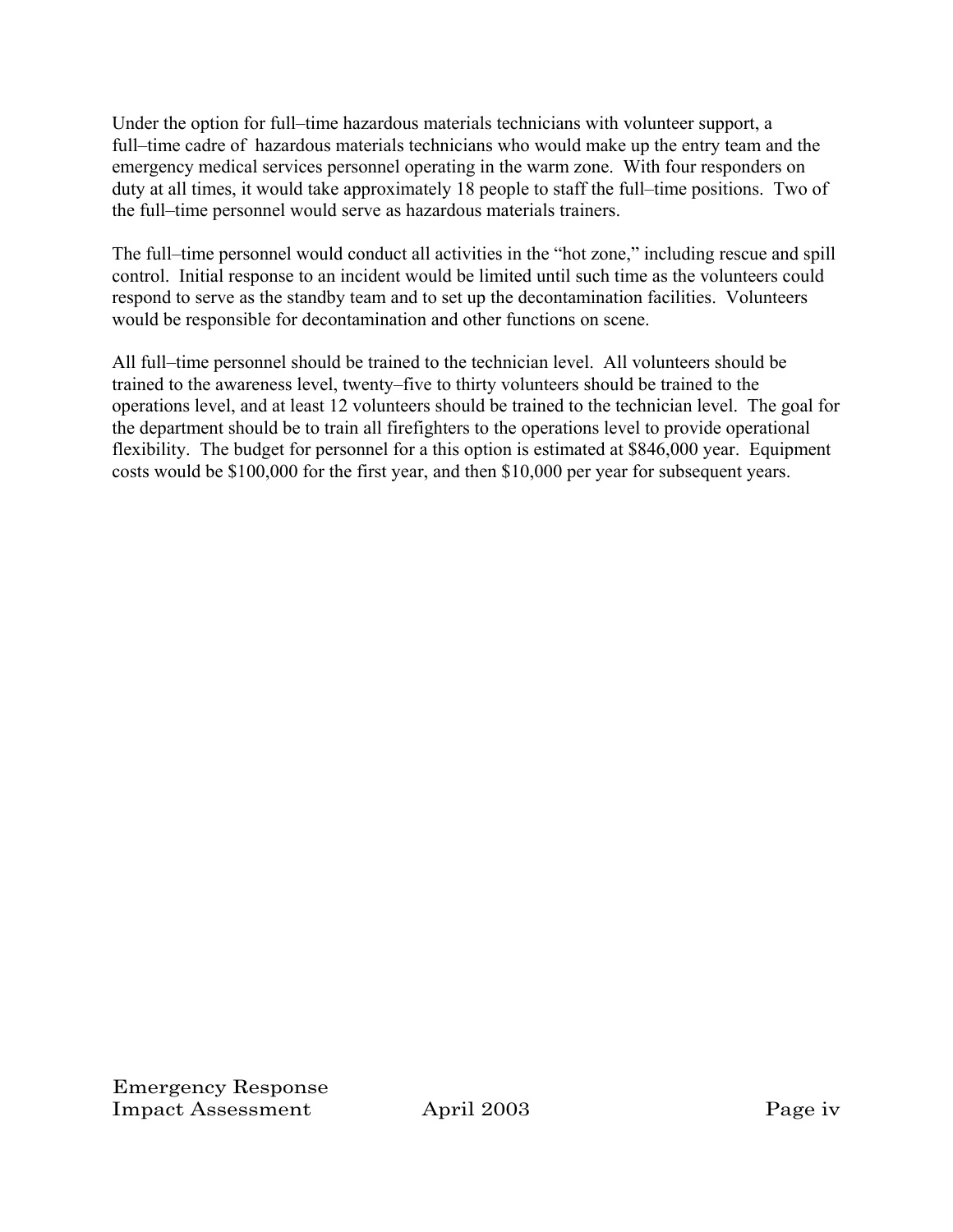# **Table of Contents**

| Setting |  |
|---------|--|
|         |  |
|         |  |
|         |  |
|         |  |
|         |  |
|         |  |
|         |  |
|         |  |
|         |  |
|         |  |
|         |  |
|         |  |
|         |  |
|         |  |
|         |  |
|         |  |
|         |  |
|         |  |
|         |  |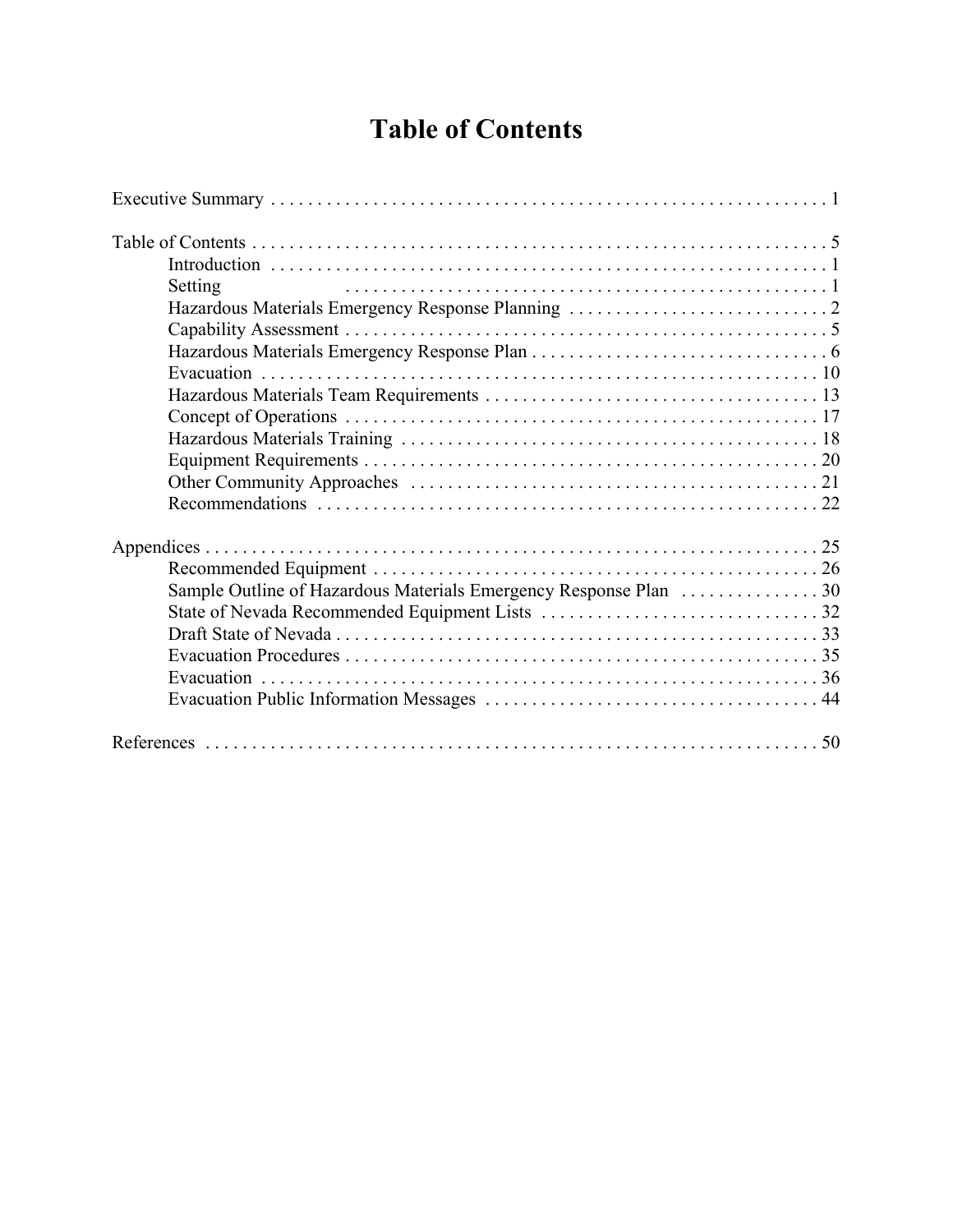## **Introduction**

The U.S. Department of Energy (DOE) has proposed a geologic repository at Yucca Mountain, Nevada for the permanent disposal of spent nuclear fuel (SNF) and high–level radioactive waste (HLW). DOE is currently considering several alternatives for transportation of SNF and HLW, including the construction of a rail line between the mainline of the Union Pacific Railroad (UPRR) and Yucca Mountain. One option for the route for this proposed rail line is the Carlin Route. This route originates in Eureka County near Beowawe and passes through Crescent Valley.

The State of Nevada estimates that if a new rail line is constructed, there will be over 14,100 rail shipments and 26,000 truck shipments to Yucca Mountain over a 38 year period. In its environmental impact analysis, DOE estimated that there would by 450 rail shipments per year and 110 truck shipments per year for their "mostly rail" scenario (Eureka County, 2001). Construction of the proposed rail line through Eureka County would result in very significant increases in the quantities of hazardous materials shipped through the County.

Even if the Carlin Route is not selected, a significant number of shipments would pass through the County on the UPRR's mainline tracks. Most of these shipments would originate at nuclear power plants and DOE facilities in the Pacific Northwest and Northern California. If no new rail line is constructed, there will be over 96,000 truck shipments to the repository. Many of these shipments would pass through Eureka County on Interstate 80.

Eureka County prepared an "Impact Assessment Report" on the impacts to the County resulting from the Yucca Mountain repository and its transportation. The County concluded that there are significant public health and safety issues to the County from this project which must be addressed. The County's primary responsibility to its residents is to protect their health, safety, and welfare. The County currently does not have the capability to respond to a transportation accident involving SNF or HLW. If the Carlin rail line is constructed, the County must have a hazardous materials emergency response program. The County has proposed that a "strike force" be located at Beowawe and operated under the direction of the affected local governments to mitigate the health and safety risk (Eureka, 2001). The purpose of this report is to describe the mission, concept of operations, training, and equipment needed to develop this capability.

The health, safety and welfare of County residents is also dependent upon adequate sheltering and evacuation plans in the event of an incident resulting in the release of radioactive materials. This report, as part of the description of the emergency planning process, will also address sheltering and evacuation planning.

## **Setting**

Eureka County, located in north central Nevada, has a large area (4,176 square miles) and small population. The population for the 2000 Census was 1,651. The Nevada State Demographer estimates that the current population is 1,962. The people of Eureka County reside primarily in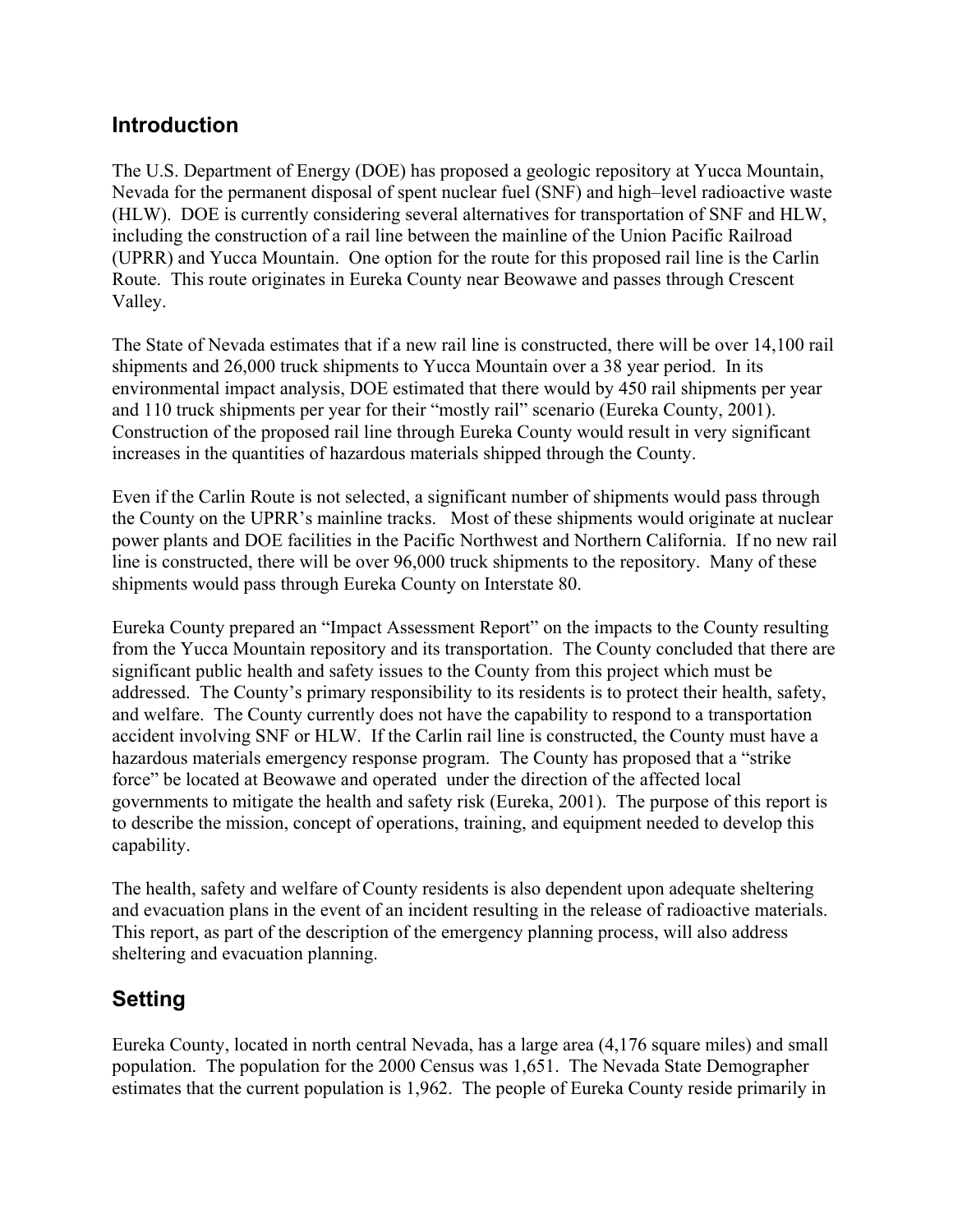the unincorporated towns of Eureka (1,102), Crescent Valley (429), and Beowawe (53) (Johnson, 2002).

Total employment within the County is 3,810. Most of this employment is in the mining sector (3,450). The major employers are Newmont Gold Company, Barrick Goldstrike Mines, Inc., and various employers in the oil and gas industry.

The Fire Departments in Eureka County are all volunteer departments. Volunteer Fire Departments are located at Eureka, Diamond Valley, Pine Valley, Dunphy, Beowawe, and Crescent Valley. Fire engines located at these stations are typical of those found in rural volunteer fire departments. Each station has self– contained breathing apparatus for fire fighters. The County has hazardous materials response equipment located in the Sheriff's Office in Eureka. This equipment includes two Class A Hazardous Materials suits, decontamination equipment, and various supplies for reducing or controlling a release of hazardous materials. As discussed later in this report, a hazardous materials response requires two responders to enter a scene, with a minimum of two responders standing by for rescue, if needed. Both the entry team and the standby team should have the same level of personal protection. Therefore, Eureka County Fire Departments do not have adequate equipment to respond to an event which requires Class A Hazardous Materials suits. Any response requiring this level of personal protection should be limited to controlling access to the scene until additional equipment can be brought to the scene.

## **Hazardous Materials Emergency Response Planning**

There is a significant risk of incidents involving hazardous materials. This risk will increase if shipments of SNF and HLW pass through the County. For almost any incident involving the release of hazardous materials, the County's First Responders will be on their own during the initial stages of the response. Therefore, the County needs to maintain a continuous preparedness program.

The creation of a hazardous materials response team should be conducted through a comprehensive hazardous materials emergency planning process. This process should include a review of existing plans, a hazards analysis, a capability assessment, environmental modeling of response time and area, development of a specific hazardous materials response plan, and implementation of the plan. Through this process, the County can develop accurate assessments of the amount and type of equipment needed, the human resources needed to implement the plan, and the training required for firefighters, emergency medical services personnel, and full–time County employees.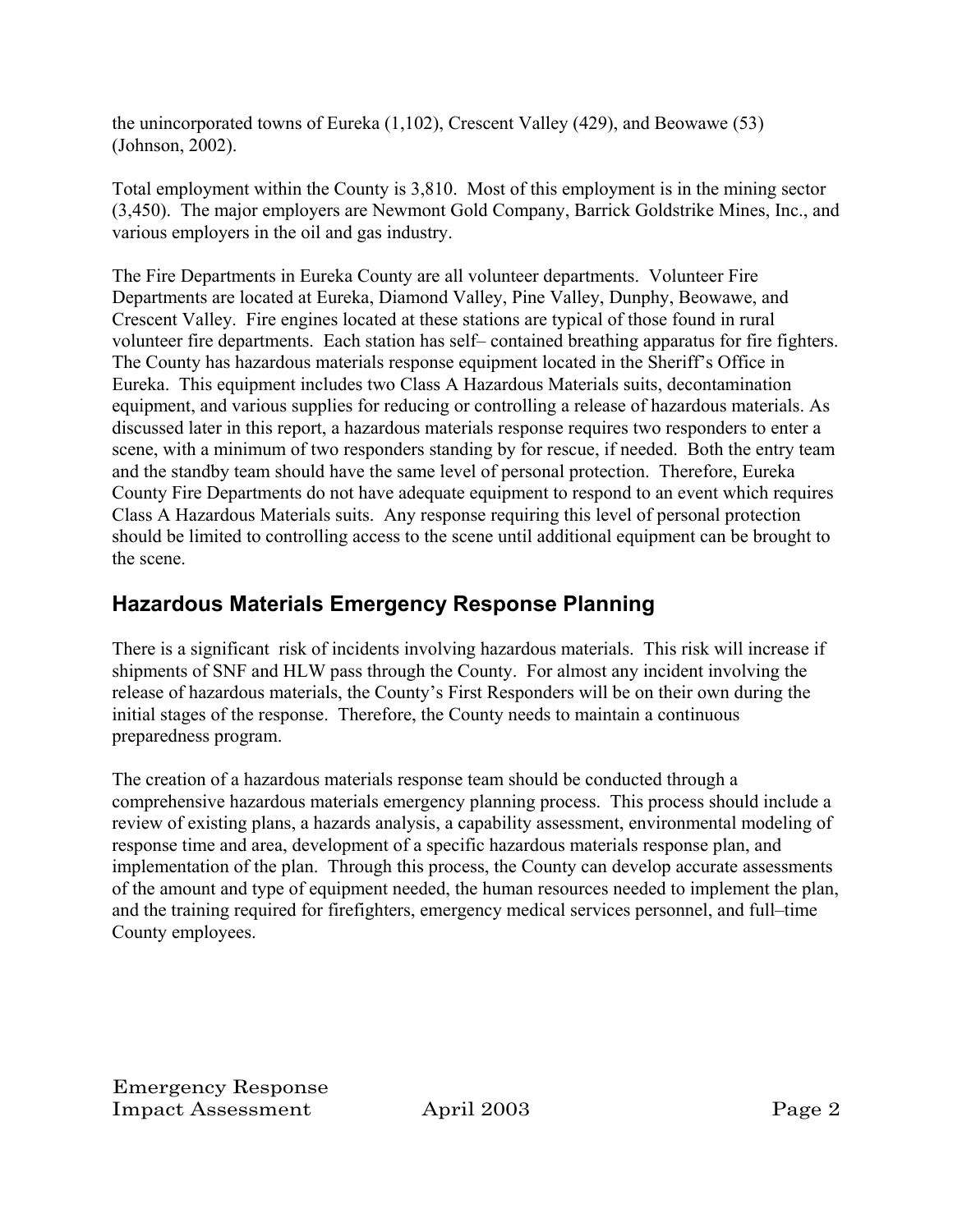#### **Hazards Analysis**

The hazards analysis should include both hazardous materials located at fixed facilities within the County and the transportation of hazardous materials through the County by rail, truck and pipeline. With an accurate knowledge of hazards most likely to be encountered, the Fire Departments can equip and train for these hazards. The County can also plan containment, sheltering, and evacuation strategies in advance for the most likely hazards.

The U.S. Environmental Protection Agency's (EPA) Risk Management Program and the Emergency Planning and Community Right–to–Know Act provide mechanisms for Local Emergency Planning Committees (LEPC) and Fire Departments to obtain information regarding the types and quantities of hazardous materials used at fixed facilities. Businesses are required to provide lists of hazardous substances used at their facilities on Material Safety Data Sheets (MSDS). Businesses are also required to develop emergency response plans specifically for fixed facilities that utilize hazardous materials. The Fire Departments should be involved in the development of these emergency response plans.

Hard rock mining and milling is the predominant industry in Eureka County. These types of operations typically use large quantities of blasting materials (Hazard Class 1–Explosives), acids (Hazard Class 8–Corrosives) and arsenic (Hazard Class 6–Toxics, Hazard Class 8–Corrosives). The oil and gas sector frequently uses small quantities of radioactive materials for well logging activities (Hazard Class 7–Radioactive).

Transient hazards from transportation of hazardous materials must also be included in the risk assessment. Frequently, the risk to a community from accidents during transportation of hazardous materials is higher than those posed by fixed facilities. With both Interstate 80 and the Union Pacific main line crossing the County, this is certainly the case for Eureka County, both currently and in the future if the proposed repository is constructed. The risk associated with pipelines also should be considered.

Although it is not possible to know in advance all of the hazardous materials that may pass through the community, the County should be aware of the typical hazardous materials. Responders can then be briefed and trained on the appropriate response for the most likely incidents. There are several sources of data available to communities on quantities of hazardous materials transported. The U.S. Department of Transportation (DOT) Bureau of Transportation Statistics publishes a commodity flow survey every four years. This report provides detailed information on all commodities transported within the United States. Separate reports are available for state specific commodity flows and for hazardous materials transportation. These reports are available at www.bts.gov/ntda/cfs/prod.html.

The transportation hazard analysis can be greatly simplified by using qualitative methods instead of quantitative methods. The qualitative method is based on judgement rather than measurement of quantitative data. For small communities in particular, the Fire Departments will have a good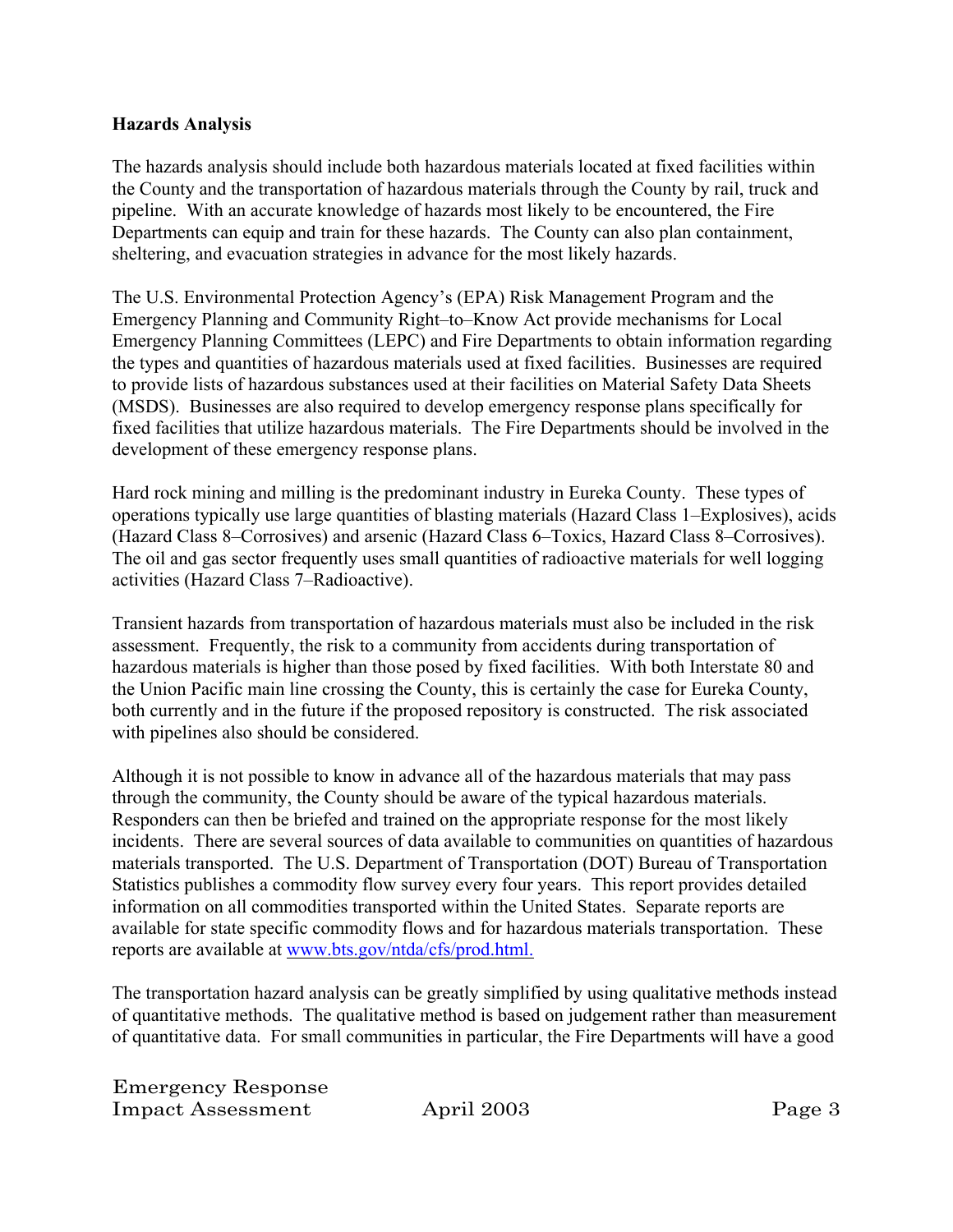idea of the types of materials transported that present the greatest risk (National Response Team, 2001). A U.S. DOT Research and Special Programs Administration (U.S. DOT, 2002) report provides information that can be used as a starting point for such a qualitative assessment. Nationally, trucks carry 79 percent by weight of the hazardous materials transported, and railroads carry 12 percent. The ratio is much closer when ton–miles are used, with trucks carrying 34 percent and rail carrying 35 percent. Broken down by hazard class, almost all of the hazardous materials transported by truck are Class 3, Flammable Liquids. For rail, the predominant classes transported include Class 2, Gases; Class 3, Flammable Liquids; Class 8, Corrosives; and Class 9, Miscellaneous (U.S. DOT, 2002).

Using qualitative assessment methods for fixed facilities and for transported materials for current conditions, Eureka County's hazardous materials planning process should address Class 2, Gases; Class 3, Flammable Liquids; Class 6, Toxics; Class 8, Corrosives; and Class 9, Miscellaneous. Preparedness, however, cannot be limited to just these classes. With major transportation facilities for both highway and rail crossing Eureka County, all hazard classes can be expected. The Rock Springs, Wyoming Fire Chief noted that in an informal survey, he observed all nine hazard classes on Interstate 80 in a 20 minute period. If the proposed repository is constructed and the Carlin rail line is constructed; Class 7, Radiological Materials will become the dominant hazard class transported across Eureka County.

## **Vulnerability Analysis**

A vulnerability analysis is the next step after fixed facilities and transportation corridors have been identified. This analysis provides an estimation of the vulnerable zone for each facility and transportation corridor identified in the hazards analysis step. A vulnerable zone is a geographic area around a facility that has the potential to release hazardous materials subject to concentrations of hazardous materials that would pose a threat to public health and safety if released though a spill. The estimated concentration is estimated based upon an estimated release, the rate of release, and the dispersion. Through environmental modeling, vulnerable zones can be estimated for all of the identified hazards in the County.

Since wind and atmospheric conditions at the time of a spill cannot be predicted, estimated vulnerable zones should be calculated for all wind directions. These estimated zones will be circular around fixed facilities, and a broad corridor along transportation routes. The size of a vulnerable zone depends upon the quantity of hazardous material released, the physical state of the material (solid, liquid, gas), the conditions in which the material is stored (temperature, pressure), meteorological conditions and topography. Wind speed and atmospheric conditions have the greatest effect. Various computer modeling systems are available to predict dispersion for a hazardous materials release.

The estimated vulnerable zones are used for initial screening of facilities that might adversely effect population in the County. With the estimated vulnerable zones and population distribution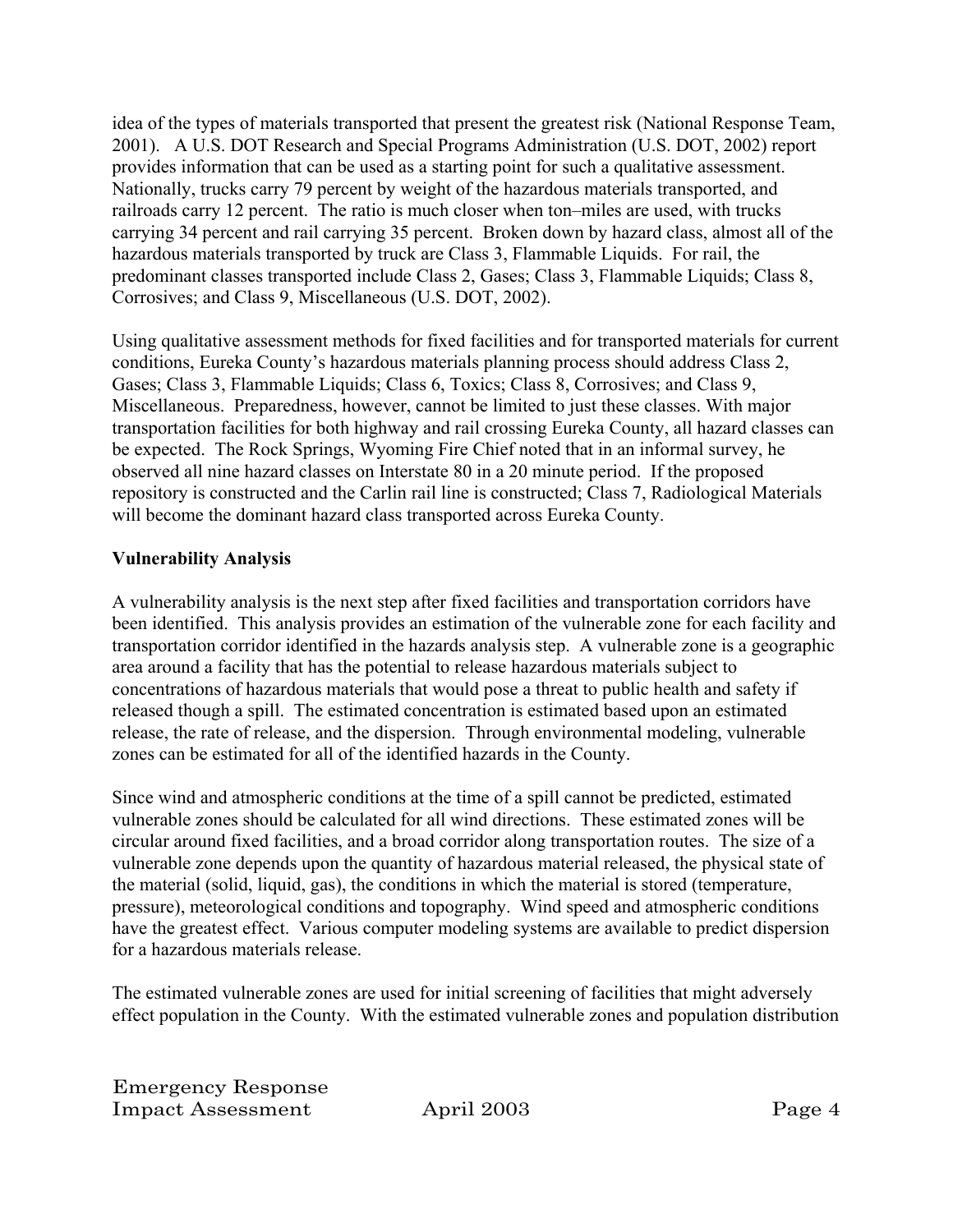data, emergency responders can begin the process of preplanning response actions and evacuations.

Actual vulnerable zones are based upon the wind and atmospheric conditions at the time of a release. With data gathered during the planning process described above, and adequately calibrated dispersion models, the population at risk where evacuation may be needed can be readily identified.

### **Use of Computerized Systems for Planning and Response**

The County's Geographic Information System (GIS) and other computer tools can be used for both hazardous materials response planning and during actual responses to releases. The GIS is ideally suited for maintaining an inventory of facilities where hazardous materials are used and for mapping transportation corridors. The GIS can also be used to maintain an inventory emergency response equipment and where the equipment is stored.

The estimation of vulnerable zones can be completed and maintained through the GIS and related models. The topographic layers developed for the GIS can be used for the topographic input into dispersion models. Demographic factors such as total population within a vulnerable zone and persons needing special services can be mapped with the GIS. The location of essential service facilities in relationship to the vulnerable areas can also be determined.

During an actual release, the system could be used to model the dispersion of the release, providing estimates of the vulnerable zone that might need evacuated. Evacuation routes and evacuation centers can be mapped, providing tools for the emergency responders working on the evacuation and information for potential evacuees. As evacuation of areas are completed, they can be noted within the system, providing emergency response personnel with data on areas where evacuation has been completed and areas where evacuation still needs to be conducted.

## **Capability Assessment**

An assessment of existing capabilities should include industrial facility resources, transporter resources, community resources, State and Federal resources, and other resources through local mutual aid agreements. A detailed capability assessment has not been conducted for this report. A general overview of the existing capability is provided. For each category of resource, the County may want to determine the personnel and equipment that is currently available.

The industrial facilities in Eureka County consist primarily of mining operations. Onsite emergency response equipment for each of the major facilities should be determined. Emergency response equipment includes firefighting equipment, personal protective equipment, communications equipment and heavy equipment, such as earth moving equipment or cranes, that could be used at an emergency scene. The personnel trained in hazardous materials emergency response should also be determined.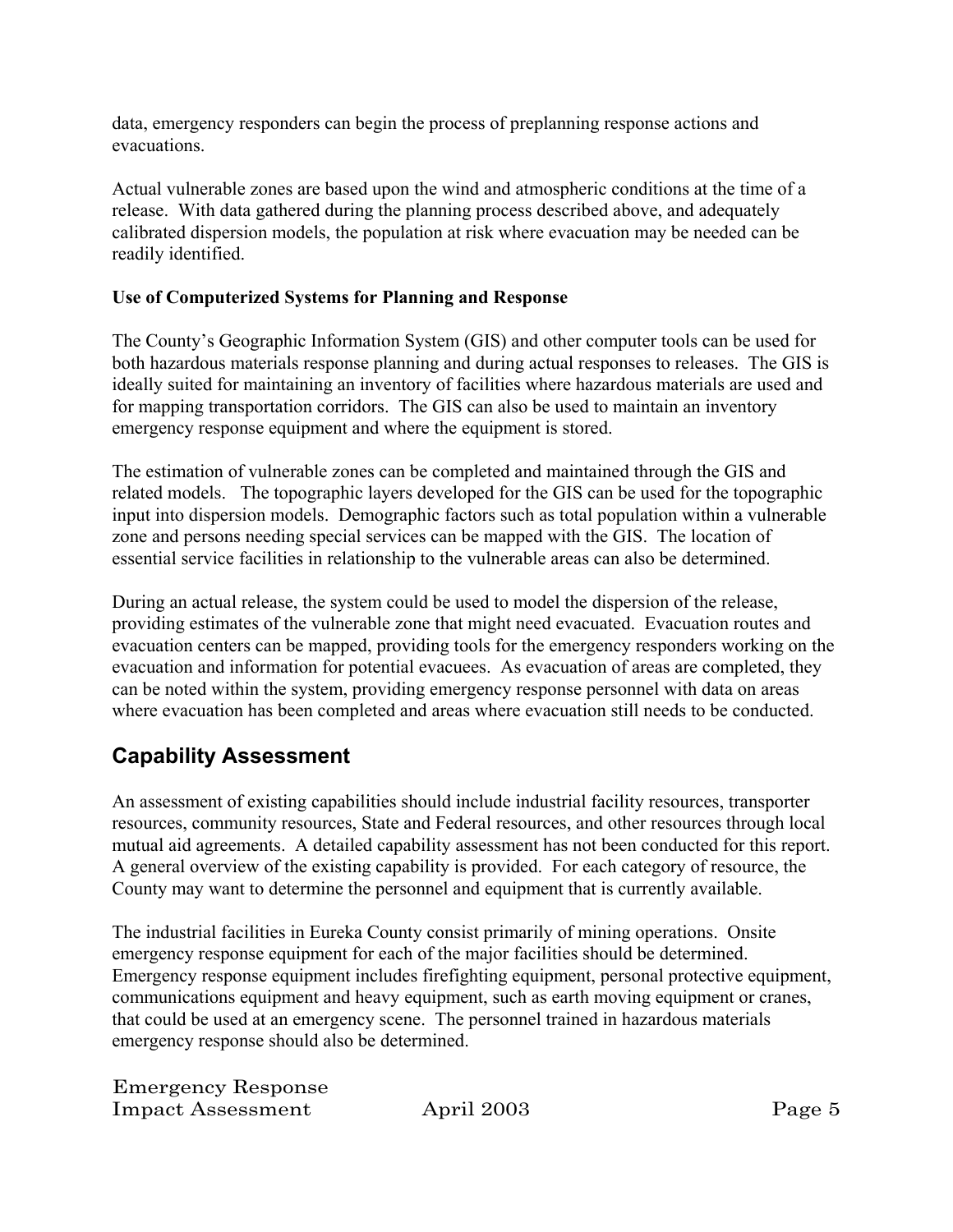Transporter resources are more difficult to determine, unless a single company is making numerous shipments through the community. Generally, all transporters of hazardous materials are required to have a contractor available to contain and cleanup spills of hazardous materials. These contractors, however, will generally not be available during the initial response phases. Community resources include fire departments, law enforcement agencies, emergency medical services, clinics, public works departments, school districts and volunteer organizations such as the Red Cross. For each agency, the area of responsibility and primary contact should be listed. Equipment, trained personnel, and other resources that the agency can provide should also be **listed** 

Any mutual aid agreements with neighboring counties should be included in the capability assessment. The same information as described for community resources should be listed. The availability of assistance from State agencies should also be assessed. The Nevada Highway Patrol will have trained hazardous materials responders that may be available for transportation incidents. For radiological incidents, the State Health Department can provide technical assistance.

Finally, assistance available from federal agencies should also be assessed. The Department of Energy provides assistance for radiological incidents, and can provide a radiological response team under its Radiological Assistance Program. For extreme cases of hazardous materials incidents, additional federal resources can be made available. Over 95 percent of all incidents, however, are handled at the State and local level (NRT, 2001).

For Eureka County, the existing capability for responding to a hazmat incident is very low. As discussed in the next section, any response to a hazardous materials incident requires a minimum number of trained and equipped personnel. Until the minimum number of adequately trained and equipped personnel are available, response actions should be governed by guidance provided in the Emergency Response Guidebook for first responders during the initial phase of an incident (DOT, 2000).

## **Hazardous Materials Emergency Response Plan**

When the hazards analysis, capability assessment and response area modeling are completed, the County can then begin the process of developing a hazardous materials emergency response plan. The plan may either be an appendix to a multihazard plan or a stand alone single–hazard plan. It is usually preferable to write the plan as an appendix to an emergency operations plan. The same first responders (law enforcement, fire, emergency medical services) usually respond to an incident regardless of the hazard. Also, incidents frequently involve more than one hazard (*e.g.* fire, hazardous materials). A multihazard emergency operations plan focuses upon the general properties of all hazards first and then looks at the unique aspects of different hazards avoids creating different response structures for different hazards. Developing a single–hazard emergency response plan requires less time and resources (NRT 1, 2001). Therefore, it may be the preferable option when there are insufficient resources to develop a multihazard plan or to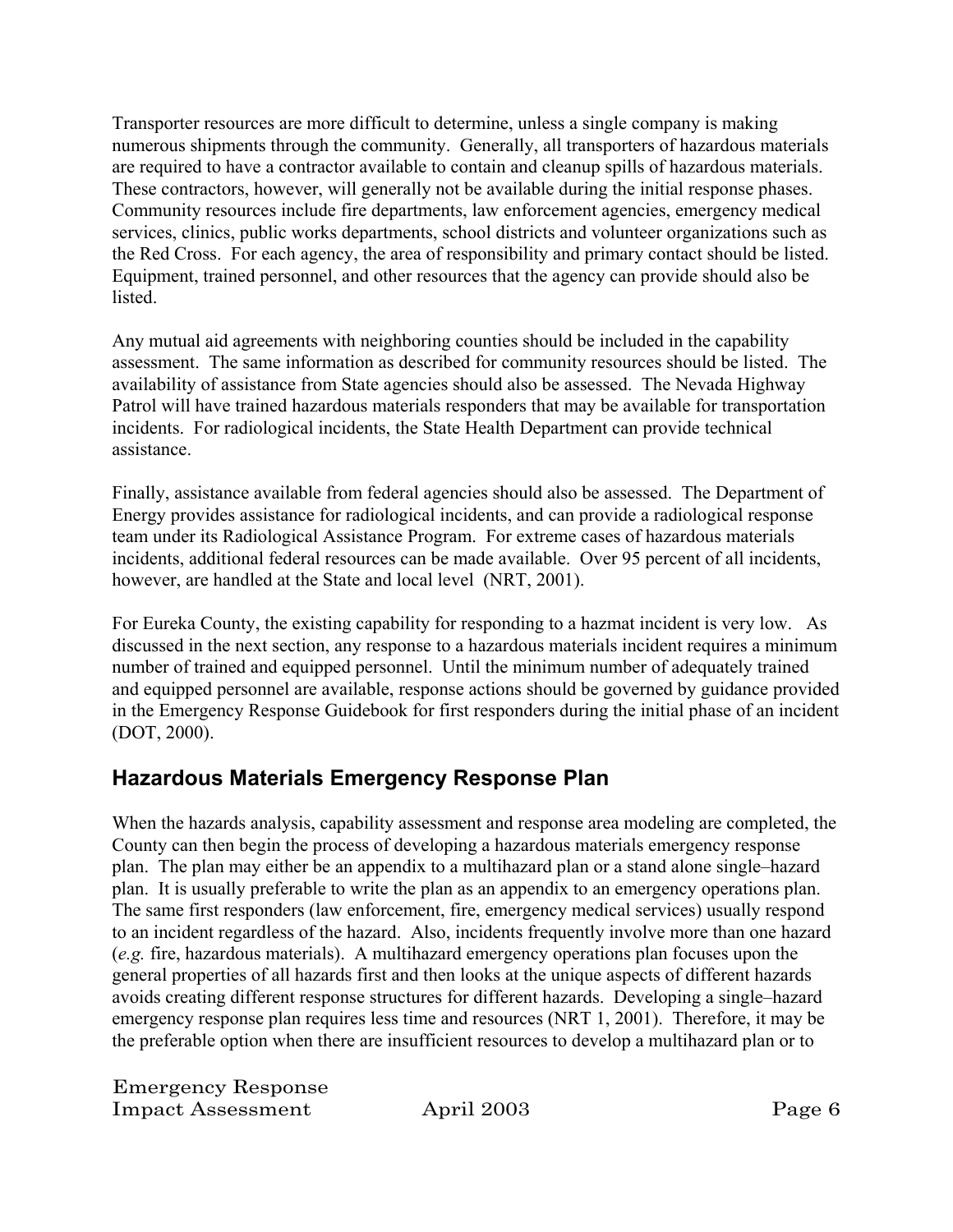update an existing multihazard emergency operations plan to include a hazardous materials emergency operations plan.

A sample format for an emergency operations plan is provided in the *State and Local Guide (SLG) 101: Guide for All–Hazard Emergency Operations Planning* (FEMA, September 1996). Using this format, the basic elements of the plan should include:

*Introductory Material Purpose Situation and Assumptions Concept of Operations Organization and Assignment of Responsibilities Administration and Logistics Plan Development and Maintenance Authorities and References*

Sample outlines for a hazardous materials emergency response plan are included in Appendix B.

The principal elements of the plan and issues that each element should address are described below:

## **Initial Notification**

The plan should clearly delineate which agencies are notified when a hazardous materials incident is reported. This includes local response agencies and appropriate state authorities. The plan should also provide the method of notifying nearby communities if the initial assessment indicates that a spill or release may affect these communities. Specific methods of notifying volunteers and off–duty personnel should be addressed, particularly for those personnel who have specific training and/or responsibilities for hazardous materials emergency response.

## **Response Levels**

The plan may include an incident response classification system. The incident levels are based upon both the incident conditions and the risk or hazard posed by the incident. An example for classifying incidents is a three tier incident classification system, with Level 1 being the lowest and Level 3 the highest. Level 1 incidents are generally small containers, low fire or explosion potential, on a small release, and no life threatening situation. Level 3 is a large container, high fire or explosion potential, release not controllable, and severe life safety threat.

## **Site Safety**

The Hazardous Waste Operations and Emergency Response Standard (29 CFR 1910) requires that an incident command system be implemented for the emergency response actions for all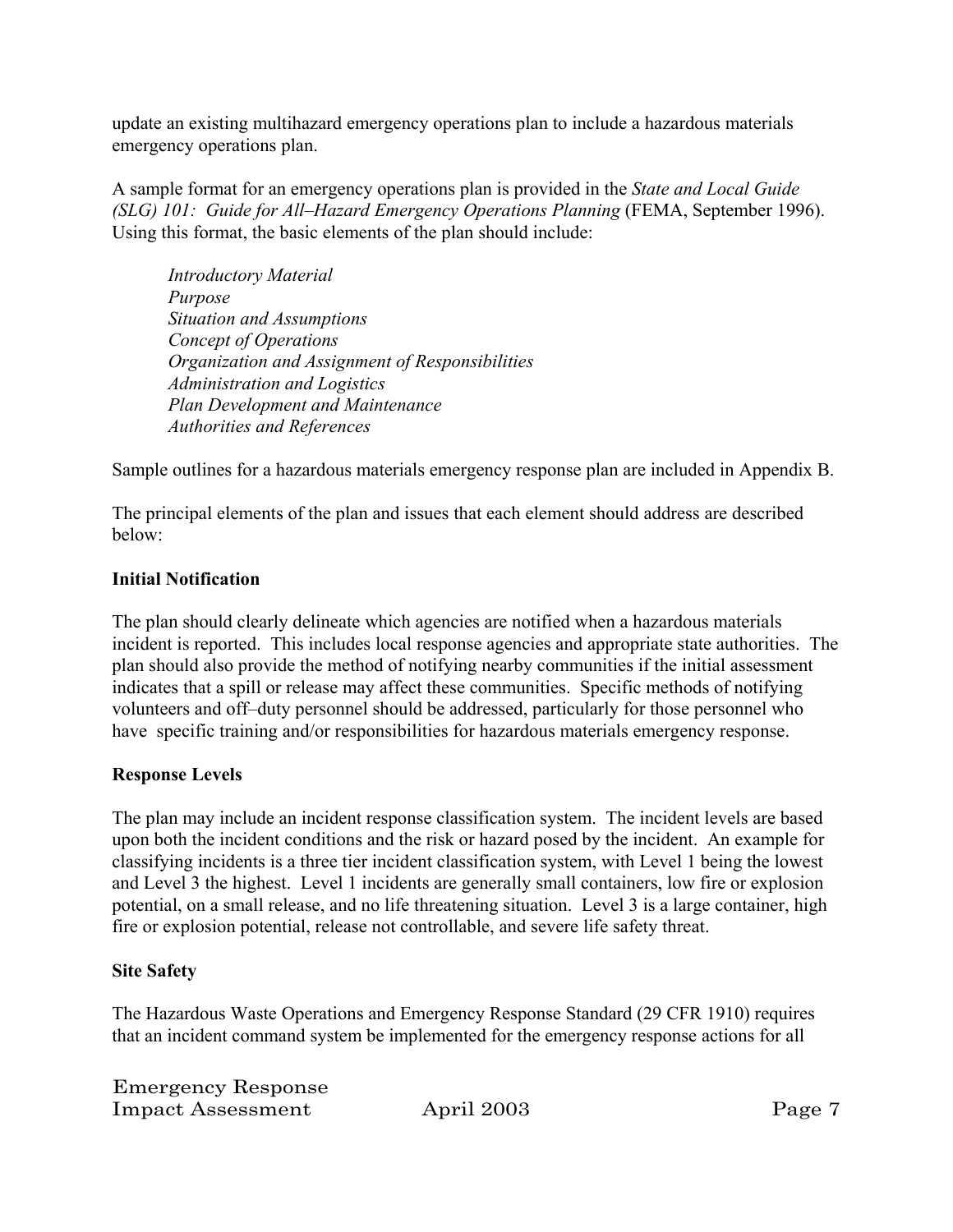hazardous materials incidents. An Incident Command should control all emergency response actions. All response actions should follow written standard operating procedures (NFPA 471, 2002).

The incident management system must include a system to maintain accountability for all personnel performing activities at the scene of the incident. The system should account for all personnel entering and leaving the contaminated area where personal protective equipment is required.

The response plan developed for an incident should also include consideration of adequate rest and rehabilitation for responders performing activities at the scene. Medical evaluation, adequate food and fluids, and climatic conditions should be included when developing response plans for an incident.

## **Control Zones**

Control zones should be established as soon as possible during an incident. Control zones normally include the Hot Zone, Warm Zone, and Cold Zone. The Hot Zone includes the contaminated area and extends far enough away from the hazard to prevent adverse effects on personnel. The Warm Zone is where the control point for access to the contaminated area is established, and is where decontamination takes place. The Cold Zone includes the command post, support facilities, and staging areas.

### **Communications**

Effective communications systems must be established for personnel working in the hot zone. When radios are used, the equipment must be selected based upon the respiratory protection required at the scene. Radios should use a dedicated frequency and should not be on a frequency used by other agencies. Back up communication systems, such as hand signals, should also be established.

### **Monitoring Equipment**

Appropriate monitoring equipment for the hazards encountered should be used. A maintenance and calibration schedule for all monitoring equipment should be developed. Examples of monitoring equipment include (NFPA 471, 2002):

Oxygen meters Combustible gas indicator Carbon monoxide meter pH meter Radiation detection instruments Colorimetric detector tubes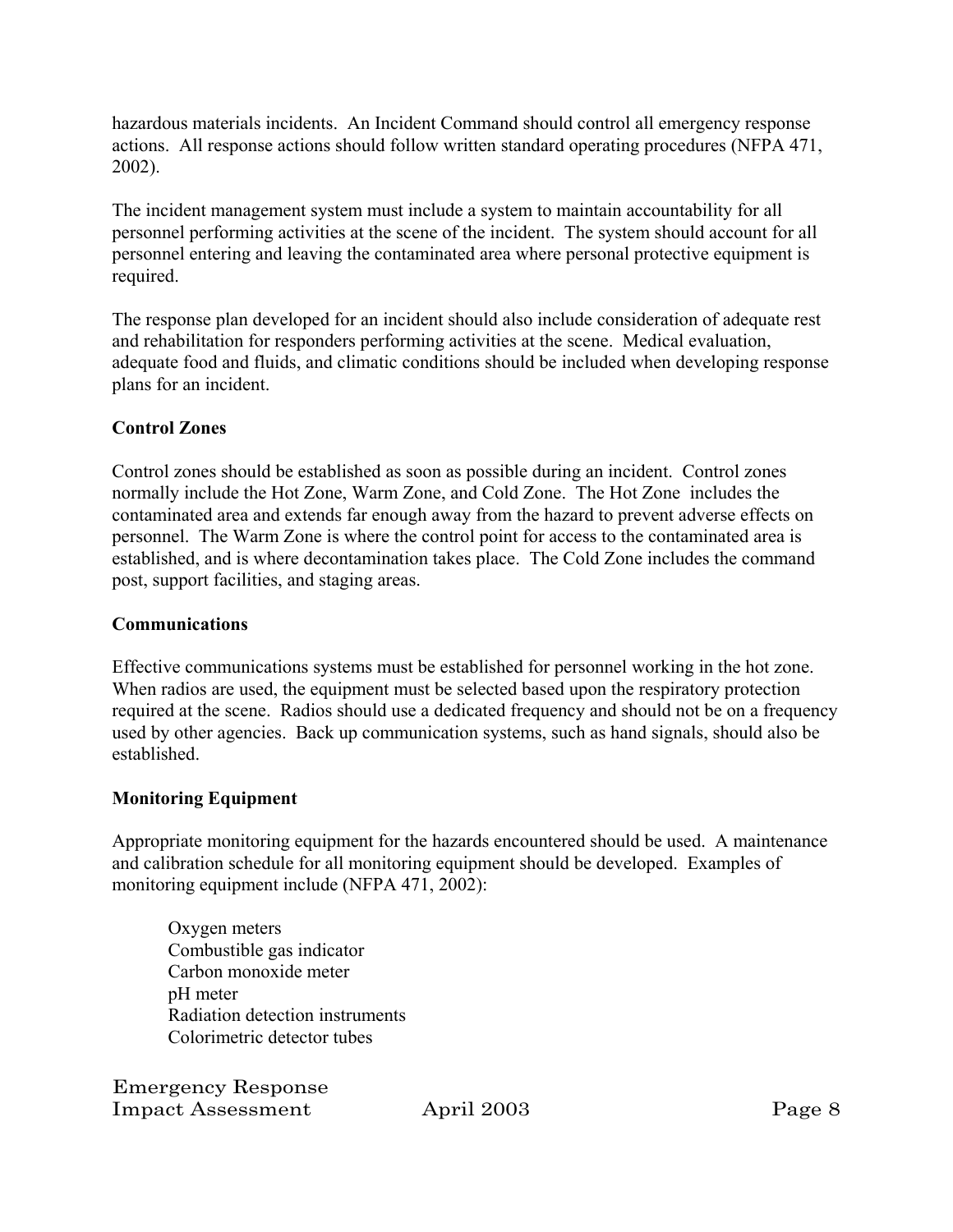Organic vapor analyzer Photo ionization meter Air sampling devices Chlorine meter Hydrogen sulfide meter

#### **Personal Protective Equipment**

Personal protective equipment should be available to protect against all hazards likely to be encountered, considering chemical, thermal, and physical hazards. OSHA requires that a written program for personal protective equipment be established (29 CFR 1910). The written program should cover selection, use, storage, maintenance and training. Personal protective equipment includes respiratory protection, chemical–protective clothing, and thermal protection.

Protective clothing is classified by level of protection. Level A equipment protects skin, respiration and eyes. It includes a pressure–demand full face piece, self–contained breathing apparatus (SCBA) and vapor–protective suit. Level B equipment is used when highest level of respiratory protection is needed, but less protection of the skin is required. It includes a pressure–demand full face piece, SCBA, and hooded chemical resistant clothing. Level C is used only when the type and concentration of hazardous material is known, and is within the limits for air purifying respirators. It includes air purifying respirators and hooded chemical resistant clothing. Level D offers only minimal protection, and consists basically of coveralls.

#### **Incident Mitigation**

Confinement and containment of a spill is the first line of defense. Confinement and/or containment are used in the early stages of response to an incident when confinement and/or containment can reduce the risk to personnel and the environment. Physical and chemical methods may be used at this stage of the response. Physical methods include the use absorptive materials, covering the hazardous material, dilution, overpacking, plugging, venting, and dikes or dams to retain or divert the spill. Chemical methods include adsorption; controlled burning; neutralization; solidification; and vapor suppression.

A hazardous materials response team should be equipped with materials to implement incident mitigation. It is not feasible to carry all the materials that might be needed. Therefore, it is preferable to carry materials, such as booms, that can be used to contain or confine a wide variety of materials.

#### **Decontamination**

Every hazardous materials incident poses the threat of contamination to the public, first responders and the environment. It is essential that planning for decontamination begin early during the incident. Except for the rescue of injured, first responders should not enter a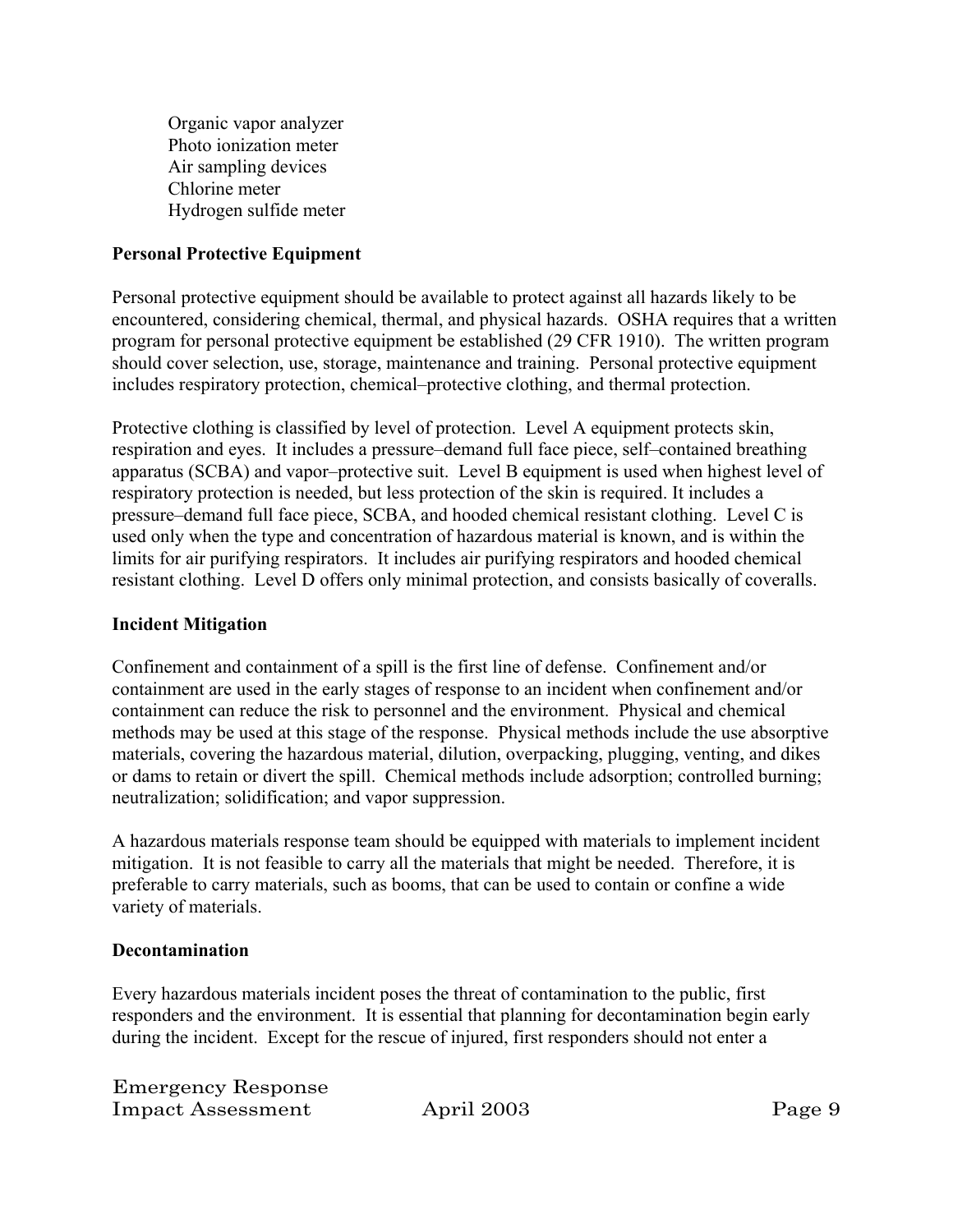contaminated area unless decontamination is available. The goal of decontamination is to contain the hazard in the hot zone and the decontamination corridor in the warm zone without posing a threat to the first responders.

The decontamination process reduces and controls the spread of contamination by physically or chemically removing contamination. The first step in decontamination is prevention. Work in contaminated areas should be minimized to the extent possible. Disposable protective equipment and clothing can be used where appropriate to avoid having to decontaminate the equipment.

Decontamination personnel should wear the same level of personal protective equipment as required for entry into the hot zone. Physical methods of decontamination include removal of contaminated clothing, absorption, brushing, and washing. Proper removal of contaminated protective clothing is essential to prevent spreading the contamination to the responder. Materials used for decontamination, especially liquids, must be contained to avoid spreading contamination. Chemical methods are available to decontaminate equipment. Proper monitoring is necessary to ensure that the decontamination is complete. Decontamination equipment usually includes tarps, pools, brushes, soaps, sponges, spray bottles, and towels (NPFA 471, 2002)

For contaminated personnel not wearing personal protective equipment, such as the general public contaminated by the incident, field decontamination should be considered "contamination reduction." Decontamination should be completed for these personnel at a medical facility Which has the resources for complete decontamination of the affected people. Arrangements should be made in advance with the appropriate facilities.

## **Evacuation**

## **Background**

Evacuation planning depends first and foremost on the unknown human factor. (Cutter, 1984) The range of response by the public to an event may be largely unknown, and is difficult to incorporate into evacuation plans. While panic may not ensue, citizens may not follow evacuation orders, either the suggested time frames for evacuation or the suggested routes.

Selective evacuation based upon plume direction or contaminated areas also does not work well. It is difficult to accurately describe the area to be evacuated so that people understand, although environmental modeling will help predict plume dispersion and response areas. One also cannot assume that people not in the area described for evacuation will stay in place. Therefore, evacuation planning must be broad enough to accommodate a much larger population than just the targeted population to be evacuated.

The behavior of residents of an area during evacuations is well known. The decision to stay or evacuate, and the timing of departure varies significantly with the demographic attributes of the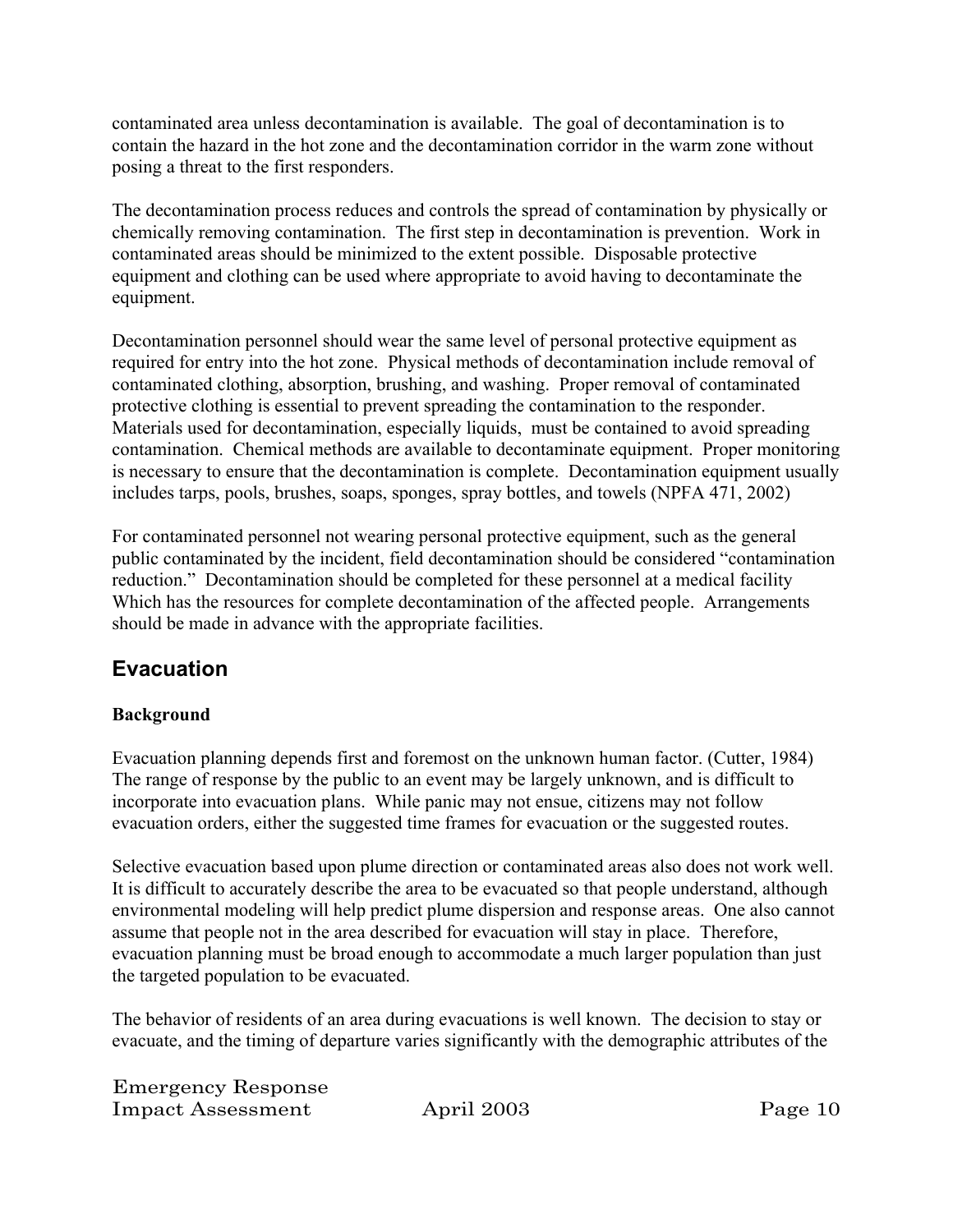residents. (Zalinksky, 1991) Women are more likely to evacuate than men; younger people are more likely than older people. Most families with small children will evacuate. Families with income higher than average evacuate in greater number. Pregnant women evacuate at a much higher rate than any other category, particularly when the cause of the evacuation is the release or potential release of a toxic chemical. Less educated evacuate at lower rates than the educated. Lower income families evacuate at a lower rate than average income.

The public response to the accident at the Three Mile Island Nuclear Power Plant clearly demonstrates that people will react much differently to a nuclear accident. In response to the incident at Three Mile Island, residents evacuated spontaneously with little official direction. Some left within hours of hearing of the event. Over 144,000 persons, or 39% of the population within 15 miles of the plant evacuated. (Zalinksky, 1991) Although estimates of the total number of evacuees vary, it is generally agreed that over 200,000 people evacuated the area. One of the most striking attributes of this evacuation compared to other non-nuclear evacuations is that the number of evacuees and their geographic range far exceeded expectations. Although an evacuation advisory for children and pregnant women was issued, no formal evacuation order was given. The high rate of evacuation in this event is attributed to the public's heightened awareness and fear of radiation plus the uncertainties of an unfamiliar hazard, one that could not be seen, heard, smelled, felt, or otherwise sensed. (Zalinksky, 1991; Cutter, 1984) A similar spontaneous evacuation would undoubtedly occur in response to nuclear accidents described in Eureka County. The attempt by people unaffected by the accident to evacuate would further complicate the situation.

## **Vulnerable Zones**

Although not necessary as part of evacuation plan development, Eureka County may wish to conduct a vulnerability analysis for facilities in the county that handle hazardous materials and for transportation routes where hazardous materials are transported. Areas where a vulnerability analysis could be conducted are determined by the hazards analysis discussed above.

A vulnerability analysis provides an estimate of the vulnerable zone around each facility that uses hazardous materials and along transportation corridors. It identifies the population within each vulnerable zone by numbers and types. Sensitive populations such as schools and day care centers are identified. Essential service facilities such as medical clinics, sheriff and fire stations, emergency response centers, and communications facilities are also identified.

At the time of a release, the vulnerable area will generally be downwind only. Since wind direction is variable, the vulnerability analysis should consider all possible plume paths. For fixed facilities, the vulnerable zone will be a circle around the facility. For transportation facilities, the vulnerable zone will be a corridor on each side of the highway or railroad.

Determining the size of the vulnerable zone is complex, depending on factors such as quantity of material released, the state of the material (gas or liquid), conditions at the time of release (temp,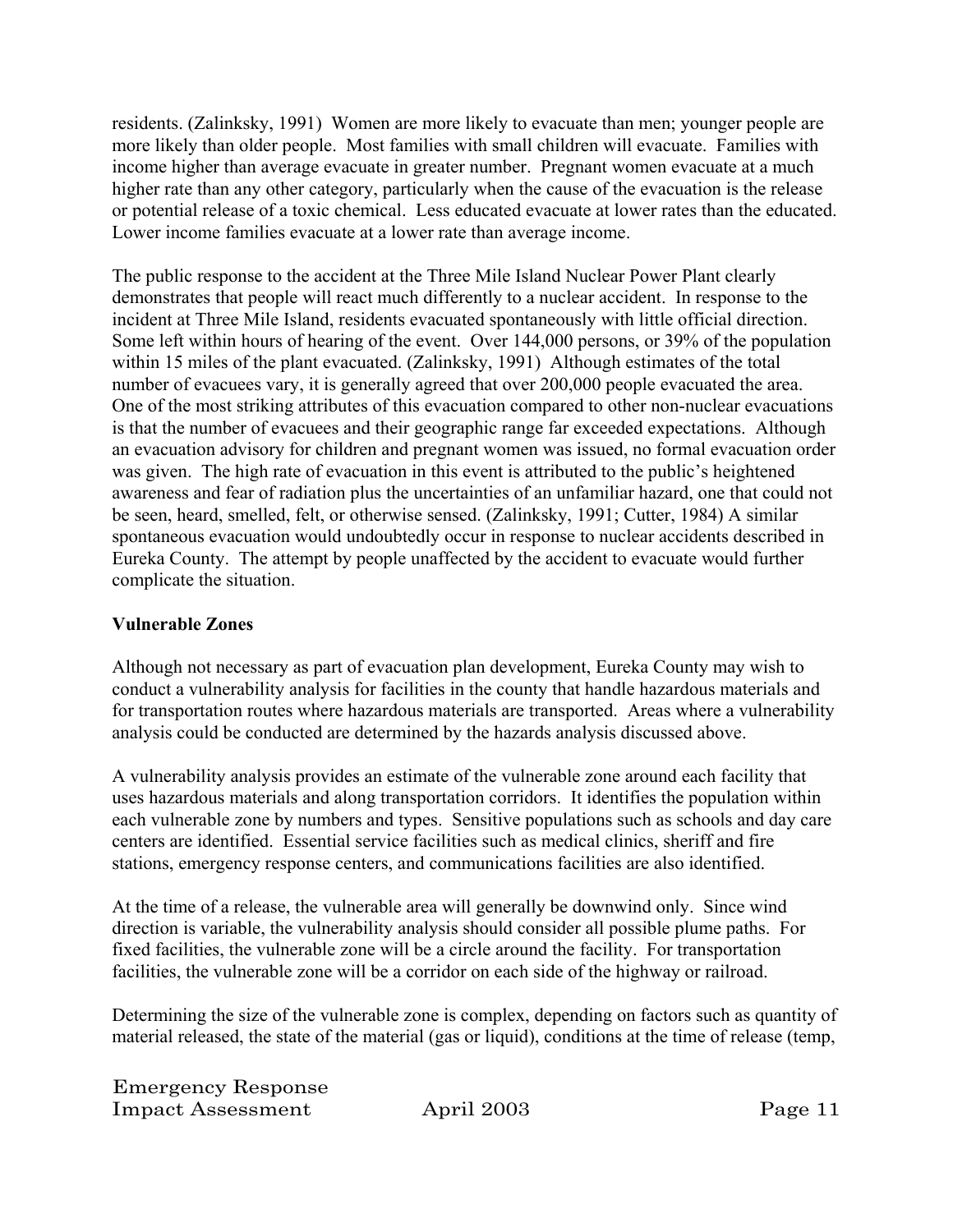pressure) and meteorological conditions (wind speed, atmospheric stability). For transportation facilities, the vulnerable zone is usually a band approximately one mile wide.

## **Evacuation Considerations**

An orderly evacuation in Eureka County will be very difficult due to the limitation of available resources. Decisions on whether or not to evacuate are incident specific and must be made at the time of the incident. Also, the evacuation distance around the incident to evacuate must be incident specific. The estimated vulnerable zone, if previously calculated, should not automatically be used. Variable factors to be considered include wind speed and direction, temperature, humidity, atmospheric dispersion conditions, and time of day. For a given incident, the evacuation zone is the pathway through which the plume might move given the above considerations. The zone may change during the course of the evacuation if wind direction or other conditions change.

The on–scene Incident Commander is responsible for making decisions regarding evacuation of a hazard area. Under Eureka County's Hazardous Materials Response Plan, the Sheriff's Office is the Incident Commander until a hazardous materials qualified incident commander arrives on scene and accepts command. The Sheriff's Office is responsible for evacuation operations. Making a decision to evacuate requires a comprehensive effort to identify the hazard, its effect on people, and the nature and circumstance of the spill. The Emergency Response Guidebook provides some guidance on initial evacuation distances. For example, for radiological materials, the initial evacuation distance is 1000 meters (330 feet). If fire is involved, the initial evacuation distance is 300 meters (1000 feet). These evacuation distances should be considered valid for the first 30 minutes of an event only. After that, evacuation distances must be based upon the incident specific conditions.

Factors the Incident Commander should consider before ordering an evacuation include the amount of material spilled, the chemical and physical properties of the spill, the health hazards, dispersion, atmospheric conditions, the rate of release of material, and the expected duration of the release. Life safety factors should also be considered, including whether an area is currently in the hazard area, or is only threatened.

For populations in the hazard area, a decision must be made either to evacuate or to shelter in place. Shelter in place means to advise people to stay indoors in homes, schools, businesses, or public buildings. It includes precautions such as closing all doors and windows and shutting off air conditioners and ventilation systems. It is used when there is little time to react to an incident, and it would be more dangerous to be outside trying to evacuate that it would be to stay indoors. Rescue from a hazard area may require providing personal protection equipment to the people being rescued.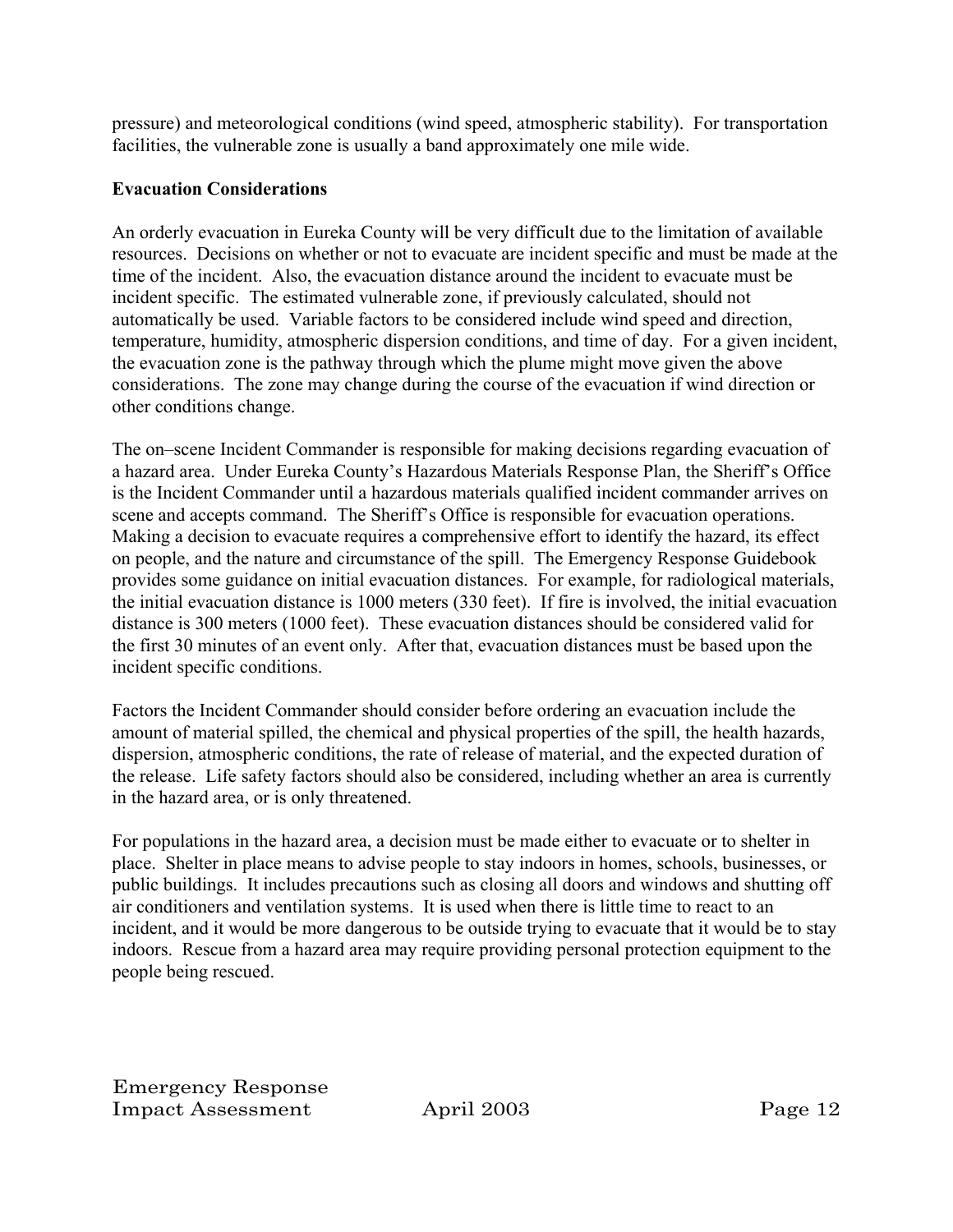For populations in a threatened area, the Incident Commander should consider whether or not the evacuation can be completed before the hazard reaches the area. It must be kept in mind at all times that evacuation requires significant lead time and significant resources.

## **Evacuation Planning**

If the Incident Commander makes a decision to evacuate, the Sheriff's Office must develop an evacuation plan for the incident. The first task is to identify the people to be evacuated, including the number to be evacuated, where they are located; and if there are people who need special consideration, such as elderly, children, the handicapped, and prisoners.

The resources needed to conduct the evacuation also need to be identified, including personnel and vehicles. Prior arrangements should be made for using specially equipped vehicles such as lift equipped bans. In some cases, personal protection equipment for personnel providing evacuation notifications, evacuation assistance, and for evacuees will be needed. Evacuation tags will be needed to mark buildings where evacuation has been complete. Evacuation planning must also include the adequate provision of shelters and supplies for the evacuees.

## **Evacuation Tasks**

The Sheriff's Office should give specific instructions to evacuation assistance personnel. The instructions include the specific area to be evacuated, the protective gear to be worn, communications procedures, instructions to evacuees, and shelter locations. Specific tasks include transportation, assistance to special populations, emergency medical care, security, and traffic control.

### **Evacuation Procedures**

Example evacuation procedures are included in Appendix D. These procedures could be adopted by Eureka County as part of its Emergency Operations Plan.

## **Hazardous Materials Team Requirements**

The U.S. Occupational Health and Safety Administration (OSHA) has established minimum requirements for training for emergency response personnel responding to an incident involving hazardous materials. These requirements are contained in 29 CFR 1910.120. For fire departments, these regulations establish specific training requirements for each level of response required when responding to a hazardous materials incident. These training levels Awareness Level, Operational Level, and Hazardous Materials Technician Level. At the technician level, personnel may also receive additional training in particular specialties. The National Fire Protection Association recognizes Tank Car Specialty, Cargo Tank Specialty, Intermodal Tank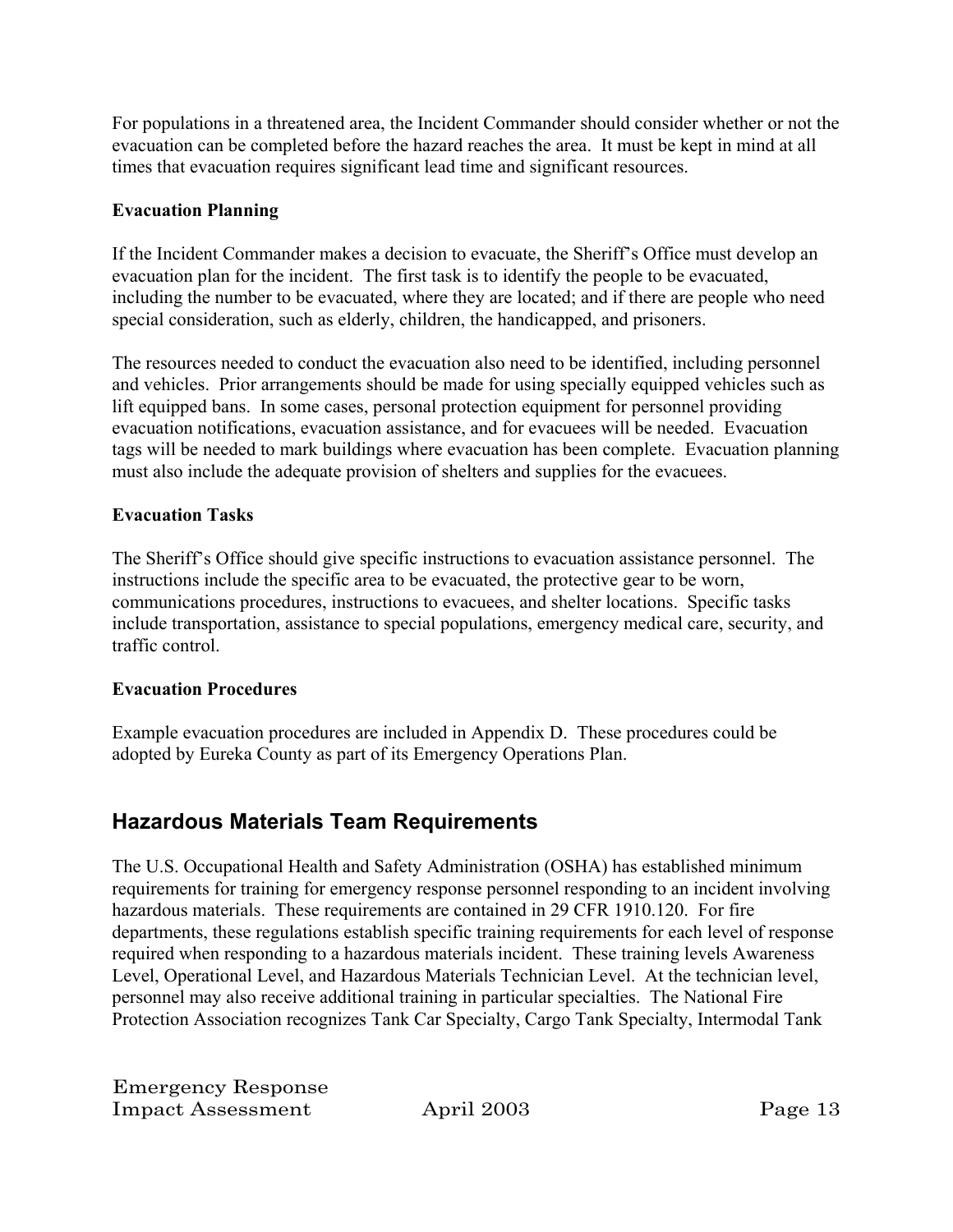Specialty, Flammable Liquids Bulk Storage Specialty, and Radioactive Material Specialty (NFPA 472, 2002).

In addition, the NFPA recommends additional competencies for specific members of the Incident Command system involved in a hazardous materials response. Additional competencies in the area of hazardous materials response are recommended for the Incident Commander, the Hazardous Materials Branch Officer, and the Hazardous Materials Branch Safety Officer.

Any response by Eureka County emergency personnel must be by emergency responders adequately trained to the appropriate responder level. The competencies and response actions for each level are briefly described below.

## **First Responder Awareness Level**

The emergency responders trained to the awareness level must be capable of analyzing the incident to determine the hazards present. They must be qualified to take the appropriate actions based on standard operating procedures and to implement the response guidance for each hazard present as provided in the Emergency Response Guidebook. Responders should initiate protective actions as appropriate, and initiate the notification process.

## **First Responder Operational Level**

First responders at the operational level must be trained to meet all the requirements of the awareness level. At the operational level, first responders must also be able to analyze the hazardous materials incident to determine the extent of the incident and likely outcomes. This analysis includes surveying the incident to determine whether or not a spill has occurred, the extent of any spill, the surrounding conditions, the hazard posed by the material, the extent of breach of the container, and the potential hazard to first responders and citizens.

Operational level responders must be able to plan an initial response based upon the capabilities of personnel present and personal protective equipment available. These responders may initiate "defensive" actions identified in their emergency response plan to limit the spread of contamination. Defensive actions may include use of absorption materials, dams or dikes to limit spread of contamination, and control of vapors or wind blown dispersion by covering the material.

Operational level responders must also be capable of conducting emergency decontamination at the scene. Emergency decontamination is the process of conducting immediate contamination reduction without first establishing a decontamination corridor and setting up a formal decontamination area.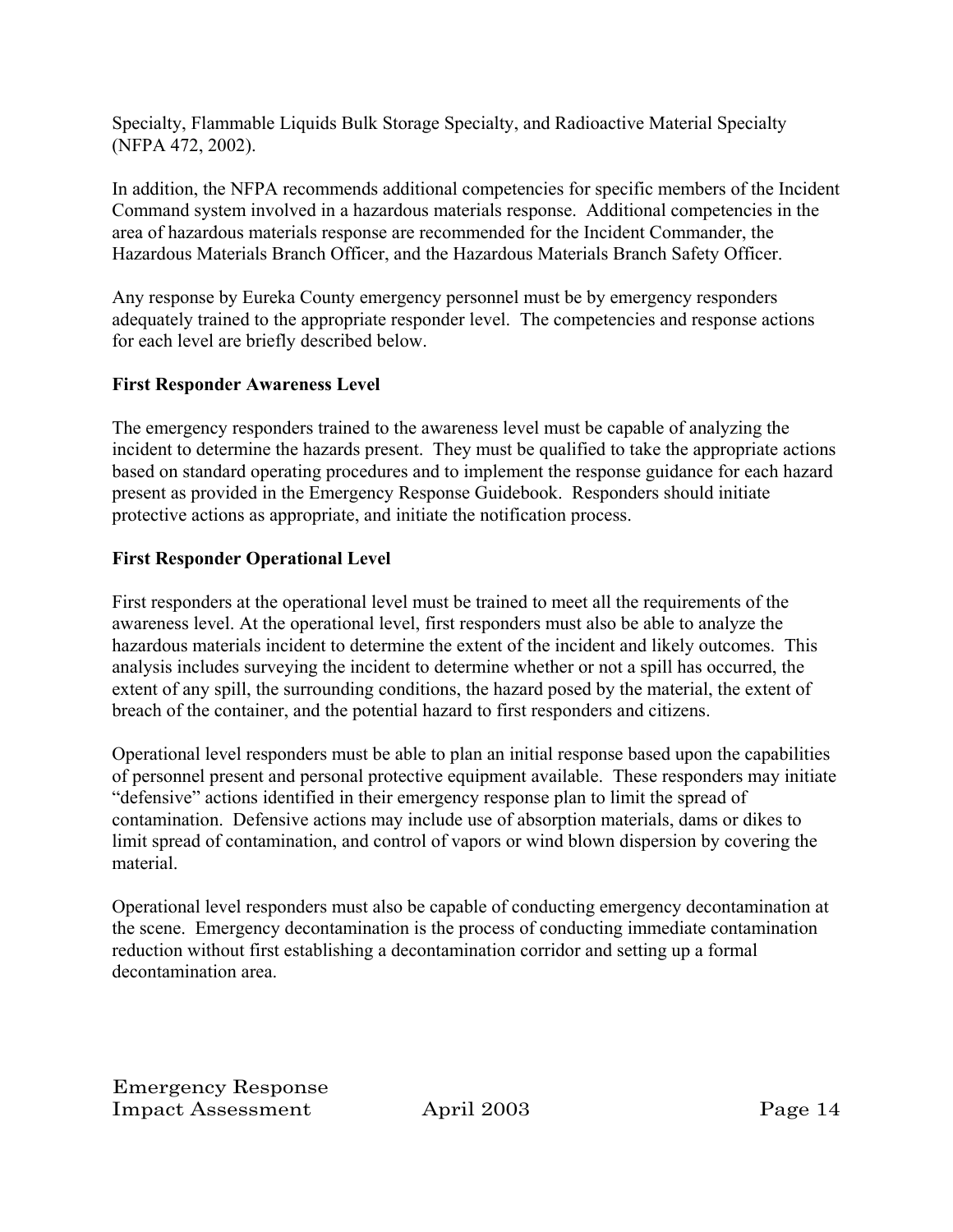### **First Responder Technician Level**

First responders at the technician level must be trained to meet all the requirements of the awareness level and the technician level. In addition, at the technician level, first responders must be capable of conducting surveys to determine the level and extent of contamination present, to plan and implement a response that will stop or reduce the release of hazardous materials through the use of patches, plugs, and other means.

The Hazardous Materials Technician must also be capable of setting up a decontamination area and conducting the appropriate decontamination of personnel and personal protective equipment based upon the hazards present.

## **Hazardous Materials Incident Commander**

An Incident Commander at a hazardous materials incident should be trained to at least the operational level and should also be fully trained in the incident command system. The incident commander should be capable of interpreting the hazard and response information collected at the scene, projecting potential outcomes of various actions, planning and implementing a response, evaluating progress, determining when to terminate an incident, conducting a debriefing and critique of the response, and documenting the incident.

### **Hazardous Materials Branch Officer**

The Hazardous Materials Branch Officer should be trained to the technician level. Additional training requirements include applicable Department of Transportation, Environmental Protection Agency, OSHA, and other state and local regulatory requirements. The Hazardous Materials Branch Officer should also be trained in the incident command system.

## **Hazardous Materials Branch Safety Officer**

The Hazardous Materials Branch Safety Officer should be trained to the technician level. Additional training requirements include applicable Department of Transportation, Environmental Protection Agency, OSHA, and other state and local regulatory requirements. The Safety Officer must be capable of analyzing the incident to ensure that safe practices are followed. The safety officer reviews the selection of personal protective equipment and the proposed decontamination plan, ensures adequate emergency medical services are available, conducts safety briefings, and monitors the safety of response personnel.

## **Tank Car Specialty Technician**

The Tank Car Specialty Technician should be trained to the technician level. Additional training provides in–depth knowledge of tank cars and railroad operations, including the ability to assess the extent of damage to tank cars, the likely behavior of a tank car and its contents, and the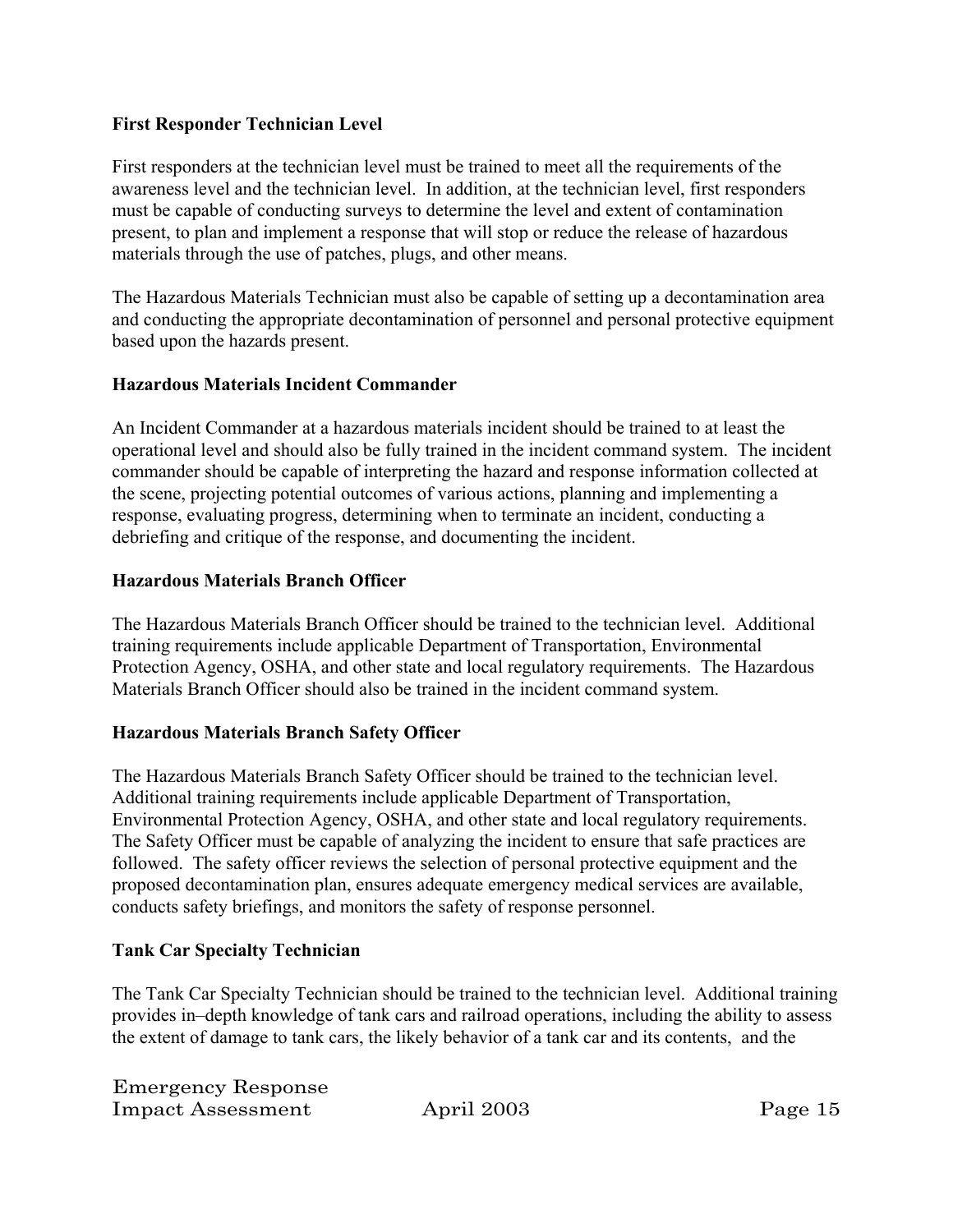appropriate response actions that can be taken to stop or reduce the release of hazardous materials.

## **Radioactive Material Specialty Technician**

The Radioactive Material Specialty Technician should be trained to the technician level. Additional training provides in–depth knowledge of radioactive materials, radiological survey equipment, dosimeters, dose rates, and signs and symptoms of exposure to radioactive materials. Knowledge in the use of survey instruments should include beta and gamma meters (dose rate and count rate) and alpha meters (count rate). The Radioactive Material Specialty Technician should be capable of determining the locations of control zones based upon both the radioactive material present and radiation surveys, and should understand allowable exposure limits, exposure control and contamination control.

## **Emergency Medical Services**

The National Fire Protection Association recommends that emergency medical services personnel responding to a hazardous materials incident be trained to requirements for Hazardous Materials (HM) Level 1 Responders and Hazardous Materials Level 2 Responders. The recommended training requirements combine knowledge required for both emergency medical services and for hazardous materials response (NFPA 473, *Standard Competiencies for EMS Personnel Responding to Hazardous Materials Incidents*, 2002).

**HM Level 1 Responders** should have, at a minimum, their Basic Life Support or Advanced Life Support certification and first responder awareness level training. HM Level 1 Responders do not enter the "warm" or "hot" zones, but will be required to treat contaminated patients in the cold zone, and transport the patient as appropriate. They also provide medical support for the other emergency response personnel working the incident. HM Level 1 Responders need additional knowledge in the biological effects of hazardous materials on patients and response personnel, package and transport of contaminated patients, and medical monitoring of response personnel.

**HM Level 2 Responders** should be certified at the Emergency Medical Technician–Ambulance (EMT–A) and have, at a minimum, first responder awareness level training. The HM Level 2 Responders need the knowledge and skills to provide medical care of contaminated patients in the "warm" zone and to provide medical support for emergency response personnel in the warm zone. The Level 2 Responder needs to be able to conduct patient decontamination in the warm zone.

## **Public Information Officer**

The Public Information Officer (PIO) for a hazardous materials incident needs to be able to communicate information about the hazards involved to the public in a clear and concise manner.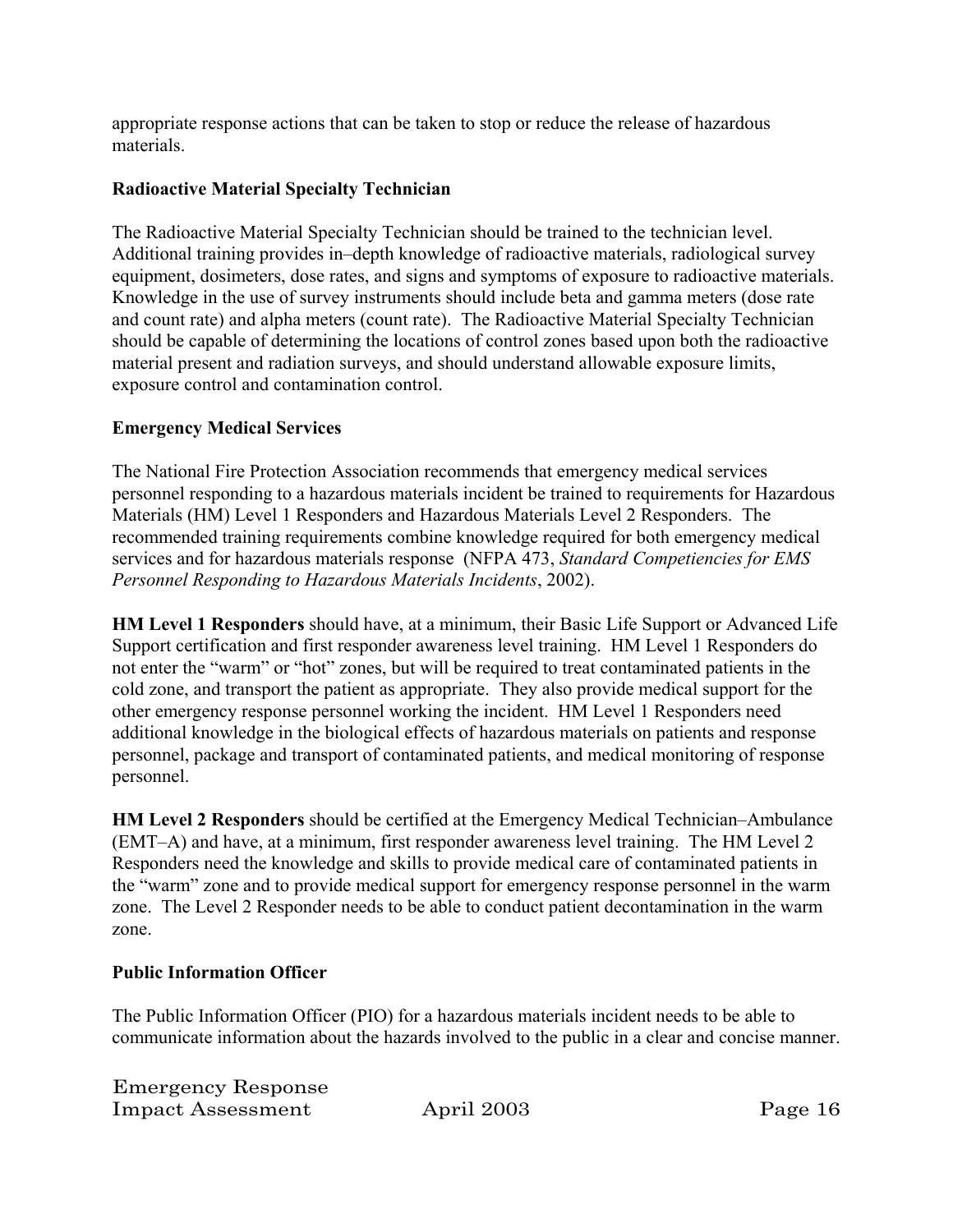The PIO should have, at a minimum, first responder awareness level training. In addition, the PIO should also receive training in risk communication, the incident command system, and the County's emergency operations plan.

## **Concept of Operations**

Any response to a hazardous materials incident must be based upon the health and safety requirements of 29 CFR 1910.120. In order to ensure the safety of the emergency responders, a minimum number of personnel are required at each phase of the incident.

One key to safe operations is the "Buddy System," which is defined as "a system of organizing employees into work groups in such a manner that each employee of the work group is designated to be observed by at least one other employee in the work group. The purpose of the buddy system is to provide rapid assistance to employees in the event of an emergency." (29 CFR 191.120(a)(1)(iii))

Operations must also be limited to those that can be conducted safely with the personnel available at the scene. The minimum number must be determined based upon staffing key positions in the incident command system, maintaining a rapid intervention team for rescuing personnel operating in the hazard area, providing adequate personnel for a decontamination team, and providing emergency medical care and medical monitoring for emergency response personnel.

Whenever a team enters the hazard area, there must be at least two standby members available at all times to be able to rescue the team in the hazard area if required. The rapid intervention team must be equipped, at a minimum, with the same level of personal protective equipment required for entry into the hazard area.

The highest level of emergency medical care and medical monitoring team for emergency response personnel should be standing by prior to entry into a hazard area. This team should, at a minimum, have medical equipment and transportation capabilities necessary to provide basic life support. The purpose of this team is to provide emergency medical care for emergency responders and to conduct medical monitoring of all emergency response personnel.

Decontamination capability should be in place prior to any entry into the hazard area except for rescue as described in the Emergency Response Guidebook for the hazardous material involved. The decontamination team will, at a minimum, consist of enough team members to conduct decontamination of personnel and equipment, and to monitor the results of the decontamination process. This will usually require a minimum of four people, two to conduct the decontamination process and two to conduct the monitoring process. It must also be recognized that the decontamination team may also require decontamination.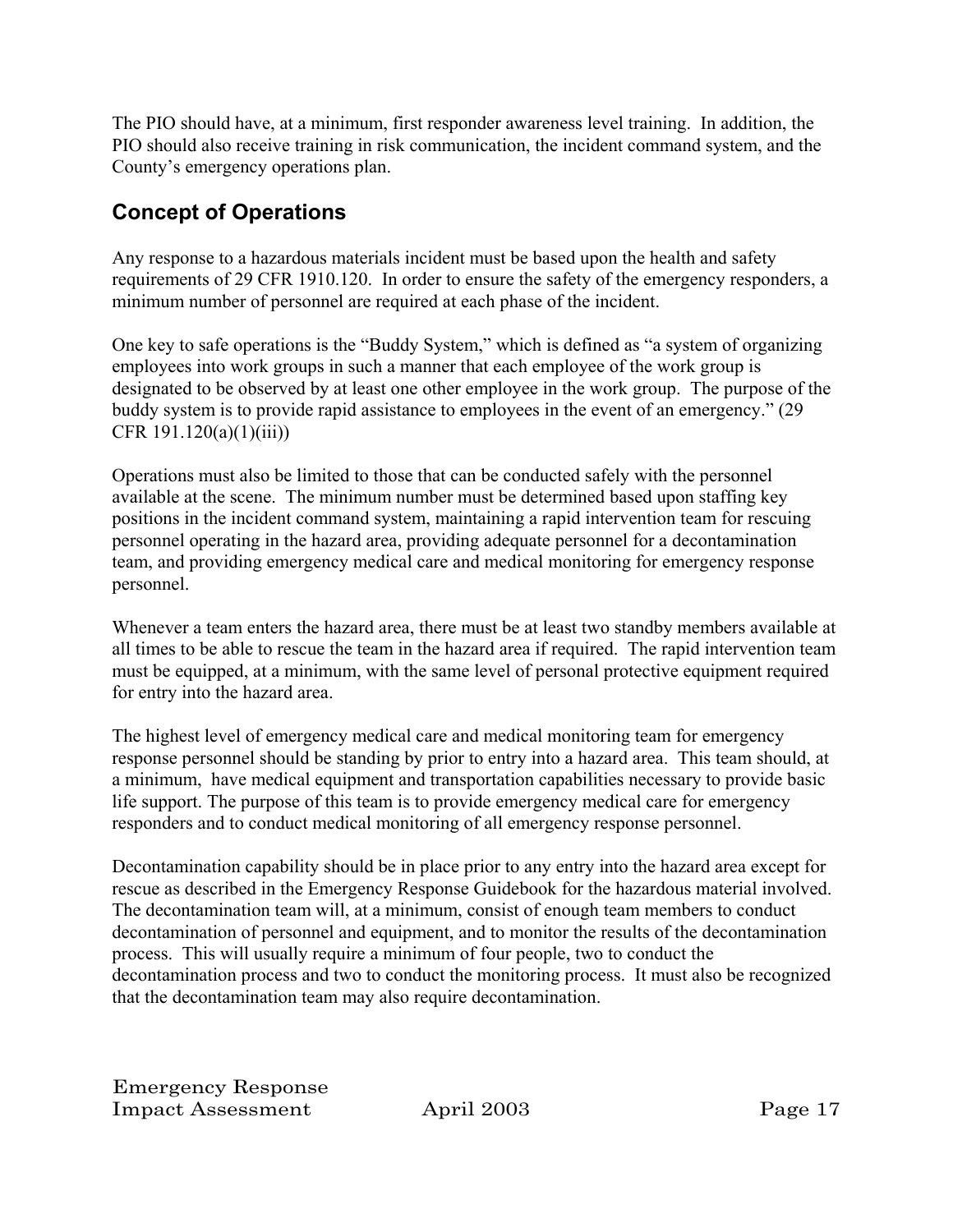Minimum staffing and training requirements for entry into a hazardous materials scene to conduct rescue of the injured and offensive operations with the goal of stopping the leak are shown in the table below. It should be noted that although the EMS personnel are shown to need awareness training as a minimum, they also need to have additional training in the emergency medicine area of hazardous materials. Emergency medical personnel working in the "warm zone" should have EMS HazMat Level II training, and those working in the "cold zone" receiving contaminated patients should have EMS HazMat Level I training.

| Hazardous Materials Response Training and Staffing Levels |                |                |            |
|-----------------------------------------------------------|----------------|----------------|------------|
|                                                           | Awareness      | Operations     | Technician |
| <b>Incident Commander</b>                                 |                | 1              |            |
| HazMat Branch Officer                                     |                |                |            |
| Safety Officer                                            |                |                |            |
| <b>Entry Team</b>                                         |                |                | 2          |
| Rapid Intervention Team                                   |                |                | 2          |
| Decontamination Team                                      |                | $\overline{2}$ |            |
| <b>Contamination Monitoring Team</b>                      |                | $\mathfrak{D}$ |            |
| <b>EMS Warm Zone</b>                                      | $\overline{2}$ |                |            |
| <b>EMS Cold Zone</b>                                      | $\overline{2}$ |                |            |
| <b>EMS Standby and Medical Monitoring</b>                 | $\overline{2}$ |                |            |
| <b>Public Information Officer</b>                         |                |                |            |

## **Hazardous Materials Training**

The best long term approach to training is to develop training expertise within the local fire departments. At least two trainers are needed to deliver hazardous materials training and to ensure long term capability. The personnel designated as trainers should be full–time employees. They should be trained to the hazardous materials technician level with specialities. Based upon the risk analysis for Eureka County, it is recommended that one trainer obtain specialty training as a tank car specialty technician and the other obtain specialty training as a radioactive material specialty technician. These technicians would also serve as the HazMat Branch Officer during an actual response. In addition, at least one emergency medical services Emergency Medical Technician should also obtain training as a HazMat Level 2 emergency medical services responder.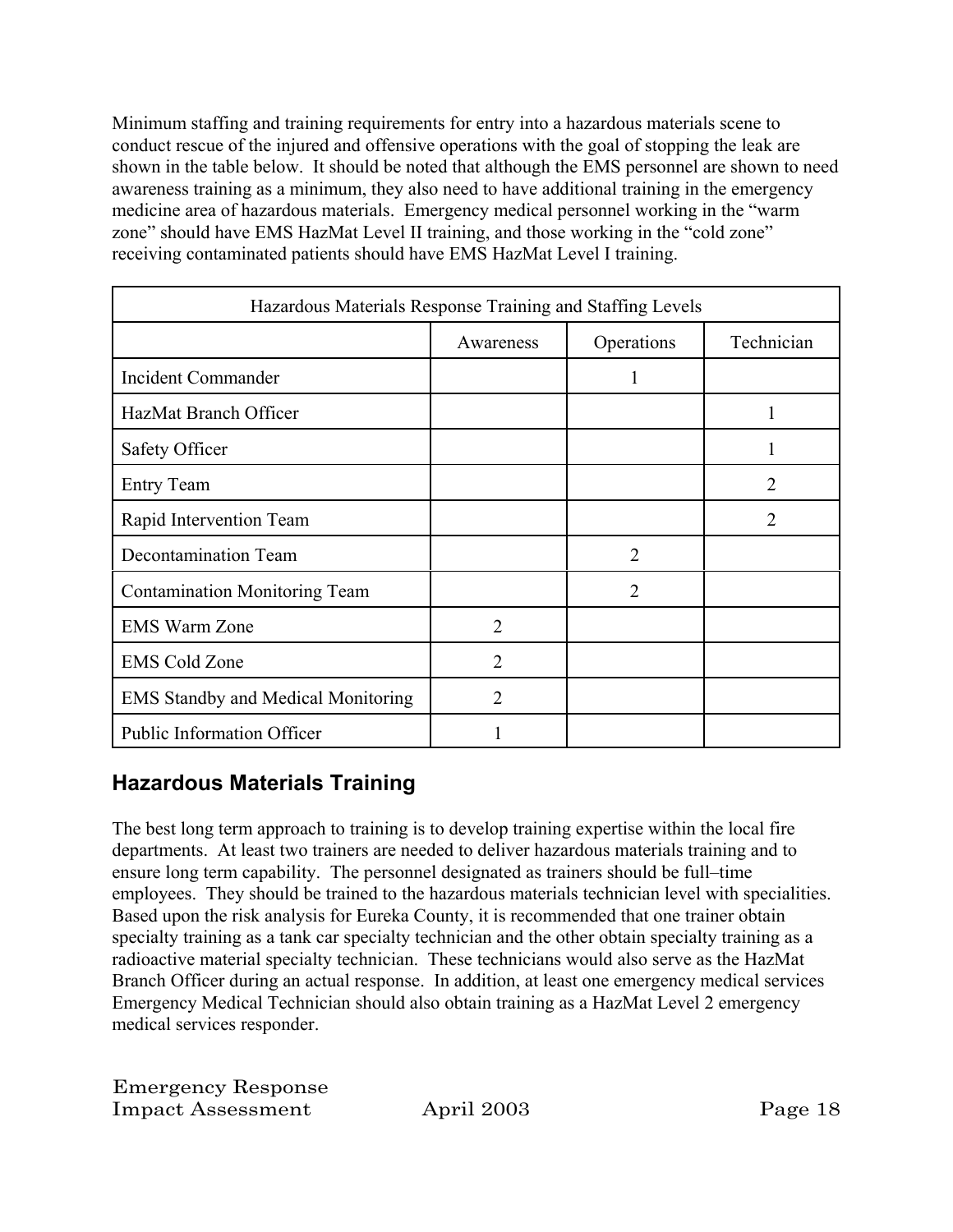Many of the training opportunities discussed below offer train–the–trainer programs as well as general training. During the initial development of the hazardous materials response team, programs that offer on–site training should be utilized to quickly provide training to the maximum number of personnel within the fire departments. Once local trainers have received train–the–trainer training, the hazardous materials training can be integrated into the regular training schedule for the department.

All fire department and emergency medical services personnel should receive at least awareness level hazardous materials training. To maximize flexibility for a response to a hazardous materials incident, it is recommended that as many personnel as possible with the fire departments receive training to the hazardous materials technician level. If possible, all personnel should be trained to at least the operations level.

Some of the training programs available to local fire departments are discussed below:

## **State of Nevada Division of Emergency Management**

The State of Nevada Division of Emergency Management is developing an integrated hazardous materials course. The course is expected to cover the materials most likely to be encountered in Nevada, including explosives, biological agents, and radiological materials. The course will be a 24 hour operations level course, and will be provided to Nevada Highway Patrol officers and county emergency responders. The course is designed recognizing limited resources available in rural Nevada counties, and will focus on managing an event. Key points covered will include isolation of the area, rescue of injured as equipped and trained, and containment of the spill within capabilities.

The State recommends that at least three responders in each county be trained to the technician level. Although it would not be possible to take offensive actions with this limited number of personnel, they would have the expertise to provide training within the county and to manage an incident. If rescue operations are necessary, a team could potentially be assembled from adequately trained and equipped personnel in adjoining counties and from the Nevada Highway Patrol.

## **International Association of Fire Fighters**

The International Association of Fire Fighters (IAFF) provides on–site training, train–the–trainer training, and self–paced training. The self–paced training is available on CD ROM and as a web based online resource. Instructor training is provided at various locations around the country. Scholarships are available to help defray the cost of training.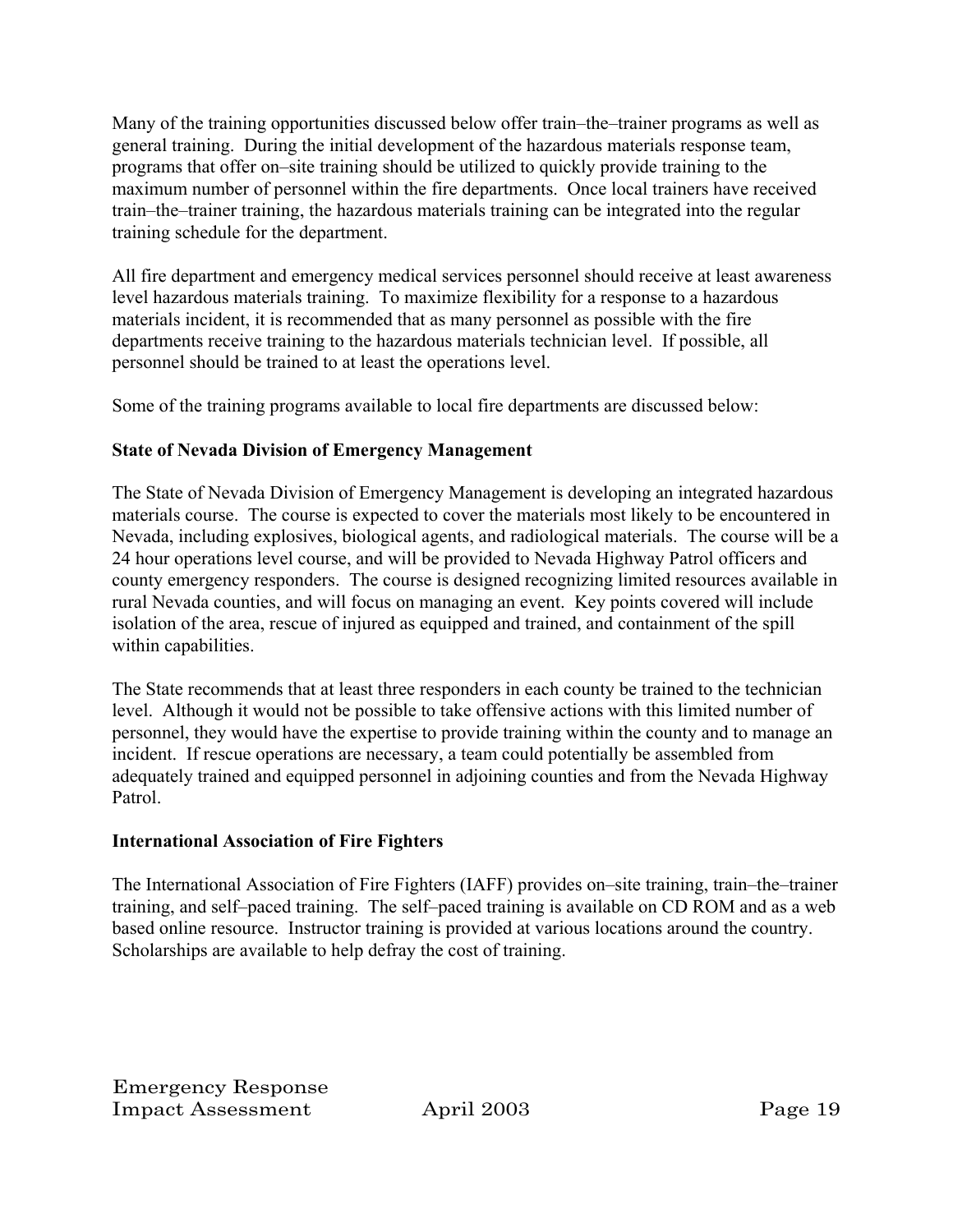### **Rocky Mountain Hazardous Materials Association**

The Rocky Mountain Hazardous Materials Association offers a full array of hazardous materials training programs. Courses are usually taught at the Fire Academy in Denver, Colorado. Training at the Academy is also usually provided at no cost. Examples of courses available include Hazardous Materials Train the Trainer, Hazardous Materials Technician, Hazardous Materials Operations, and Hazardous Materials Emergency Medical Services.

## **DOE Transportation Emergency Preparedness Program**

The DOE Transportation Emergency Preparedness Program (TEPP) provides Modular Emergency Response Radiological Transportation Training (MERRTT). The MERRTT program is specifically designed to provide radiological training to first responders who have already received other hazardous materials training. The MERRTT program has a modular design with 16 modules grouped into 8 blocks. The blocks correspond with the awareness, operations, technician, and incident command hazardous materials training requirements. The program includes materials for facilitated, instructor led training or self–paced training. There is also one block of training for public information officers.

MERRTT Train–the–Trainer programs are conducted within each of the DOE regions. Eureka County is located in DOE Region 7.

## **Federal Emergency Management Agency Emergency Management Institute**

The Federal Emergency Management Agency (FEMA) Emergency Management Institute (EMI) provides many courses for hazardous materials response and radiological materials response. Examples of courses offered include Advanced Public Information Officers, Radiological Emergency Response Operations (RERO), Advanced Radiation Incident Operations (ARIO), Radiological Emergency Preparedness Exercise Evaluation, Radiological Emergency Preparedness Planning Course, Radiological Accident Assessment Concepts, and Radiological Series Train–the–Trainer. The courses are usually provided at no cost to the attendees, but attendance must be coordinated through the State Emergency Management Agency.

## **Equipment Requirements**

A list of recommended equipment for the hazardous materials response team is included in Appendix A. This list of equipment is based upon the draft "Hazardous Material Spill Incident Response Equipment List" developed by the State of Nevada, equipment currently used by other communities' hazardous materials response teams, and the National Fire Protection Association (NPFA 471).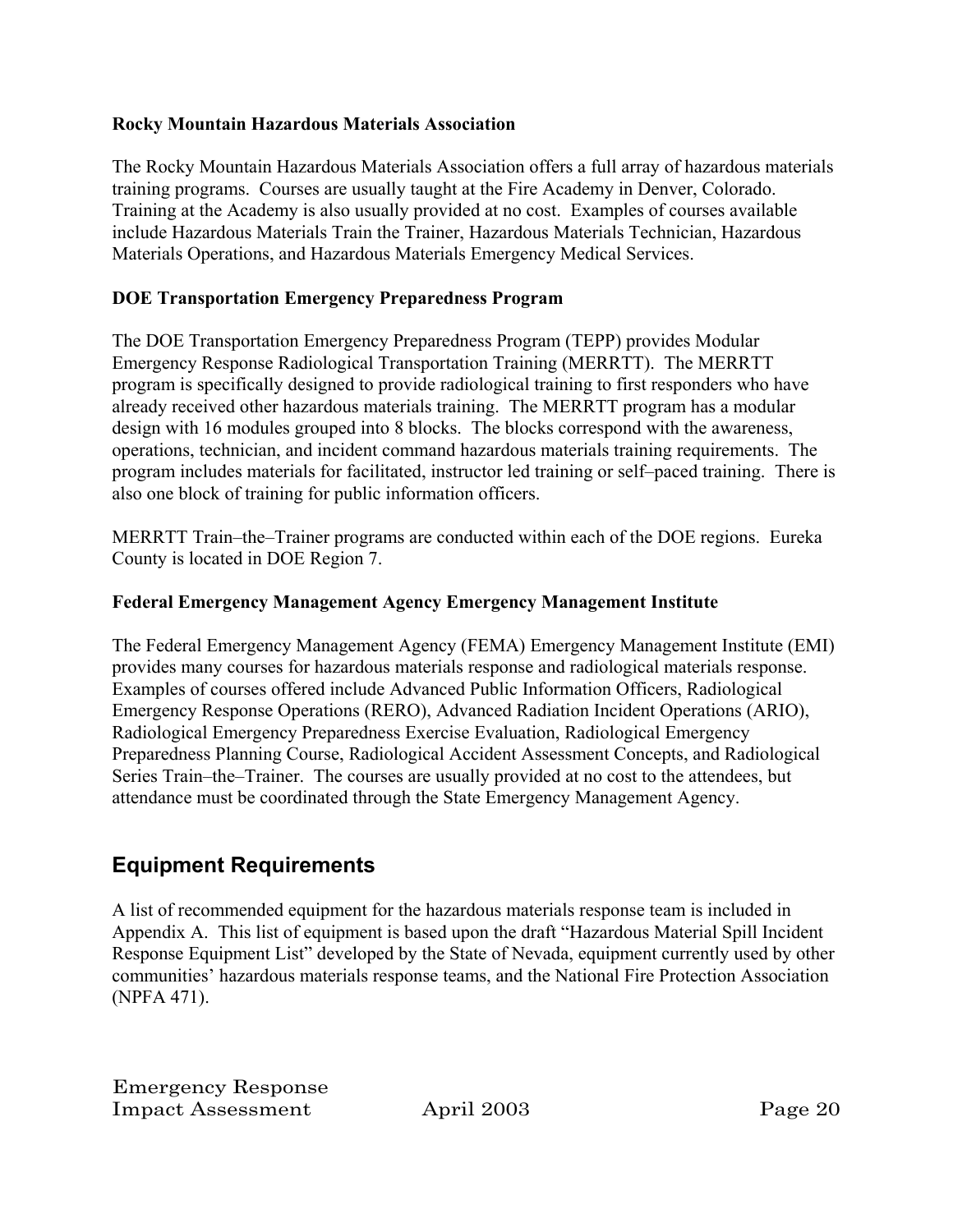The recommended equipment list is broken down into the following categories: spill containment/reduction, contamination reduction/decontamination, monitoring, personal protection, and scene protection. The categories, however, are not always mutually exclusive. For example, benches used for people waiting for decontamination could also be used by the standby team.

The recommended equipment list does not include specific numbers of the various kinds of suits required. The final number of each kind of suit should be based upon the number of responders trained to the operational and technician level, and their body sizes. The objective should be to have at least as many suits available in the appropriate sizes for all entry teams and standby teams, with adequate reserves in case of damage to a suit. Based upon the concept of operations discussed above, a minimum of eight Level A and eight Level B suits should be acquired.

The estimated cost of obtaining the equipment listed is approximately \$100,000, based upon the cost of outfitting hazardous materials teams in other communities of similar size. This is the startup cost only, and does not consider existing equipment that the County currently owns, or the cost of replacement equipment.

## **Other Community Approaches**

The hazardous materials response programs in two other communities were evaluated to provide examples of different approaches to implementing a team. Communities to be evaluated were selected based upon size, proximity to Eureka County, and comparable risks.

## **Nye County, Nevada**

Nye County, Nevada operates volunteer departments. Volunteer fire departments are located in Amargosa Valley, Beatty, Crystal, and Pahrump Valley. The hazardous materials response team draws upon volunteers from all of the fire departments. The Nye County hazardous materials response team has between 25 and 35 people on the roster trained to at least the operations level. Nye County feels that they need this many people trained in order to have a sufficient number of people respond to a call. There is a Team Leader and three assistant Team Leaders, who receive \$15 per hour pay when on call.

Nye County has two hazardous materials trainers who are full–time employees. The salary for these trainers is approximately \$25,000 per year, plus benefits. They currently provide most of the hazardous materials training within the County, and also provide training to other counties in Nevada.

Nye County took three to four years to develop their hazardous materials response capability at a cost of approximately \$100,000. Funding for equipment came from the County and the State of Nevada Emergency Response Commission.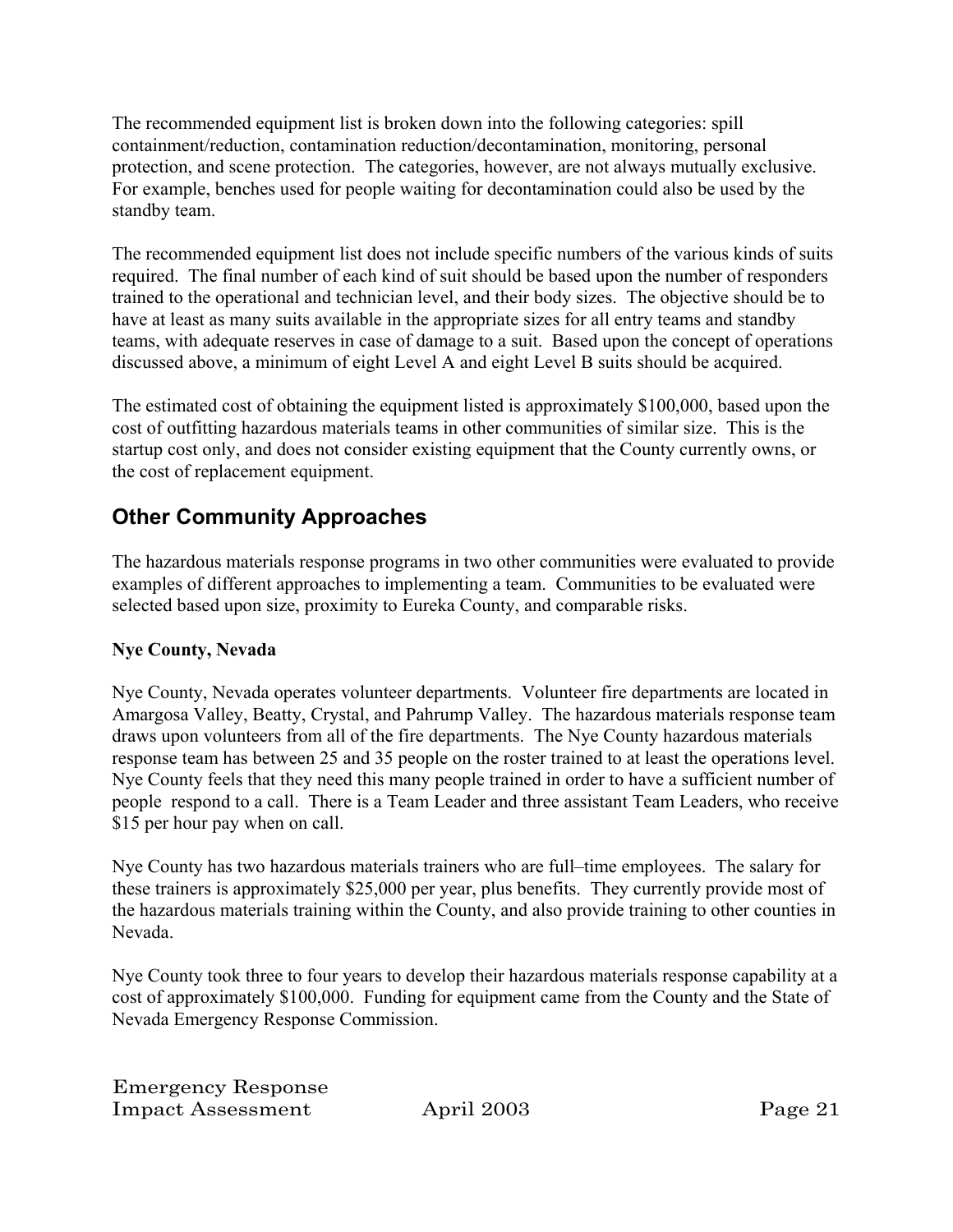Ongoing costs for training is provided by the County through the budget for the Volunteer Fire Departments. Nye County has been successful in recovering the actual costs of responding to a hazardous materials spill from the responsible party.

## **Rock Springs, Wyoming**

Rock Springs is located in Sweetwater County, Wyoming. Mining and oil and gas development and operations are the main source of employment in Sweetwater County. Interstate 80 and the Union Pacific mainline both pass through the County. Therefore, the County has very similar hazardous materials risks as Eureka County.

Rock Springs operates a full time fire department, with 33 firefighters, one Fire Chief, one Assistant Fire Chief, and an administrative assistant. The department maintains three fire stations in the community. The total budget for the department is approximately \$3 million per year. Salary, overtime and benefits amount to approximately \$2.6 million. New and replacement equipment is budgeted at approximately \$100,000 per year.

The department's goal is to have all firefighters trained to the technician level. New hires are trained to that level as quickly as possible. This allows the department maximum flexibility when responding to a hazardous materials incident.

Initial hazardous materials training was conducted by the State of Wyoming Fire Marshall. The department now has two full–time training officers who use the International Association of Fire Fighters training materials. The trainers received their primary training from the Rocky Mountain Hazardous Materials Academy in Denver, Colorado.

Hazardous materials response equipment was acquired gradually over time. The Fire Chief did not have an estimate of how much it cost to obtain the equipment. The equipment is stored in a hazardous materials response trailer which is towed to an incident with a 500 gallon pumper. The water in the pumper is reserved for decontamination/contamination reduction purposes.

## **Recommendations**

Eureka County has determined that they do not want volunteers to have to respond to a hazardous materials incident, and would prefer to have full–time personnel respond. Two options are available to the County to meet this objective. The first option is a full time department. The second option is a full time cadre of hazardous materials technicians who would make up the entry team and the emergency medical services personnel operating in the warm zone. Volunteers would be used for the standby team, the decontamination team and other functions on scene.

For purposes of estimating costs of each option, it is assumed that the average full–time salary would be approximately \$35,000 per year plus \$12,000 per year for benefits, or \$47,000 per year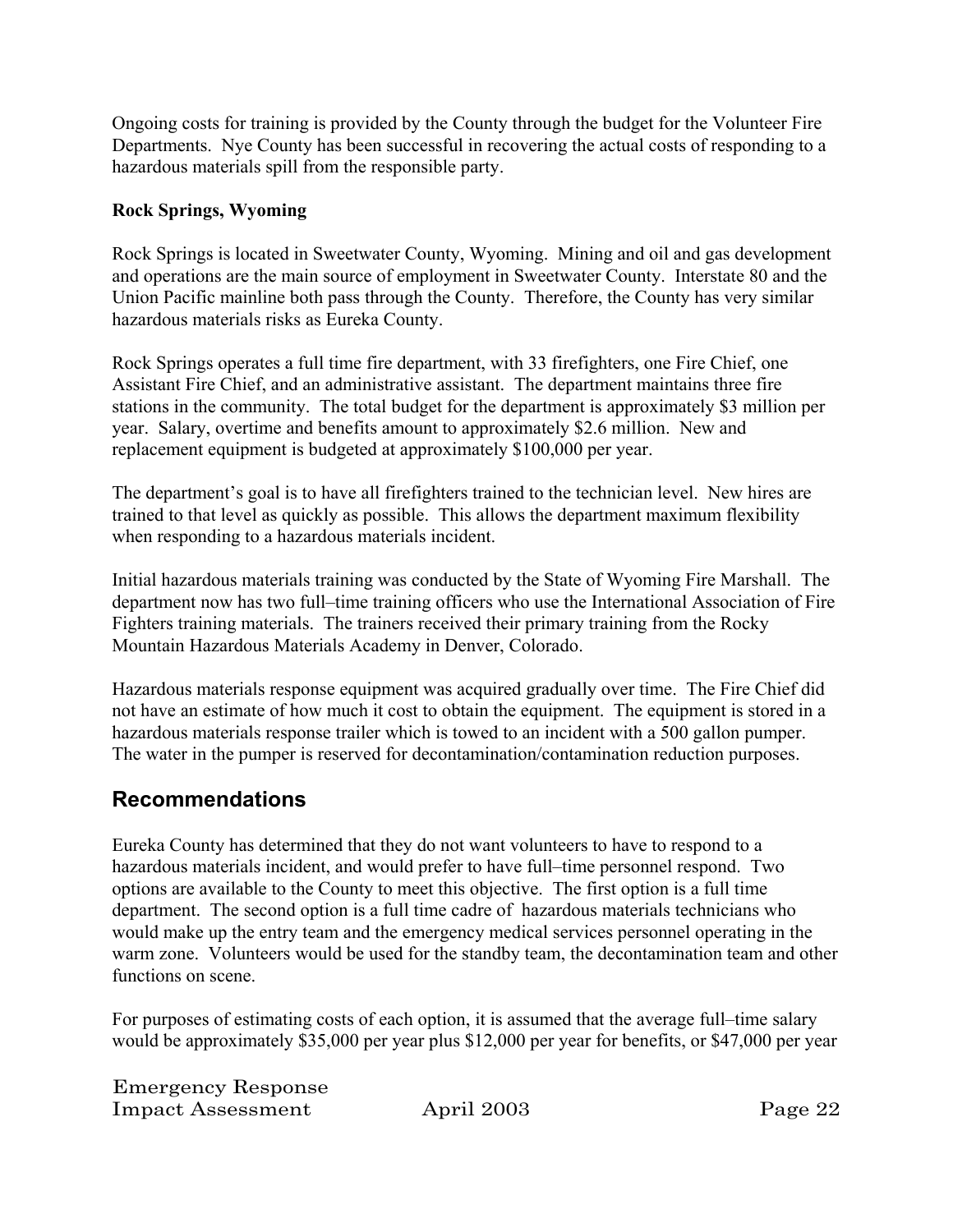for each position. Facility and equipment requirements would be the same, regardless of the staffing method. The initial cost of equipment listed in Appendix A is approximately \$100,000. Equipment replacement and maintenance would be approximately \$10,000 per year. It is assumed that existing facilities would be used to house the hazardous materials response team at a similar cost to the existing budget.

## **Full–Time Department**

As discussed above, a minimum number of adequately trained and equipped personnel are required in order to respond to a hazardous materials incident. Although a minimum of 12 people can respond, it is preferable to be able to fully staff the incident. This requires fifteen responders on scene if there are no injured people to rescue from the hazardous area. If the incident involves rescue, more emergency medical services staff are required.

A department of approximately 35 people is required to meet this staffing demand on a 24–hour, 365 days per year basis. The makeup of the department should include a fire chief, an assistant fire chief, and 33 firefighters. At least two of the firefighters should be trained as hazardous materials training officers. All firefighters should be trained to at least the operational level, and at least 12 should be trained to the technician level. The goal for the department should be to train all firefighters to the technician level to provide operational flexibility.

Based upon the present and future risks present in Eureka County, specialists should be trained in the hazardous materials tank car speciality and the hazardous materials radiological materials specialty. It is recommended that the two training officers be trained in the specialty areas, as well as several other technicians.

With approximately 35 full–time personnel, Eureka County could staff several fire stations in the County on a full–time basis. The hazardous materials team should be headquartered at the Beowawe Fire Station. This station should be staffed by technicians at all times, and would serve as the initial "strike team" during a hazardous materials incident. The personal protection equipment and monitoring equipment should be stored at this facility.

One of the other fire stations that is staffed on a full–time basis should serve as the contamination reduction/decontamination team. Decontamination equipment should be stored and maintained at this station. Once the strike team has sized up an incident, and determined that decontamination is, or will be needed, the decontamination team could then be dispatched to the scene. Entry into the hazard area should not occur until decontamination facilities are on–scene and set up, unless otherwise indicated by the emergency response guide.

The budget for personnel for a full time department of this size is estimated at \$1,645,000 year. Equipment costs would be \$100,000 for the first year, and then \$10,000 per year for subsequent years.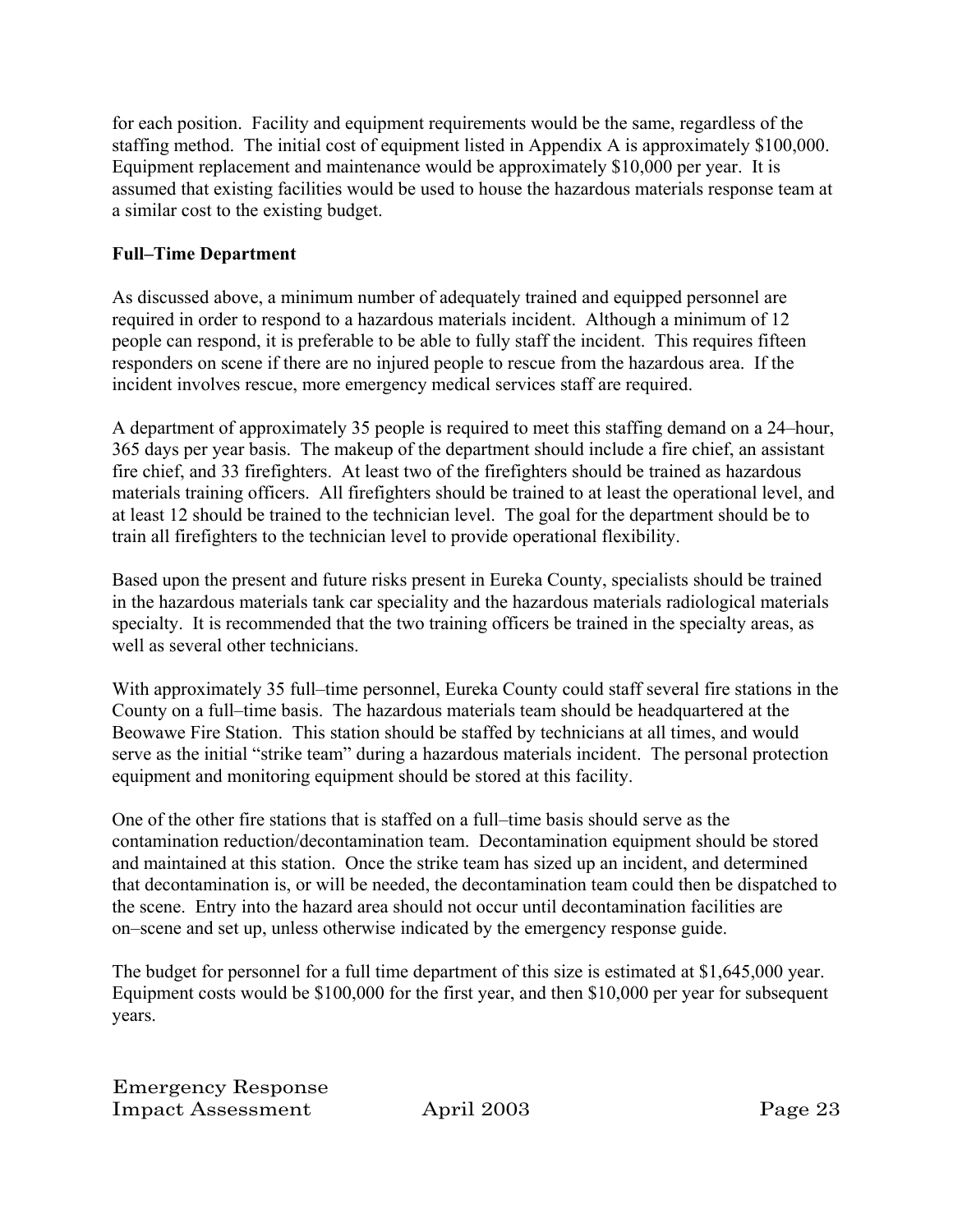### **Full–Time Hazardous Materials Technicians with Volunteer Support**

Under this option, a full time cadre of hazardous materials technicians who would make up the entry team and the emergency medical services personnel operating in the warm zone. With four responders on duty at all times, it would take approximately 18 people to staff the full–time positions. Two of the full–time personnel would serve as hazardous materials trainers.

The full–time personnel would conduct all activities in the "hot zone," including rescue and spill control. Initial response to an incident would be limited until such time as the volunteers could respond to serve as the standby team and to set up the decontamination facilities. Volunteers would be responsible for decontamination and other functions on scene.

All full–time personnel should be trained to the technician level. All volunteers should be trained to the awareness level, twenty–five to thirty volunteers should be trained to the operations level, and at least 12 volunteers should be trained to the technician level. The goal for the department should be to train all firefighters to the operations level to provide operational flexibility.

At least two of the full–time personnel should be trained as hazardous materials training officers. Based upon the present and future risks present in Eureka County, specialists should be trained in the hazardous materials tank car speciality and the hazardous materials radiological materials specialty. It is recommended that the two training officers be trained in the specialty areas, as well as several other technicians.

The budget for personnel for a this option is estimated at \$846,000 year. Equipment costs would be \$100,000 for the first year, and then \$10,000 per year for subsequent years.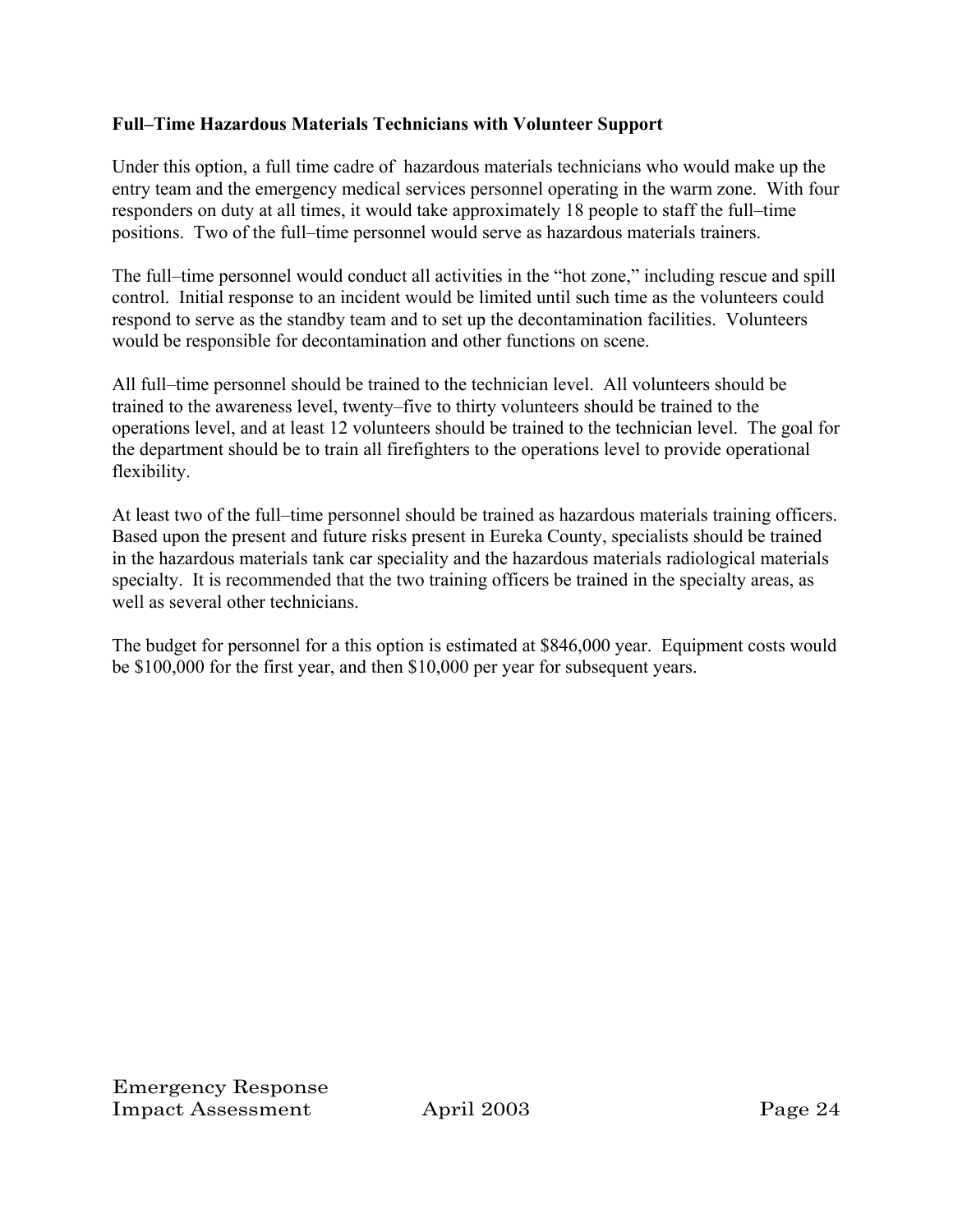**Appendices**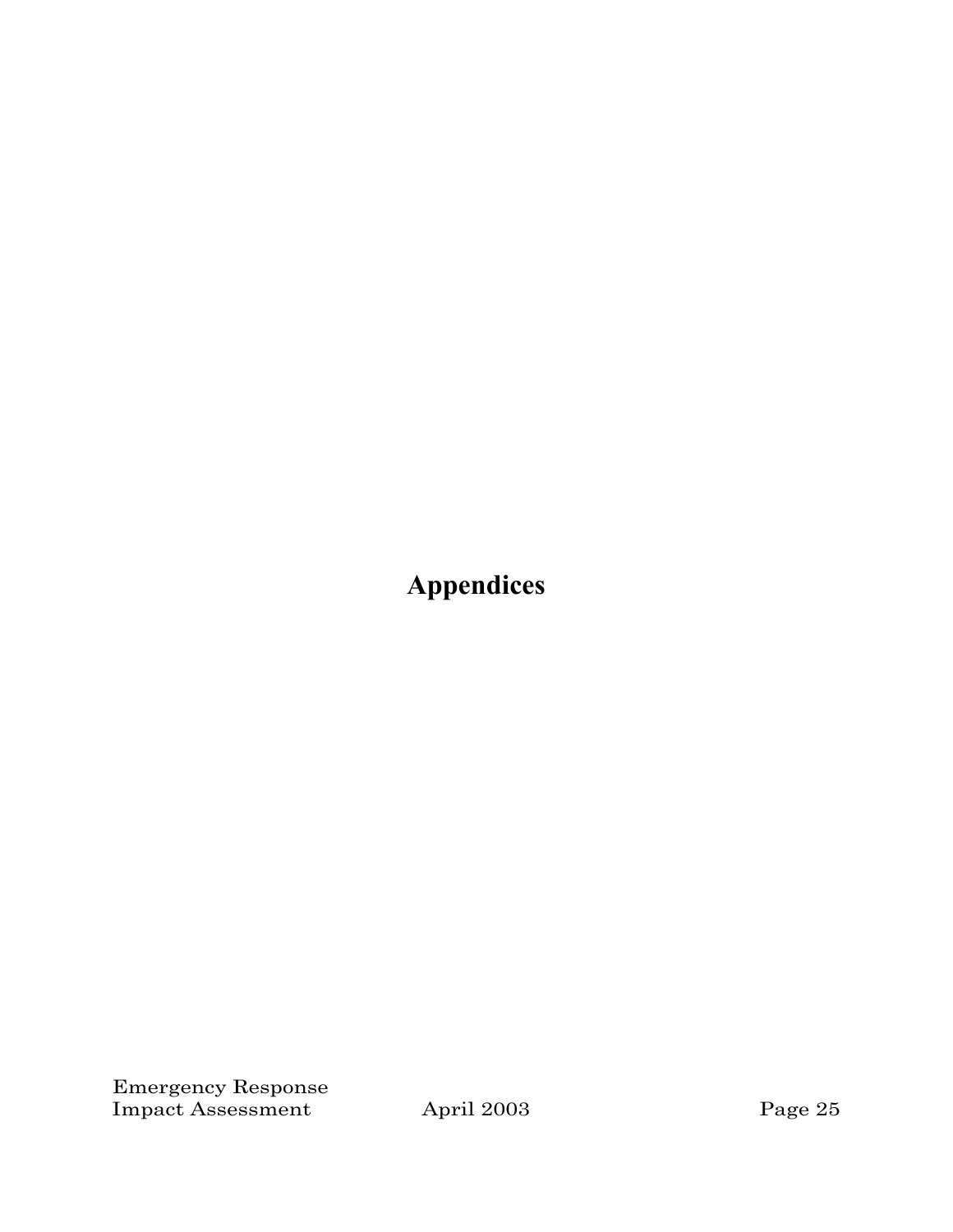## **Appendix A Recommended Equipment**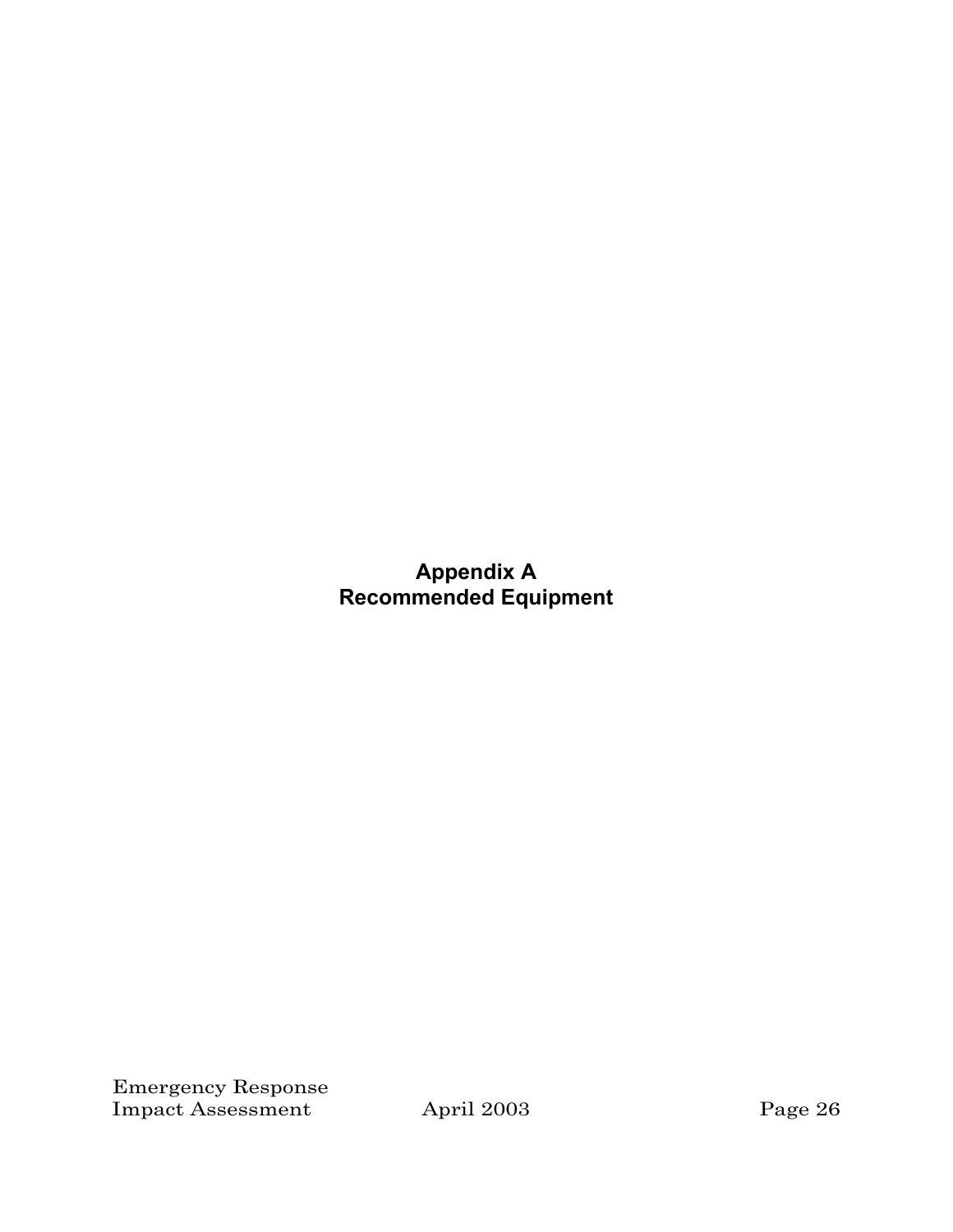## **Spill Containment/Reduction**

| 5 Minute Epoxy              | <b>Putty Knives</b> |
|-----------------------------|---------------------|
| 95 Gallon Overpack Drums    | Red Salvage Cover   |
| Absorbent Booms             | Sand Bags           |
| <b>Barrel Patch Kit</b>     | Shovel              |
| Drum Patch Kit              | <b>Small Shovel</b> |
| <b>Hacksaw Blades</b>       | Sweep Broom         |
| Over Pack Drums             | Trash Can w/ Lid    |
| Pipe Patch Kit              | Wire Brush          |
| <b>Plastic Garbage Bags</b> | Wooden Wedges       |
| Plug & Dike                 | Zip Lock Bags       |
| Power Absorbs (PIGs)        |                     |

## **Contamination Reduction/Decontamination**

| 24 Inch Step Stools         | <b>Ivory Soap</b>                 |
|-----------------------------|-----------------------------------|
| $40'$ x $40'$ Tarps         | Liquid Tide                       |
| Ammonia                     | <b>Plastic Sheets</b>             |
| <b>Bath Towels</b>          | Roll 50 x 300 ft. Visqueen 10 mil |
| <b>Benches</b>              | Scrub Brushes (Long Handle)       |
| <b>Black Plastic Grates</b> | Scrub Brushes (Small Handle)      |
| Decon Shower w/ Curtain     | Soap Spray Bottle                 |
| Decon Soap                  | <b>Sponges</b>                    |
| Decon Pools                 | Spray Wand                        |
| Distilled Water             | Stools                            |
| <b>Folding Chairs</b>       | Tincture of Green Soap            |
| <b>Folding Table</b>        | Vionex Soap                       |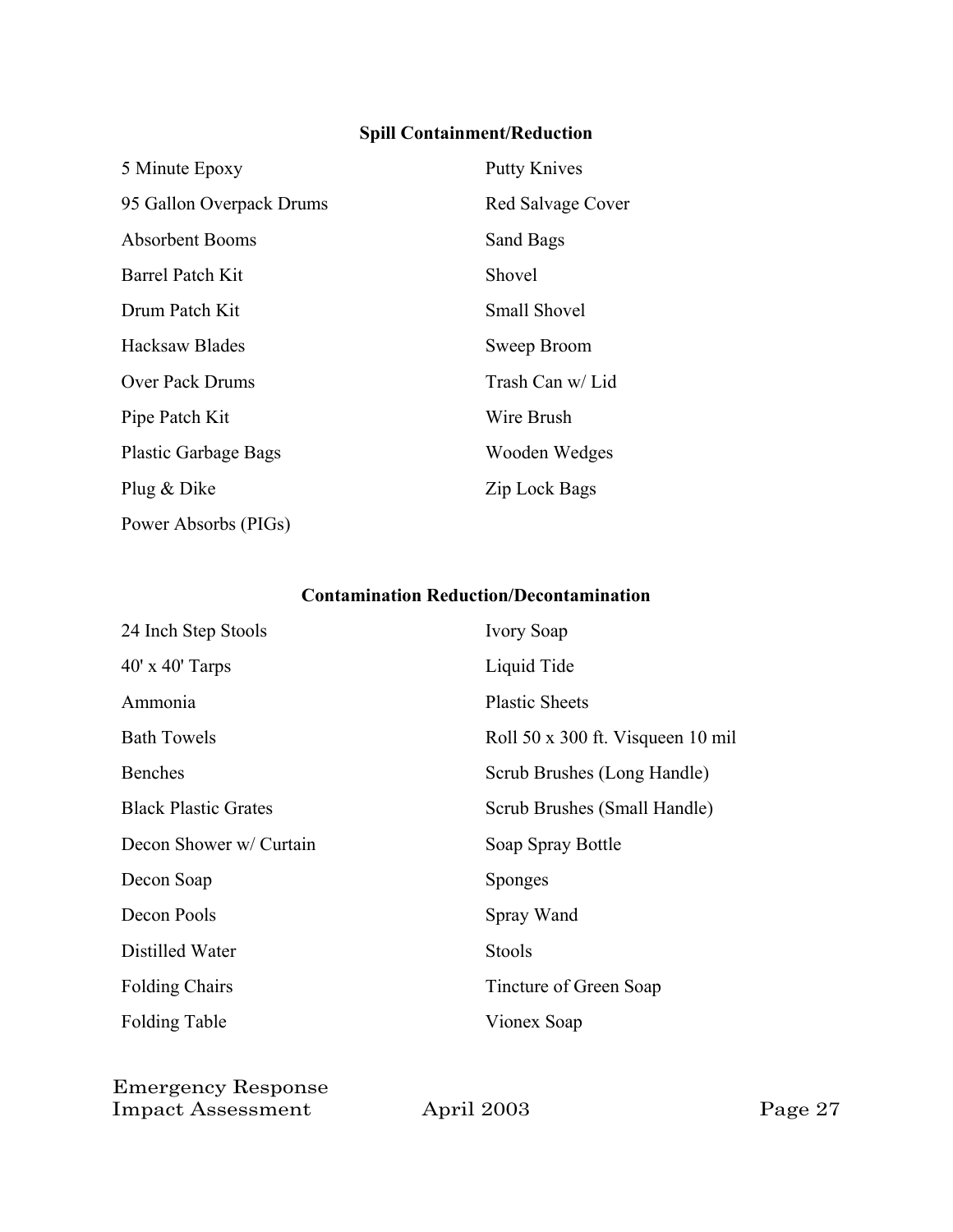| Garden Hose  | Water Bottles              |
|--------------|----------------------------|
| Hall Runners | <b>Water Spray Bottles</b> |

## **Monitoring**

| Air Sampling Devices      | Organic Vapor, Mercury and Formaldehyde<br><b>Badges</b>  |
|---------------------------|-----------------------------------------------------------|
| Chlorine A Kit            | Oxygen Meter                                              |
| Combustible Gas Indicator | pH Meter                                                  |
| Dosimeters                | Organic & Inorganic Gas Meter                             |
| Photoionization Meter     | Radiological Meters with Probes                           |
| <b>Gas Detectors</b>      | Carbon Monoxide and Hydrogen Sulfide<br>Atmospheric Meter |

## **Personal Protection**

| 45 Minute Air Pack (No Mask) | Headlamps               |
|------------------------------|-------------------------|
| Boots, Assorted Sizes        | <b>Helmets</b>          |
| Class A Suits                | Latex Gloves            |
| Class B Suits                | <b>Orange Gloves</b>    |
| <b>Cotton Glove Liners</b>   | Over Gloves (Petroflex) |
| Duct Tape                    | Rubber Gloves (Size 10) |
| <b>Dust Protective Masks</b> | <b>Saranex Suits</b>    |
| <b>Flash Suits</b>           | <b>Tyvek Suits</b>      |
| HazMat Portable Radios       |                         |

### **Scene Control**

| Barrier Tape (Hot, Warm, Cold) | Poloroid Camera   |
|--------------------------------|-------------------|
| Evidence Bottles               | Reflective Pylons |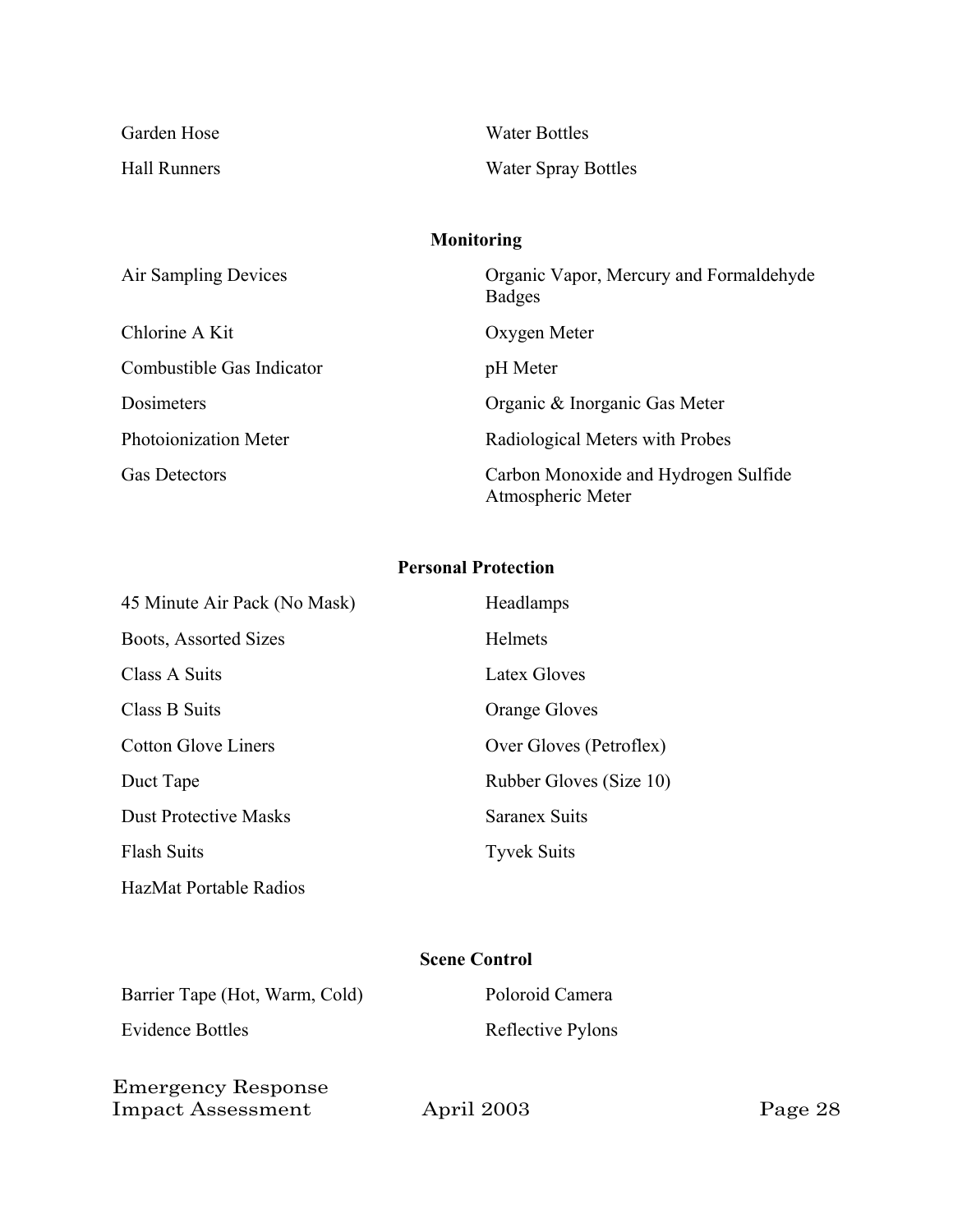Fire Barrier Tape Wind Socks HazMat Tape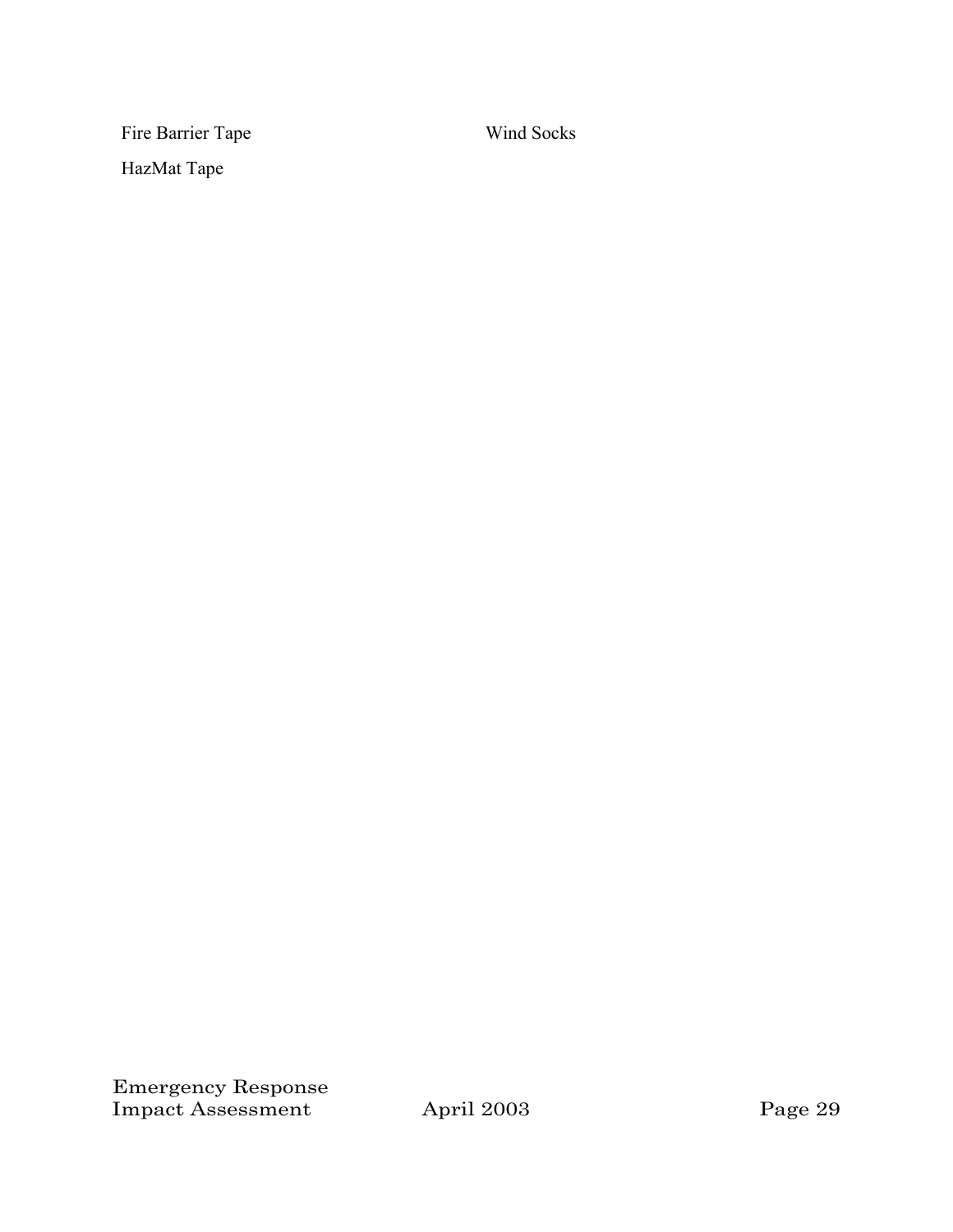**Appendix B Sample Outline of Hazardous Materials Emergency Response Plan**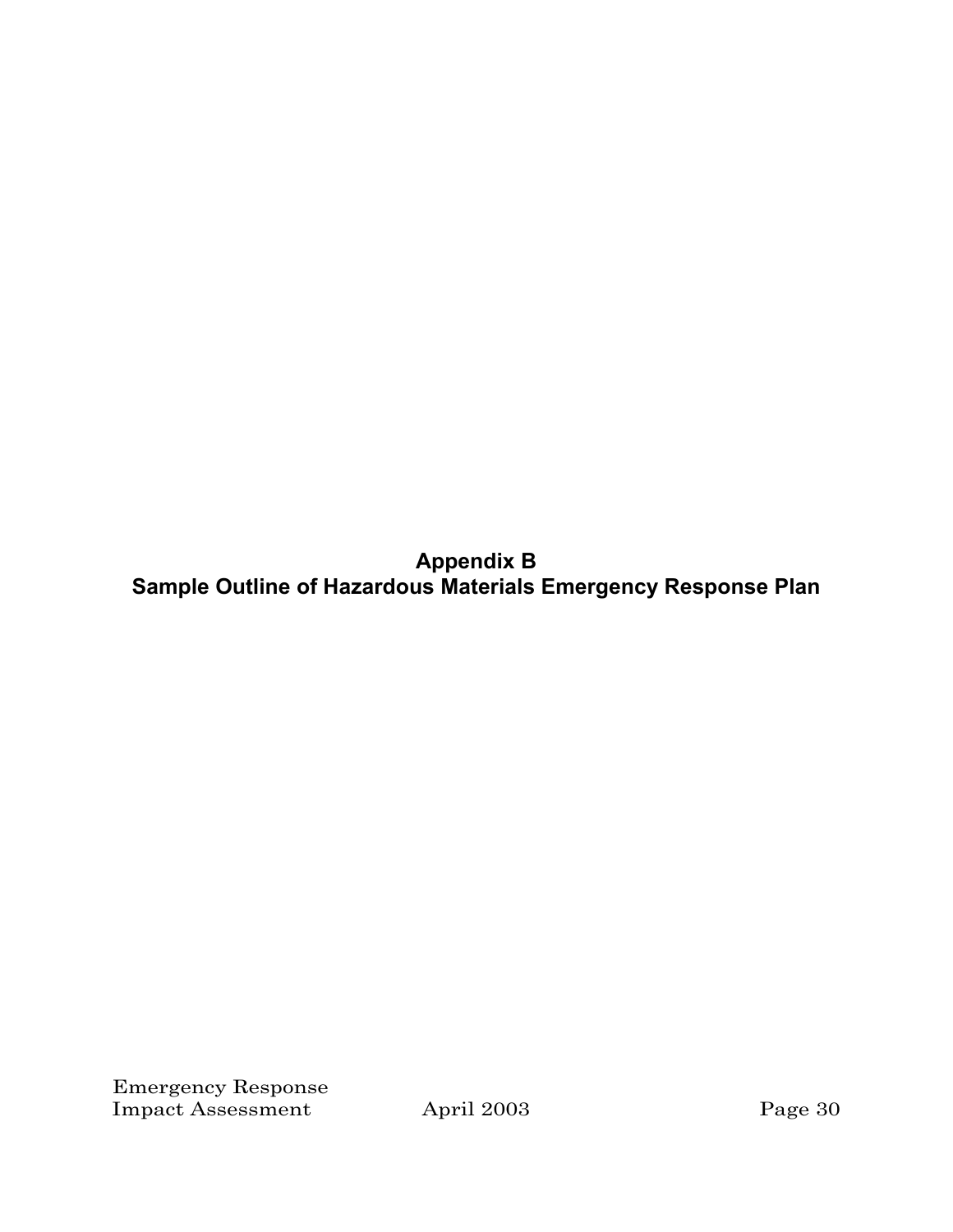## Sample Outline of a Hazardous Materials Emergency Plan

- A. Introduction
	- 1. Incident Information Summary
	- 2. Promulgation Document
	- 3. Legal Authority
	- 4. Table of Contents
	- 5. Assumption/Planning Factors
	- 6. Concept of Operations
	- 7. Instruction on Plan Use
- B. Emergency Assistance Telephone Roster
- C. Response Functions
	- 1. Initial Notification
	- 2. Direction and Control
	- 3. Communications among Responders
	- 4. Warning Systems and Emergency Public Notification
	- 5. Public Information
	- 6. Resource Management
	- 7. Health and Medical Services
	- 8. Response Personnel Safety
	- 9. Personal Protection of Citizens
	- 10. Fire and Rescue
	- 11. Law Enforcement
	- 12. Ongoing Incident Assessment
- D. Containment and Clean Up
	- 1. Techniques for Spill Containment and Clean up
	- 2. Resources for Clean up and Disposal
- E. Documentation and Follow–up
- F. Procedures for Testing and Updating Plan
	- 1. Testing the Plan
	- 2. Updating the Plan
- G. Hazards Analysis (Summary)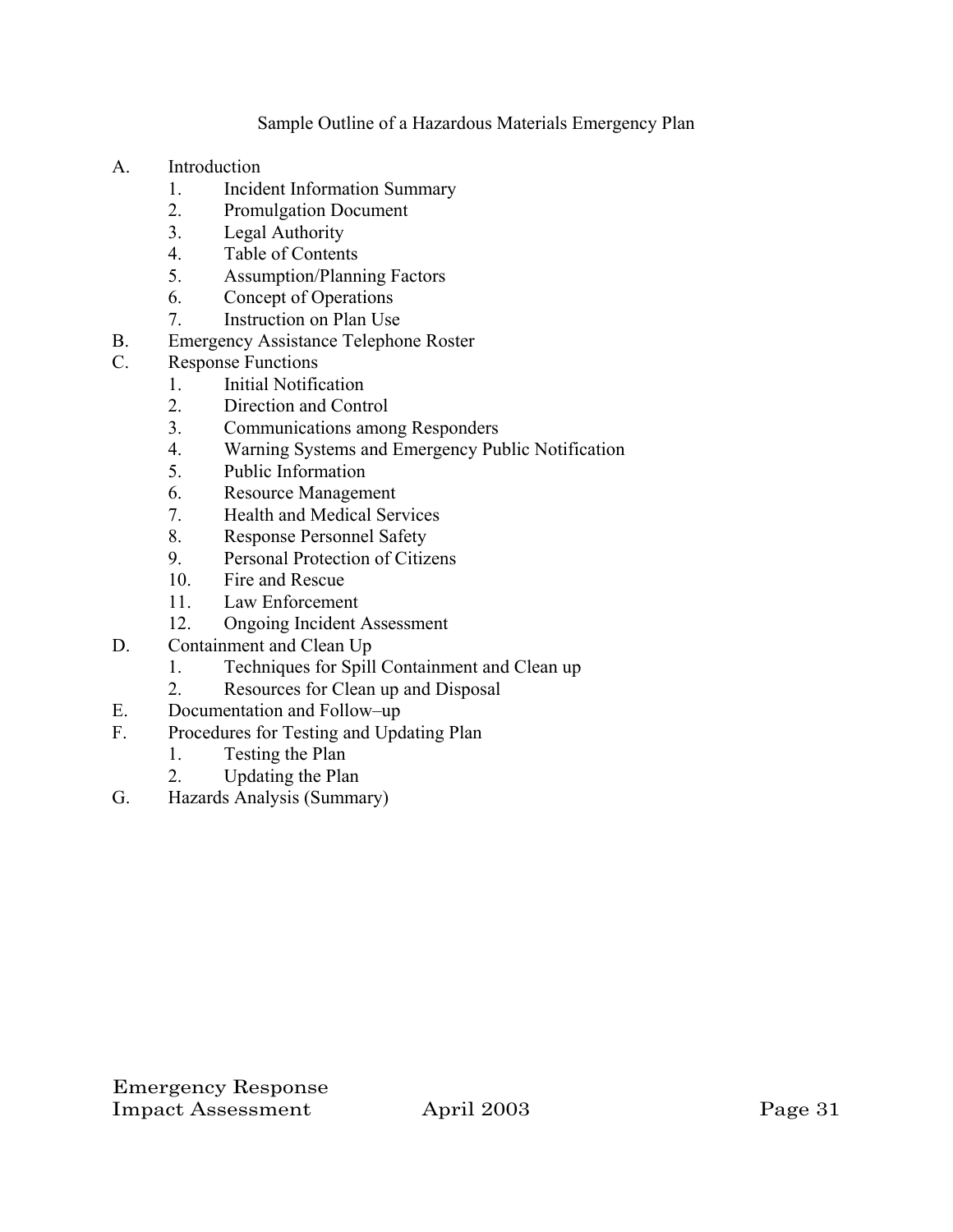**Appendix C State of Nevada Recommended Equipment Lists**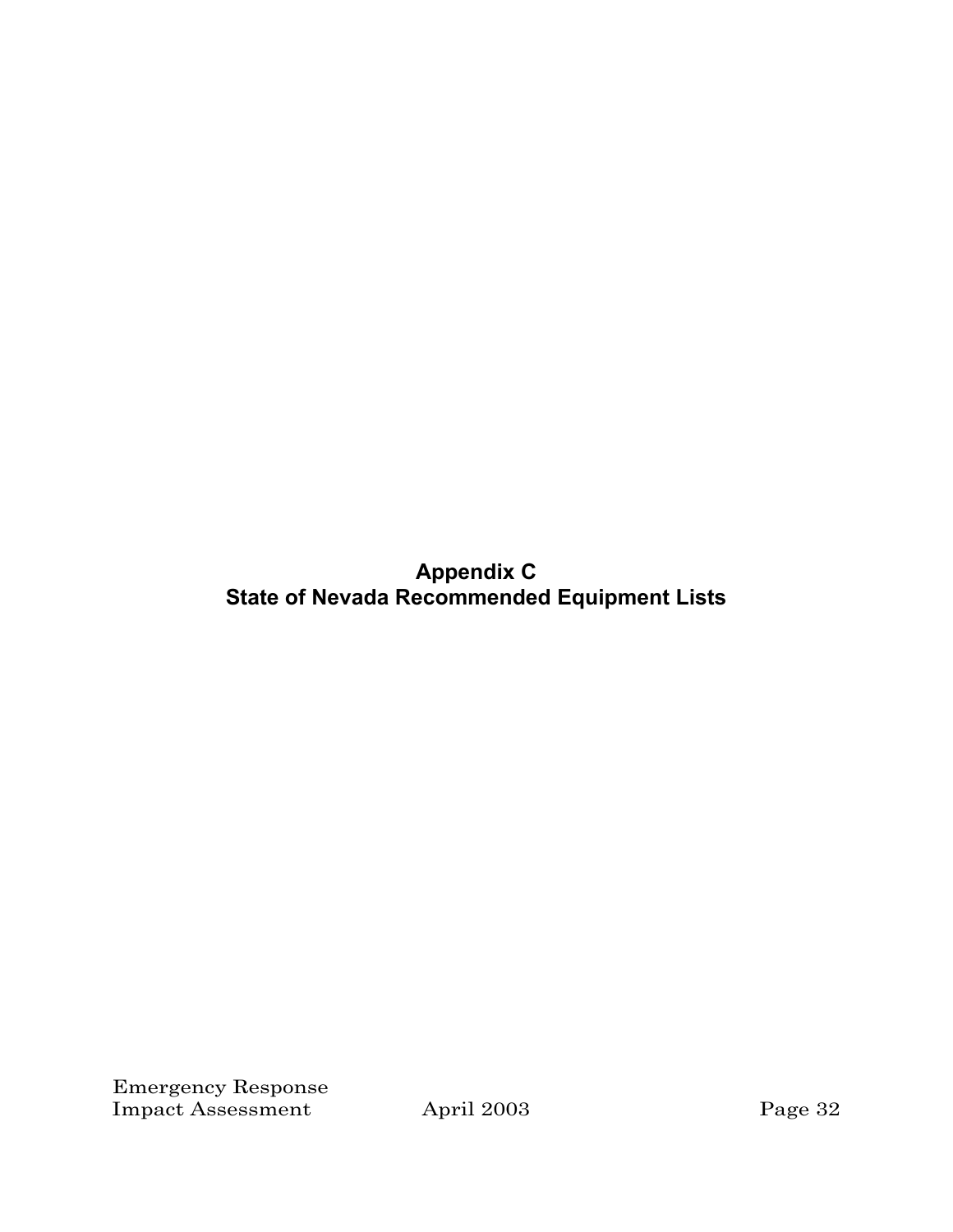## **Draft State of Nevada**

Hazardous Material Spill Incident Response Equipment List (November 14, 2002)

The following list was developed to identify equipment requirements for emergency responders operating at the awareness, operations, and technician level of hazardous materials spill incident response.

## **Awareness Level Equipment List:**

-Binoculars or spotting scope with tripod -Traffic cones, barrier tape, etc. -North American Emergency Response Guide (NAERG) -Communications equipment (i.e. radio, cell phone, satellite phone) -Area maps (topographical, fire run maps for use in evacuation of public) -Reference materials (Procedural manuals, checklist, resource list)

## **Operations Level Equipment List:**

(Note: This list is in addition to the equipment already identified under awareness.)

-Personal Protective Equipment (PPE), including turnout gear, self-contained breathing apparatus (SCBA), splash suits, duct tape, rubber boots, miscellaneous gloves, eye protection) -Medical monitoring equipment (BP cup, Stethoscope, scale, Core temperature thermometer) -Additional Traffic Control Materials (Cones, Barricades, etc.) -Air monitors (oxygen, combustible, etc.) -Hand held weather station -Rad Survey Meters (Geiger Mueller, Ionization Meters, and scintillation detectors) -Contamination Reduction Equipment/Supplies/Modesty barriers -Air Escape Devices (for victim evacuation) -Equipment/Supplies for damming and diking -Global Positioning System (GPS) device -Digital camera -Reference material (enhanced resource lists, equipment checklist, incident management checklists, NIOSH Guide, CHRIS Manual, CAMEO, etc.)

### **Incident Commander Equipment List:**

- -White boards and markers -Incident Command Post green light
- 

-ICS Position Vests -Personnel Accountability System

-ICS Position Responsibility Worksheets (laminated)

-Reference materials (ICS resource manuals, enhanced resource lists)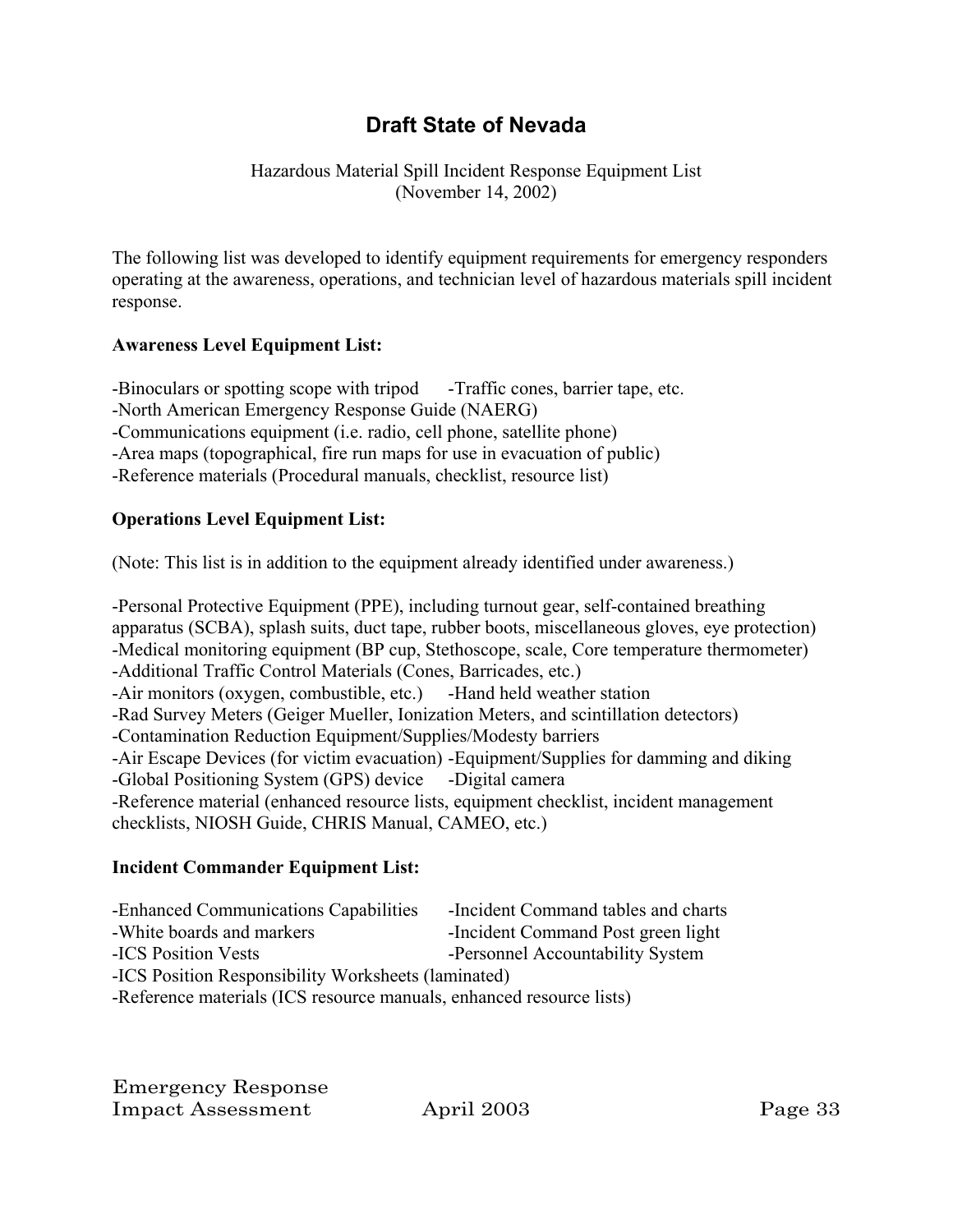## **Radiological Equipment List:**

-Radiological survey meters (i.e. exposure rate and contamination detectors) -Operational check sources for the instruments -Backup equipment and spare batteries -Pocket Dosimeters -Appropriate resource list

## **Emergency Medical Services Equipment List:**

(Note: This list is in addition to the equipment already identified under awareness.)

-Bio Hazard PPE (gloves, gowns, eye splash protection, HEPA masks) -Patient decon kits -Disposable jump suits (for use by those who have clothing removed during decontamination) -Wrapping material to cover patient or ambulance for contamination control

### **Dispatcher Equipment List:**

-North American Emergency Response Guide Book (NAERG) -Procedural manuals/Incident checklist/Haz Mat Incident specific forms -Appropriate resource list (CHEMTREC, DEM, NDEP, etc.)

### **HazMat Technician Equipment List:**

Refer to Clark County Equipment List

### **Hospital Equipment List:**

-Decon Area (Isolated from other treatment areas with controlled ventilation, patient washing area and contaminant containment drums, etc.)

-PPE for biological, radiological and chemical hazard

-Contamination reduction supplies

-Reference material (Hazardous material product reference books, Hawley's Chemical

Dictionary, Dangerous properties of Industrial Materials, NFPA Exposure to the Human Body, etc.)

-Appropriate resource list (including 24 hour day, seven day week telephone numbers for access to medical and product specialist, i.e., Poison Control REACTS, CDC)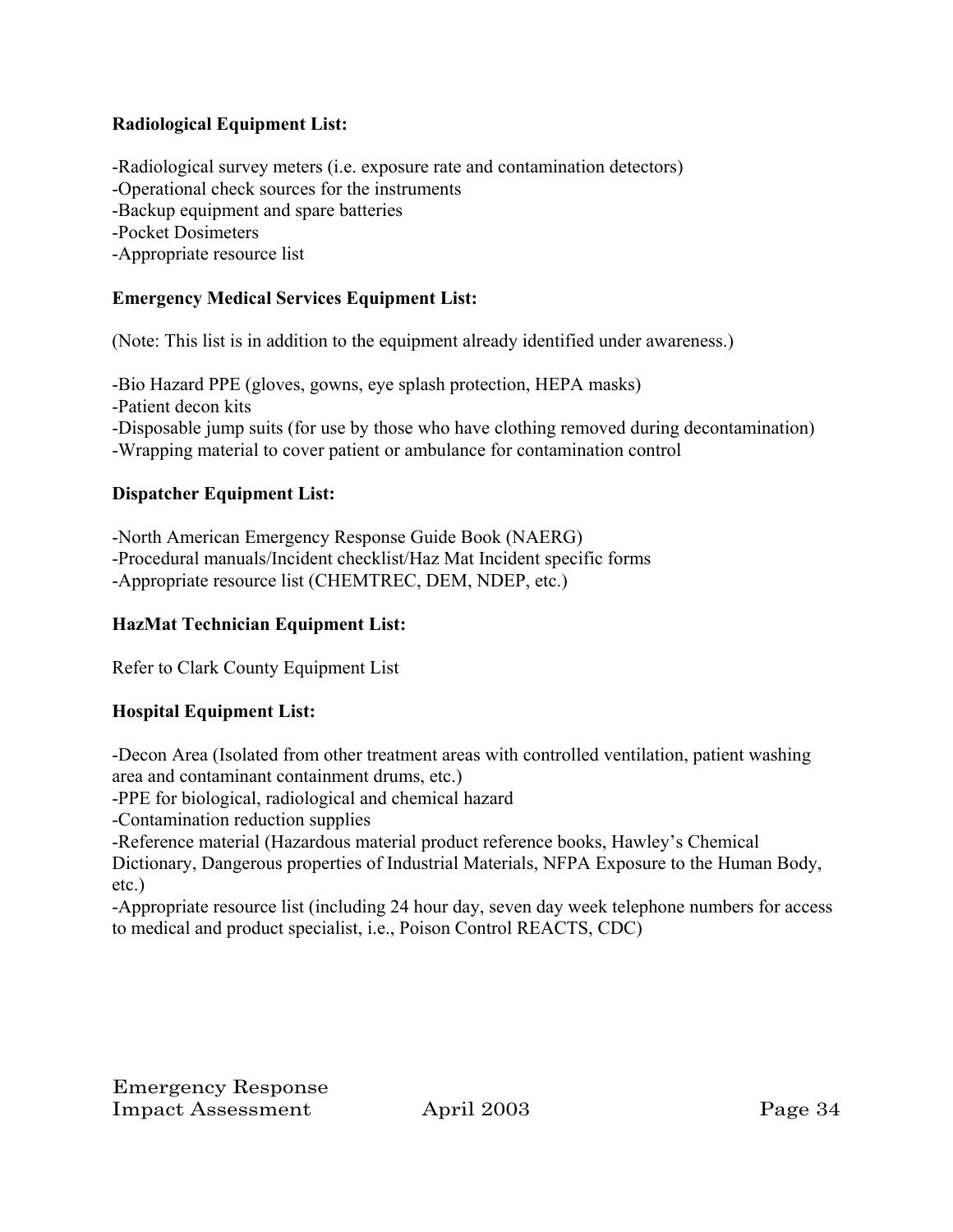**Appendix D Evacuation Procedures**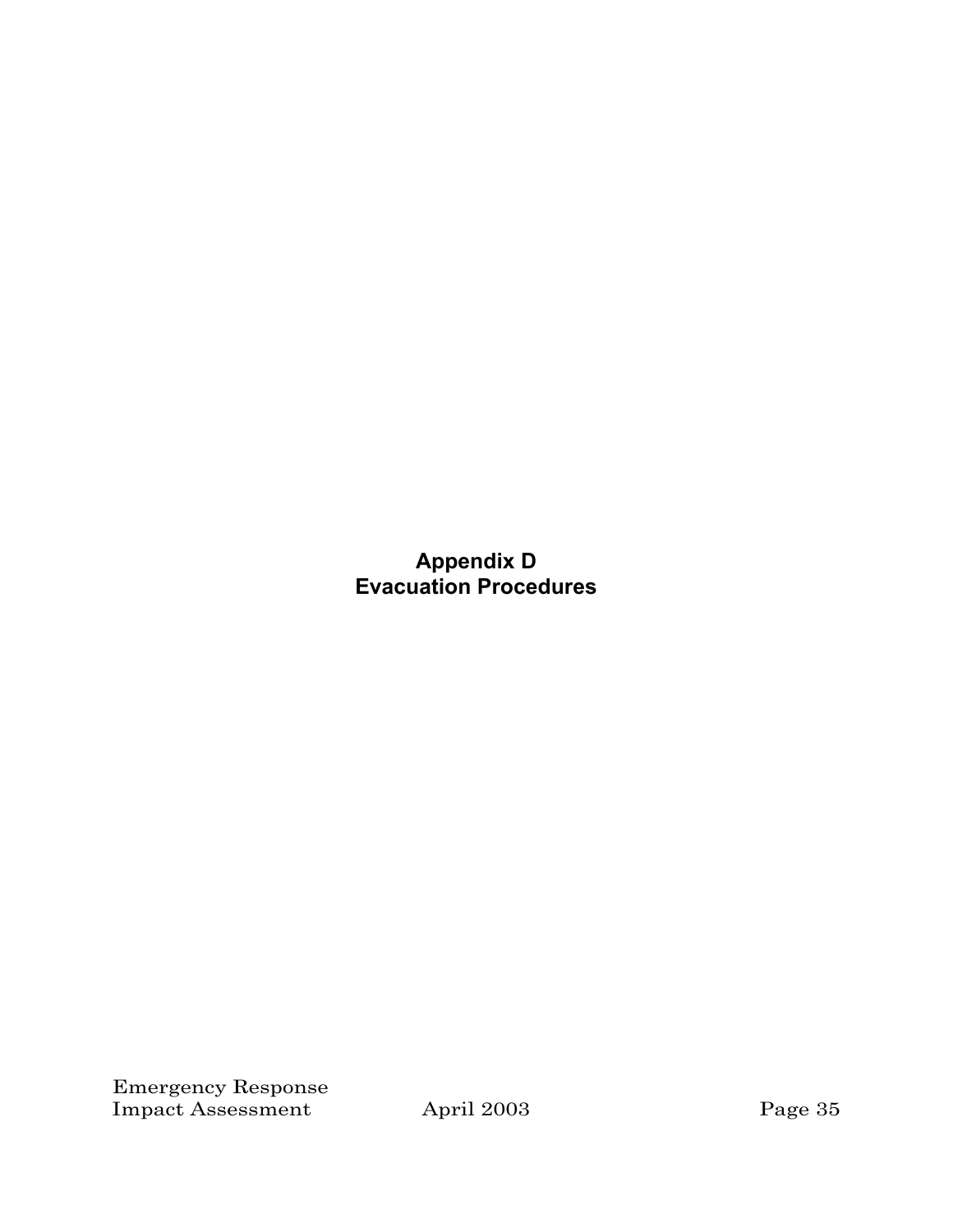## **Evacuation**

This procedure provides guidelines to conduct an evacuation of citizens in a geographic area during an emergency incident. The potential for evacuation should be considered during all emergency incidents. The key to an organized and manageable evacuation is to develop an incident management system early and to initiate a plan which is continually updated.

A plan for evacuation should address the following factors:

- A command structure.
- Need for evacuation versus in-place sheltering.
- Early notification of law enforcement agencies (Sheriff's Office, NHP).
- Identification of an area to be evacuated, perimeters, etc.
- Resources needed.
- Speed of evacuation, time frames.
- Identification of shelter sites and preparation of these sites.
- Estimation of the duration of the evacuation.
- Planning the re-entry of those evacuated.
- Information about hazard and evacuation presented to evacuees.
- Follow-up with evacuees on re-entry.
- Security of the area evacuated.

Other areas which will need to be considered also include:

- Assignment of a Law Enforcement Liaison Officer
- Communications
- Public Information
- Ensuring transportation for evacuees
- Communicating evacuation plan and shelter sites to all agencies involved

#### **Area of Evacuation**

The area of evacuation should be identified by the Incident Commander and later by the Sheriff's Office. The evacuation boundaries should follow streets and established roadways. A map should be utilized and distributed to all officers and agencies involved. Maps need to be provided to law enforcement personnel.

In some situations, in-place sheltering can be used to protect the public rather than to initiate an evacuation. In-place sheltering can be considered during the following circumstances:

- The hazardous material has been identified as having a low or moderate level of health risk.
- The material has been released from its container and is now dissipating.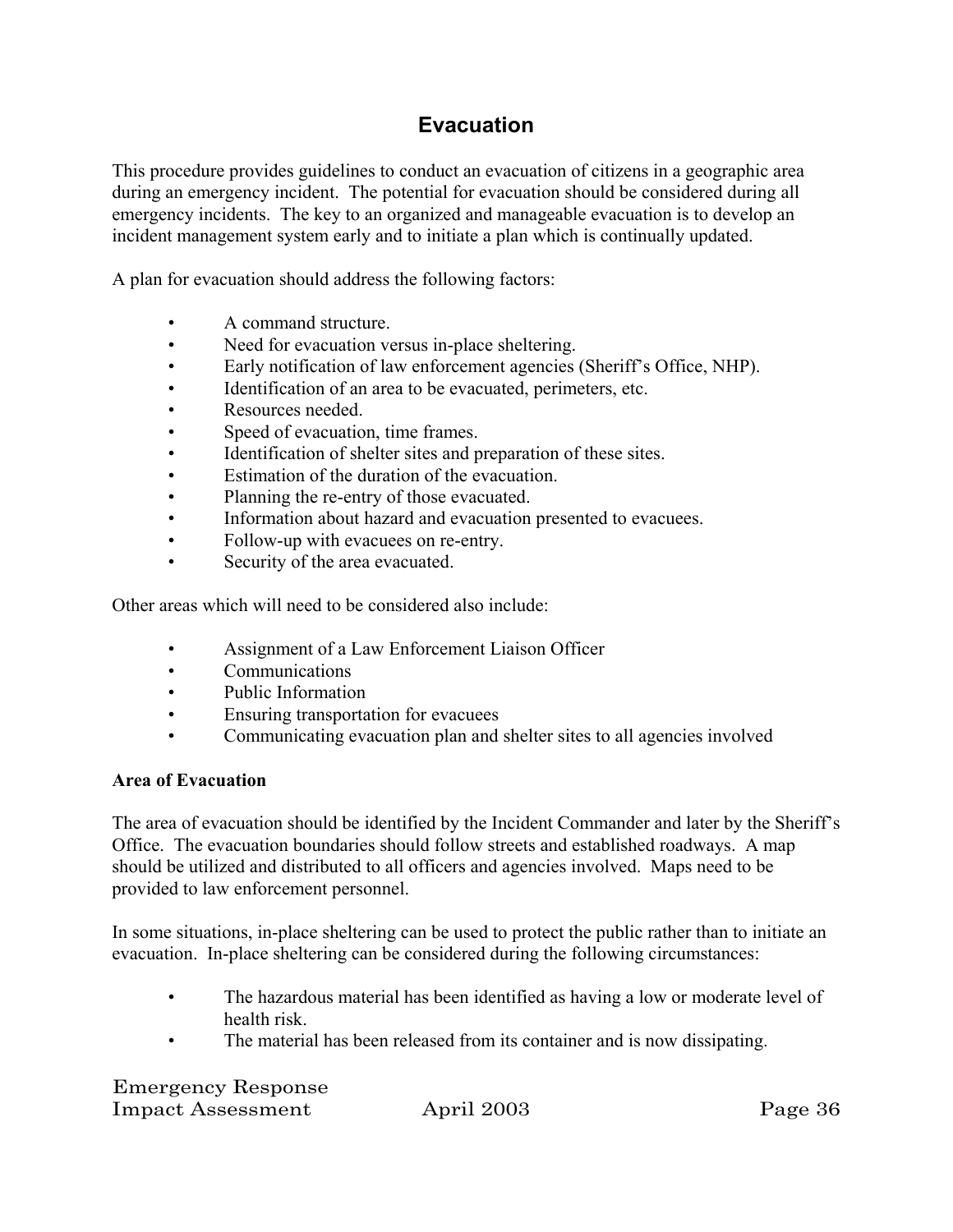- Leaks can be controlled rapidly and before evacuation can be completed.
- Exposure to the product is expected to be short-term and of low health risk.
- The public can be adequately protected by staying indoors.

For sheltering in place, instructions should be provided to the affected public regarding the need to stay indoors and the protective measures such as shutting doors and windows and turning off air conditioning systems.

### **Levels of Evacuation**

There are three levels of evacuation which require different resource commitments. They include:

1. Site Evacuation: Site evacuation involves a small number of citizens. This typically includes workers at a site and nearby homes. Evacuation holding times are typically short, generally less than an hour or two, and citizens are permitted to return to their businesses or homes.

2. Intermediate Level Evacuation: The Intermediate Level involves larger numbers of citizens and/or affects a larger area. This level affects off–site homes and businesses and normally affects fewer than 30 persons. Persons may remain out of the area for two to four hours or more. Evacuation completion times will be somewhat longer but generally rapid. Collecting, documenting and controlling the evacuees becomes more difficult. Off-site collection sites or shelter areas will need to be determined and managed. Some evacuees will leave the area on their own or be sent home by employers. Site perimeters become larger and perimeter security requires more resources. Close coordination with law enforcement and other agencies will be required.

3. Large–Scale Evacuation: A large or concentrated release of a hazardous substance may cause a large off–site evacuation. Whole communities could be evacuated. Rapid initiation of the evacuation process may be required. Evacuees may be out of their homes and businesses for many hours if not days. Evacuation completion time frames will be extended. Evacuation shelters will need to be located, opened and managed. Documentation and tracking of evacuees becomes more important as well as more difficult. Very close coordination with the law enforcement and other agencies will be required. Site and evacuation perimeters become extended and require much more resources to maintain. Security of the evacuated area is always a concern. In some cases, the Emergency Operating Center (EOC) will be opened to support the evacuation and site operations.

There are no precise parameters differentiating one level of evacuation from another. The Incident Commander must implement a Command Organization that meets the needs of each particular incident.

## **Duration of Evacuation**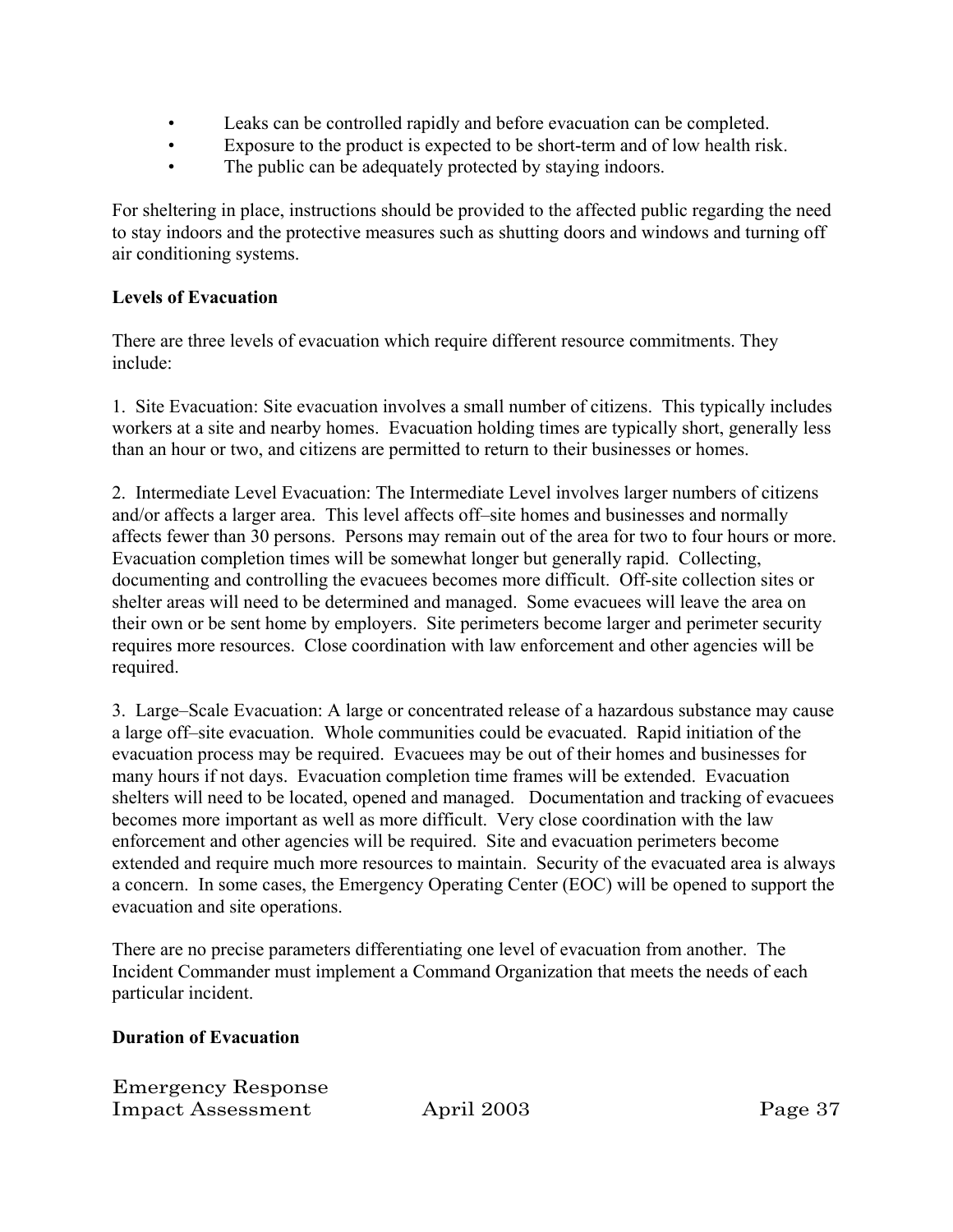The evacuation should be sustained as long as the risk continues in the evacuated area. Caution should be taken when deciding to allow residents to return to the homes to ensure that the situation is truly under control. Re-evacuating is difficult to complete as many residents will not want to go a second time. It can also be extremely hazardous. Evacuees must be updated with information as soon as possible and periodically throughout the incident.

### **Shelter Site**

When developing the evacuation plan, shelter sites must be identified early. Site selection must occur at the time the evacuation is ordered or very soon afterward. Command may need to send fire resources to initially open shelters until other agencies are in-place.

## **Command Structure**

The Sheriff's Office is responsible for all planning associated with the evacuation. The Incident Command System should be used to manage the evacuation. The following positions in the Incident Command structure should be filled:

Operations Officer Planning Officer Logistics Officer Administration Officer

Although it is preferable to staff each position, limited personnel resources may require that one person be assigned several positions.

The evacuation plan is communicated to the Incident Commander for approval or modification. The actual evacuation process would normally be managed by the Operations Officer. The Operations Officer must be provided with sufficient resources to effectively complete the task.

The Planning Officer would be responsible for developing an evacuation plan in joint cooperation with the Incident Commander. Other Officers play a supporting role in the Command Organization.

As resources become available, the following positions may also be staffed:

Evacuation Officer Transportation Officer Medical Officer Shelter Officer Staging Officer Pubic Information Officer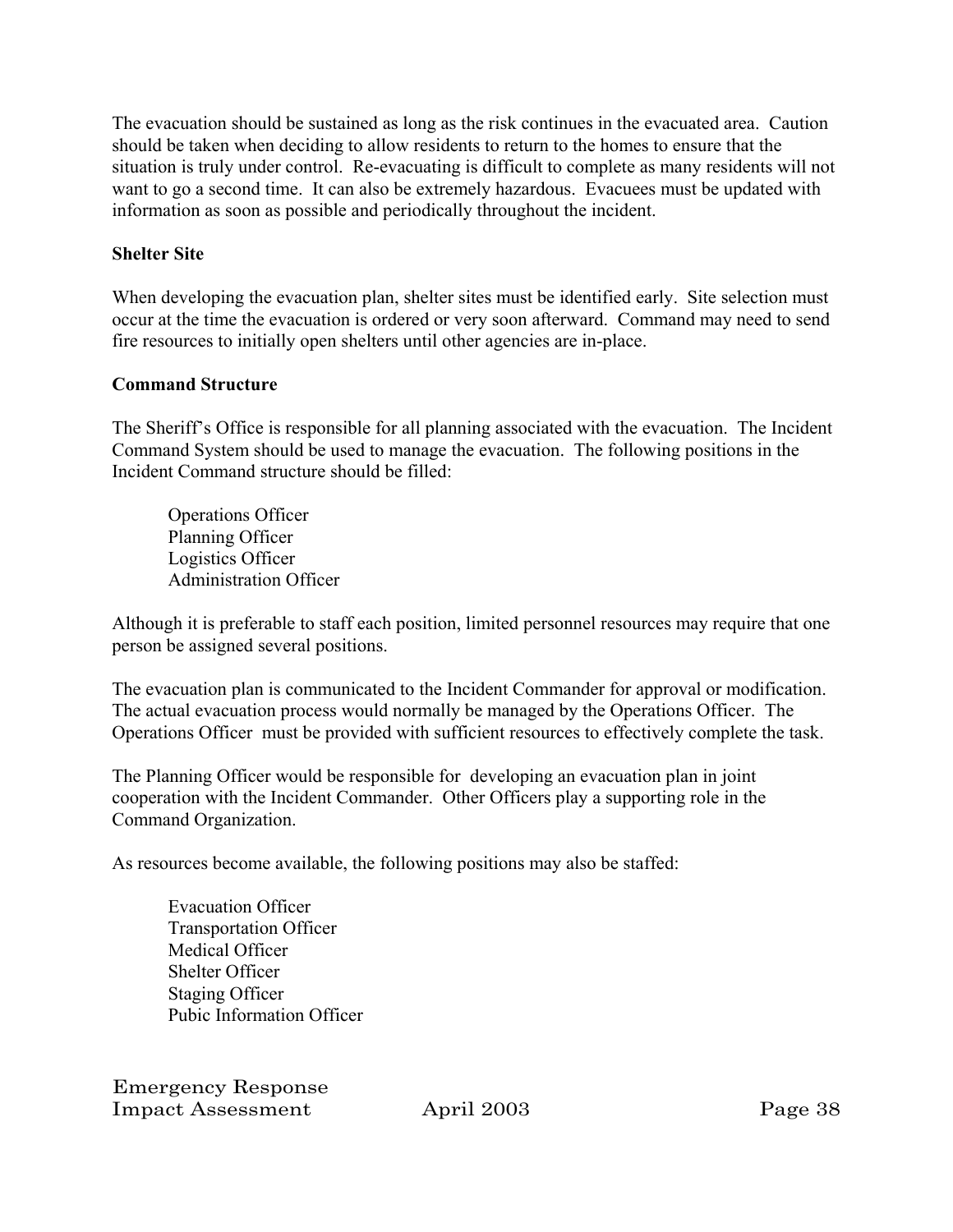## **Command Responsibilities**

Command responsibilities include the following items:

- Rapidly size up the situation to determine the need to evacuate.
- Develop Evacuation Plan.
- Determine evacuation perimeters.
- Determine the number and location of shelter sites and communicate the locations to the Command organization.
- Order evacuation.
- Provide resources required.
- Develop a unified command post.
- Order the alert of other appropriate agencies.
- Expand the command organization to meet the incident/evacuation needs.
- Establish an evacuation plan and communicate the plan to branches, groups, divisions and liaison.
- Monitor, support and revise the evacuation process as necessary.
- Evacuate persons from the greatest danger first.
- Assign specific areas to evacuate in order to avoid duplication or missed areas.
- Provide the transportation necessary for evacuees.
- Provide continuing command of the evacuation, demobilization and return of evacuees.

### **Law Enforcement Responsibilities**

Law Enforcement will be an integral part of the evacuation process. Law Enforcement responsibilities include:

- Provide law enforcement resources needed for evacuation.
- Provide–traffic control and traffic routing.
- Provide perimeter security.
- Provide evacuation zone security.
- Identify transportation needs.

### **Public Information Officer's Responsibilities**

- Notify the news media and provide status reports and updates as necessary.
- Provide the media with consistent and accurate evacuation instructions as provided by Command.
- Utilize the media and coordinate evacuation notices through news media.
- Establish a single phone number that should be released to the public for information.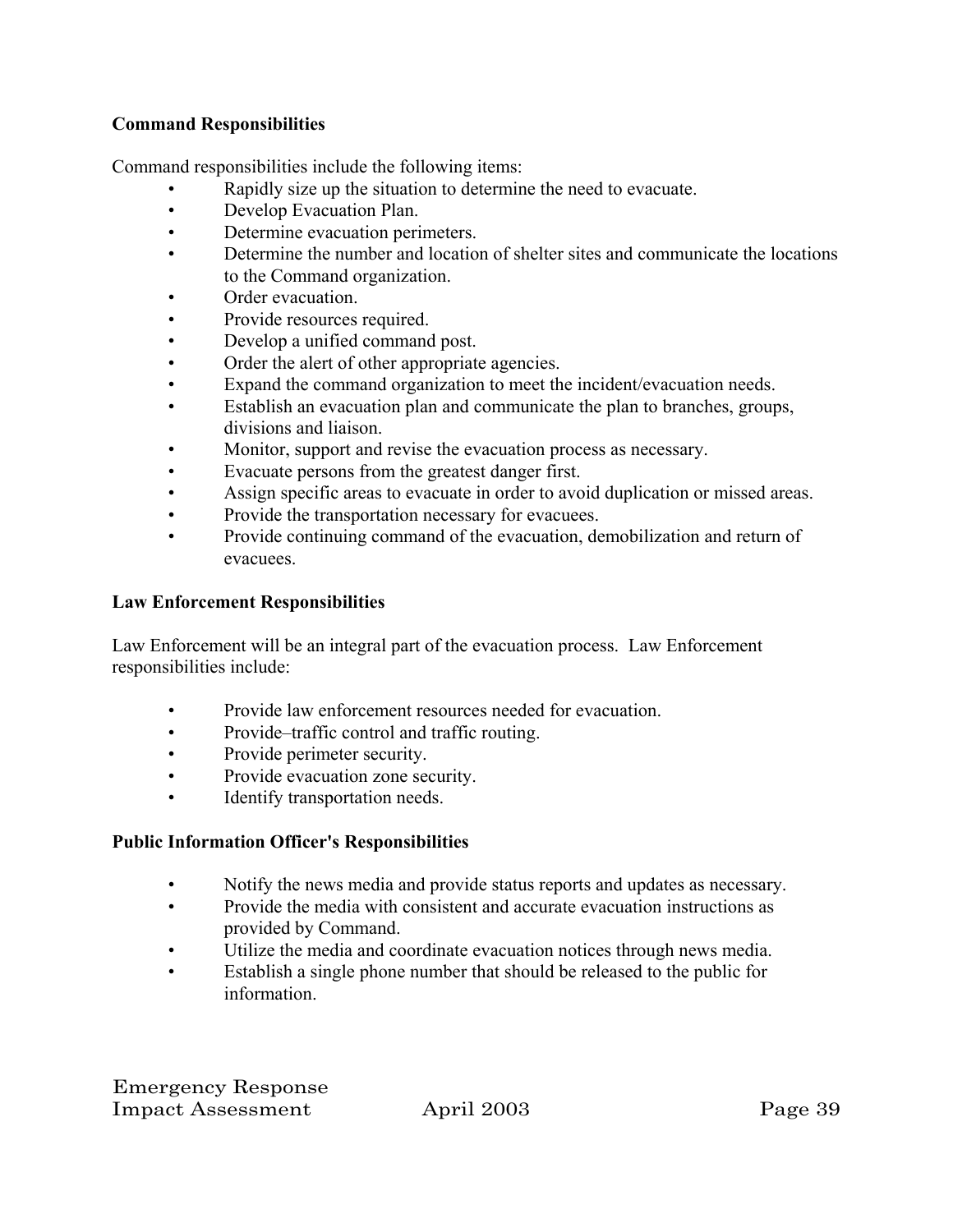#### **Who Should Be Evacuated**

All residents living/working in the area identified should be evacuated. In the event that a resident decides not to evacuate, they should be specifically informed of the risk and, if they still refuse, left to stay. The Evacuation Officer is to be notified and a note of the citizen's address made for further follow-up.

#### **Evacuation Branch Responsibilities**

The Evacuation Officer may be either a law enforcement or fire officer. The Evacuation Officer must to closely coordinate evacuation efforts with law enforcement. An appropriate commitment of law enforcement resources must be obtained. Evacuation responsibilities include:

- Obtain resources needed to evacuate.
- Liaison with law enforcement.
- Provide objectives and specific areas to evacuate.
- Provide shelter locations and instructions.
- Provide evacuation instruction pads and written evacuation information for evacuees if possible.
- Provide private vehicle routing instructions (out of the area).
- Obtain/provide ambulances, buses or other transportation for those requiring transportation out of the area.
- Evacuate those at greatest risk first.
- Evacuate the greatest concentrated areas next (i.e., apartment complex).
- Closely document and maintain records of the evacuation process to avoid duplication or missed areas.
- Document those addresses and times for those refusing to leave.

#### **Information and Notification**

The law enforcement and fire departments should be used for resources/staffing to conduct a walk-through or drive-through in the area to be evacuated. Fire departments should be assigned to hazardous areas with law enforcement assigned to safe areas. The officers should provide residents with information about the situation and be told that they are being evacuated, to where, and why. It is necessary to inform the residents of shelter areas being established to minimize confusion and anxiety.

### **On–site Notification to Evacuate**

Door–to–door notification is time-consuming. In many cases, adequate resources and time are not available to do this type of face–to–face notification. Use of sirens, air horns and PA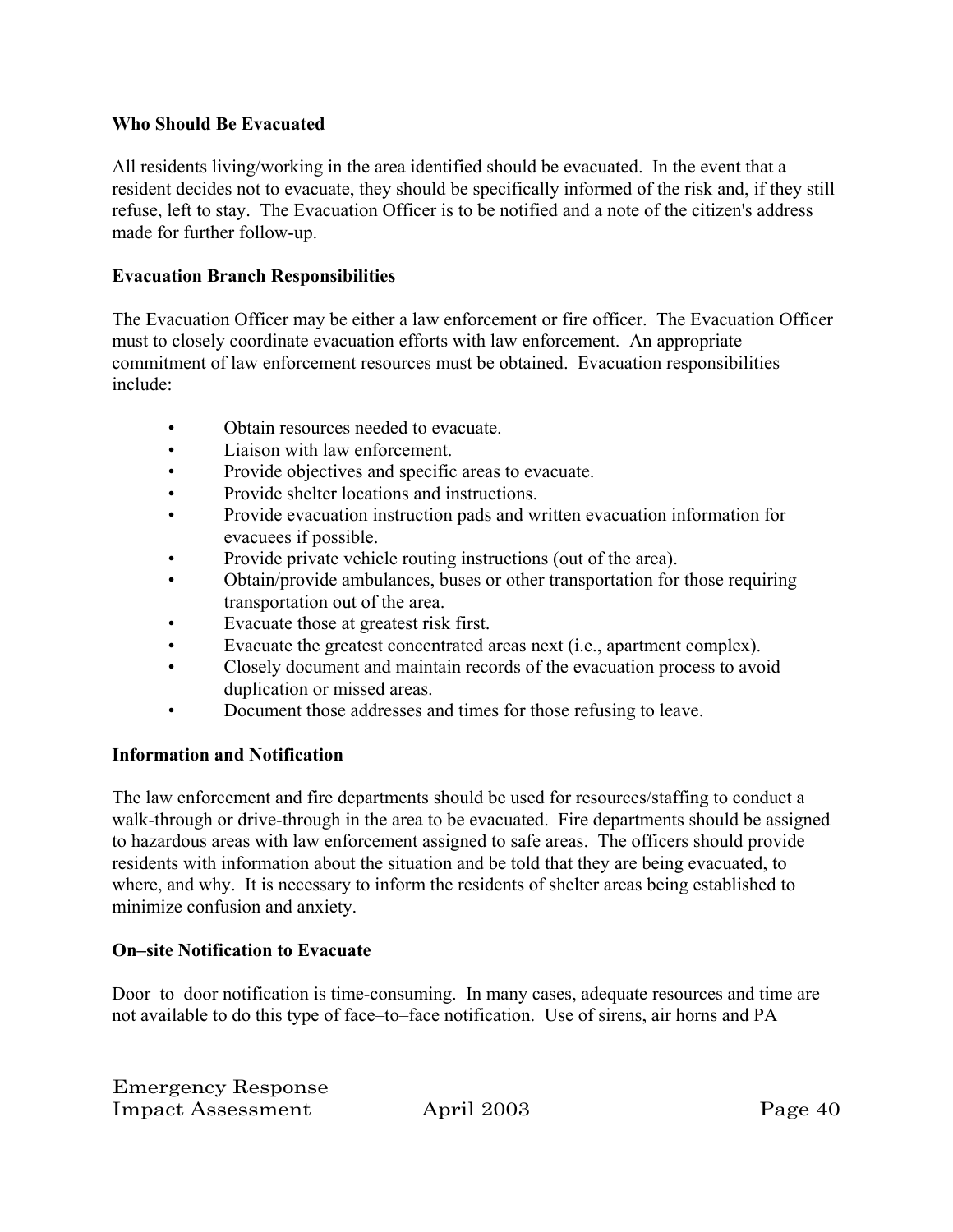systems will speed the alert process. When making door-to-door evacuations, personnel should be in uniform

Face–to–face notification should include the following instructions:

- There is an emergency.
- You are in danger.
- Leave immediately.
- Go to shelter (location).
- Take () route out of area.
- Do you need transportation?
- Give the citizen the evacuation instruction sheet.
- Consider multi-lingual needs.

Evacuees should be advised to take the following items:

- Wallet/Purse
- House and Car Keys
- Money
- Eyeglasses
- Medications
- Proper/Warm Clothing

In situations where immediate and rapid evacuation makes door–to–door notification impossible, use the following notification method:

- Use three (3) five–second blasts of the siren while on the "YELP" setting.
- Follow with the standard evacuation instruction over PA system (see instructions above).
- Use maximum volume on PA system.
- Proceed slowly to maximize notification.
- Initiate notification at the beginning of each block and each 50 yards after that.

Once each assigned grid of objectives is complete, report completion to the Evacuation Branch.

 An information phone line may need to be set up to provide an information source for citizens with concerns about the incident. This information would be for family members affected by the evacuation or medical information for Haz/Mat incidents and general information about the evacuation.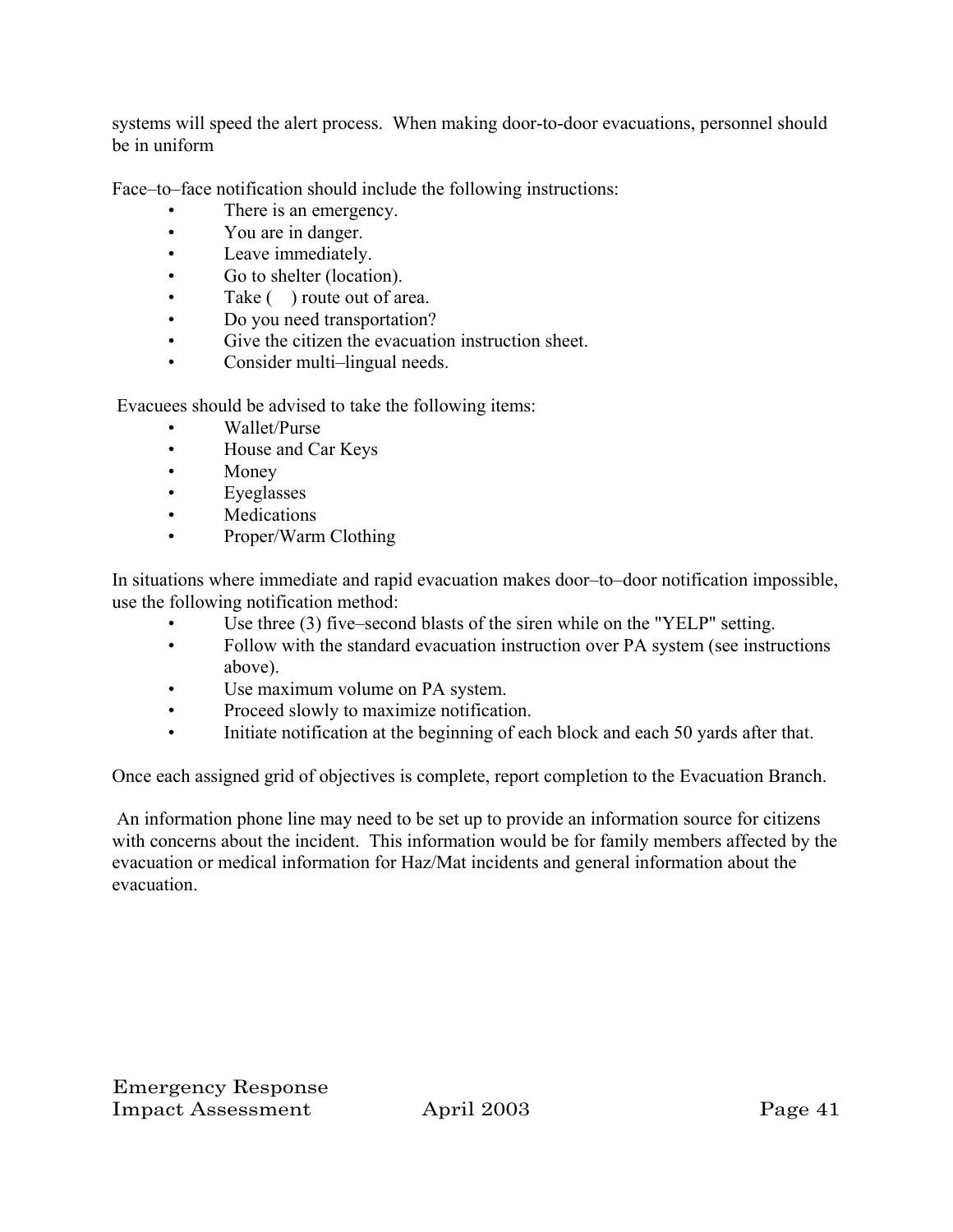### **Refusal to Leave**

Some citizens may refuse to leave.

- Ask for next of kin and a phone number.
- Write the next of kin information down.
- Refusals should be noted and reported to the Evacuation Officer by radio.

Evacuations follow somewhat of a triage philosophy. We will evacuate the greatest number for the greatest benefit. Individual refusals will be left to fend for themselves. There simply may not be enough time or resources to initiate forced removal of persons from their homes. However, documentation of the refusal should be done. Write the address down (or if radio traffic permits, radio the address to the evacuation branch/group).

## **Transportation Officer**

A Transportation Officer should be established under the Evacuation Officer. Ambulances and other transport vehicles and buses should be staged in the event that a citizen may need transportation to a shelter or other location. Non–ambulatory people must be located and information provided to the transportation branch/group so that they are not overlooked in the evacuation.

## **Transportation Officer Responsibilities**

- Obtain buses (start with a minimum of two) and other vehicles that can be used for transportation.
- Stage all transportation resources.
- As resources allow, put one firefighter equipped with a radio (or law enforcement officer) on each vehicle.
- Coordinate with the evacuation branch the pick-up points or addresses of those citizens needing transportation.

## **Emergency Operating Center (EOC) Operations**

If a significant or major evacuation occurs, the Emergency Operating Center (EOC) may go into operation. The EOC will collect department heads and senior staff from the fire, sheriff, public works and other County departments to the EOC. The EOC's objective is to use the County's resources to support the incident.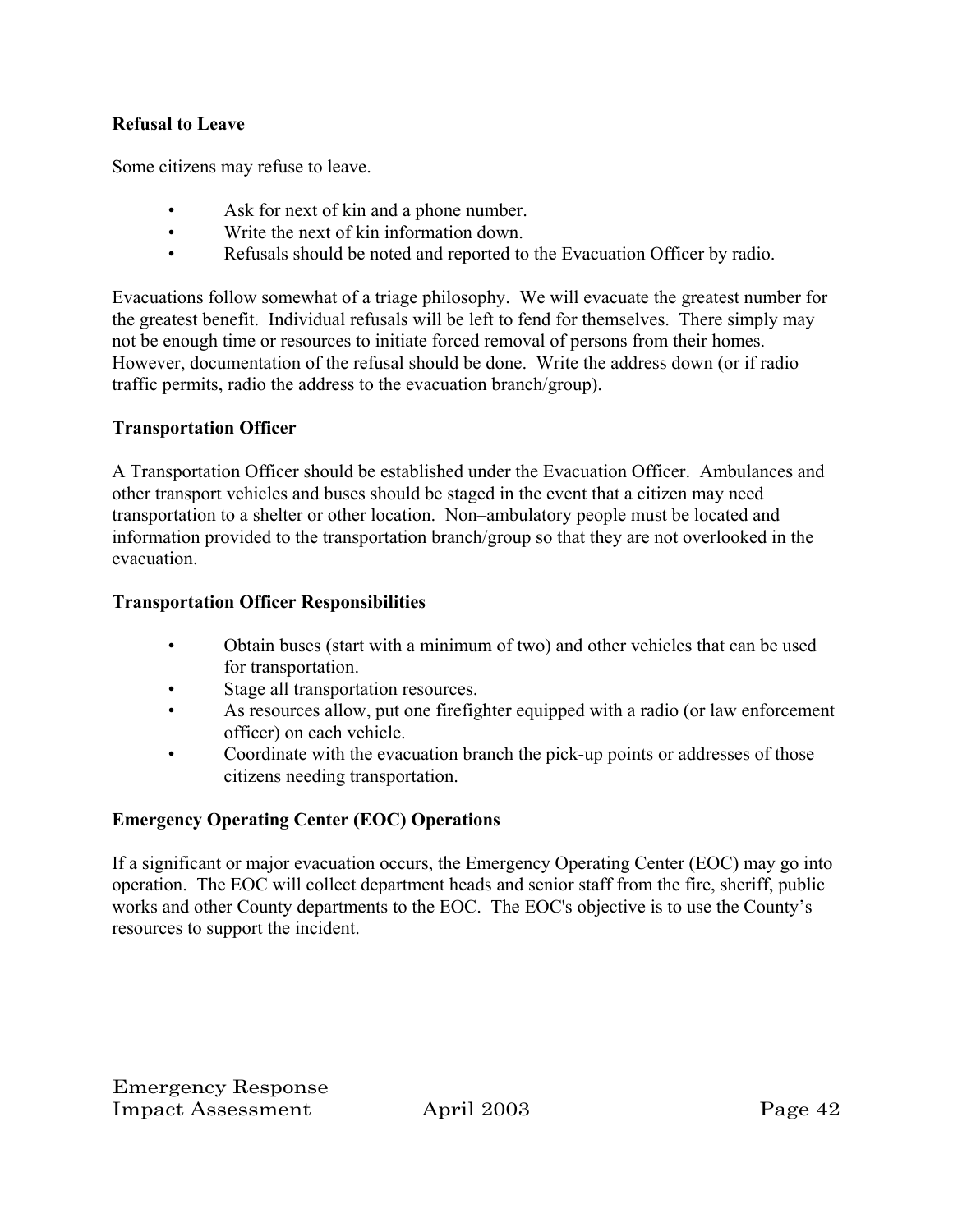The Planning Officer should assign a Liaison in the EOC. Responsibilities of the Planning Officers EOC Liaison are:

- Obtain a radio communication link with the EOC
- Obtain a cellular telephone or other communications link with the EOC.
- Obtain an immediate status report from Command and provide that report to the EOC fire officer.
- Provide an immediate report to the EOC on any changes in plans, strategy, problems encountered, etc.
- Provide progress reports every 30 minutes unless the EOC requires more frequent reports.
- Act as the communications link from EOC to Command.
- Provide Command with direction, policy information, etc., that is communicated from the EOC.

Command will maintain an EOC liaison and a communication link with the EOC throughout the evacuations, including demobilization and return of evacuees.

## **Return Evacuees**

The decision to return evacuees to their homes will be the sole responsibility of the Incident Commander when the EOC is not operating. If the EOC is operating, the decision to return evacuees will be made by the EOC staff. No other County agency will be authorized to order the return.

 The Planning Officer will develop a return plan for evacuees. Returning evacuees may require some transportation be provided.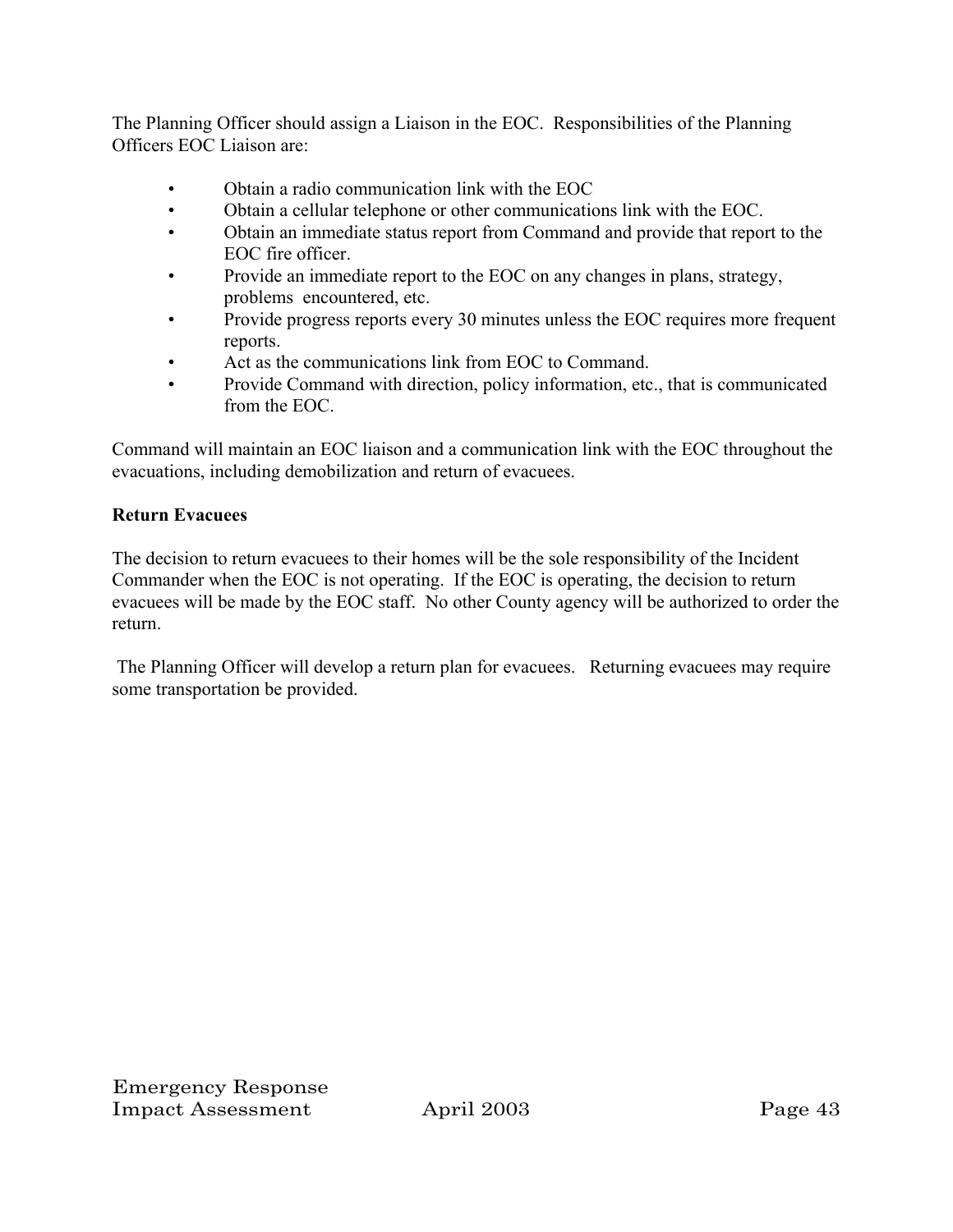**Appendix E Evacuation Public Information Messages**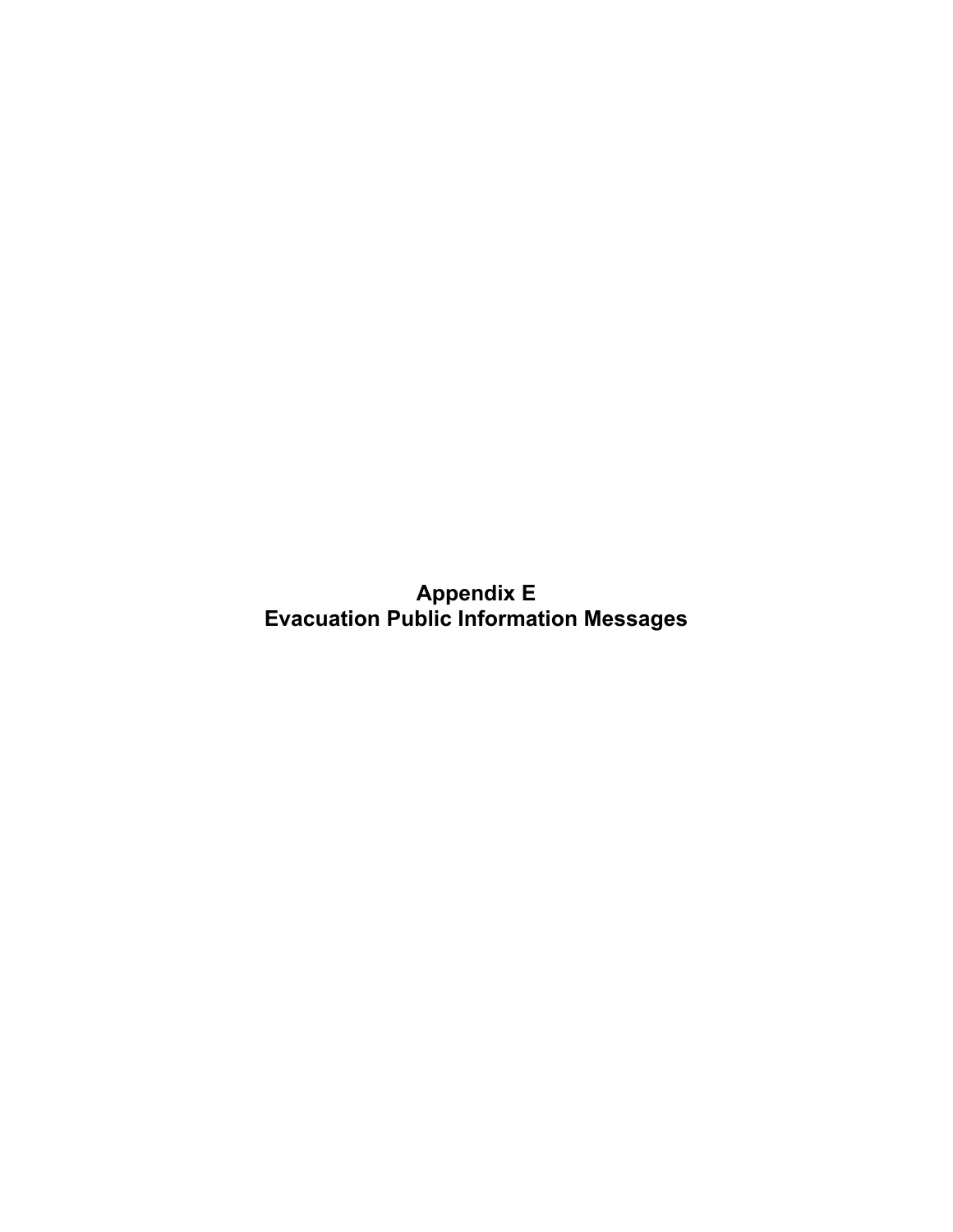## **Home Shelter**

EAS Message #l

Take Shelter EAS Announcement

The following message has been released by the Emergency Operations Center:

1. The \_\_\_\_\_\_\_\_\_\_\_\_\_\_\_\_\_\_\_\_\_\_\_\_\_\_\_\_ has announced that an emergency presently exists at \_\_\_\_\_\_\_\_\_\_\_\_\_\_\_\_\_\_\_\_\_\_\_\_\_\_\_\_\_\_\_\_\_. Persons living or working within an approximate \_\_\_\_\_\_\_\_\_\_\_\_\_\_\_\_\_\_ mile radius of this location are requested to take sheltering actions.

- 2. There is no need for residents to leave the area in order to take sheltering action.
- 3. Persons who have taken shelter should observe the following procedures:
	- A. Close all doors and windows.
	- B. Disconnect air conditioners or fans.
	- C. Lower the thermostat setting of any heater or turn off air conditioner/evaporative cooler to minimize the intake of external air.
	- D. Keep pets inside, and to extent possible, bring farm animals under covered facilities.
- 4. People living, working or traveling in the following areas are affected by this request:

(Repeat the list of areas one time, then continue the message.)

5. Persons living, working or traveling in this area should take sheltering action. Persons traveling to home or work should proceed to their destination in an orderly fashion obeying all traffic regulations. Non-residents traveling in motor vehicles should clear the area in an orderly fashion.

6. All persons traveling in the area in motor vehicles should roll up windows, close air vents, and turn off air conditioners. If in an automobile, or when sheltering is not immediately available, improvised respiratory protection may be taken. Place a handkerchief, towel, or other similar item snugly over the nose and mouth until indoors.

| <b>Emergency Response</b> |  |
|---------------------------|--|
| <b>Impact Assessment</b>  |  |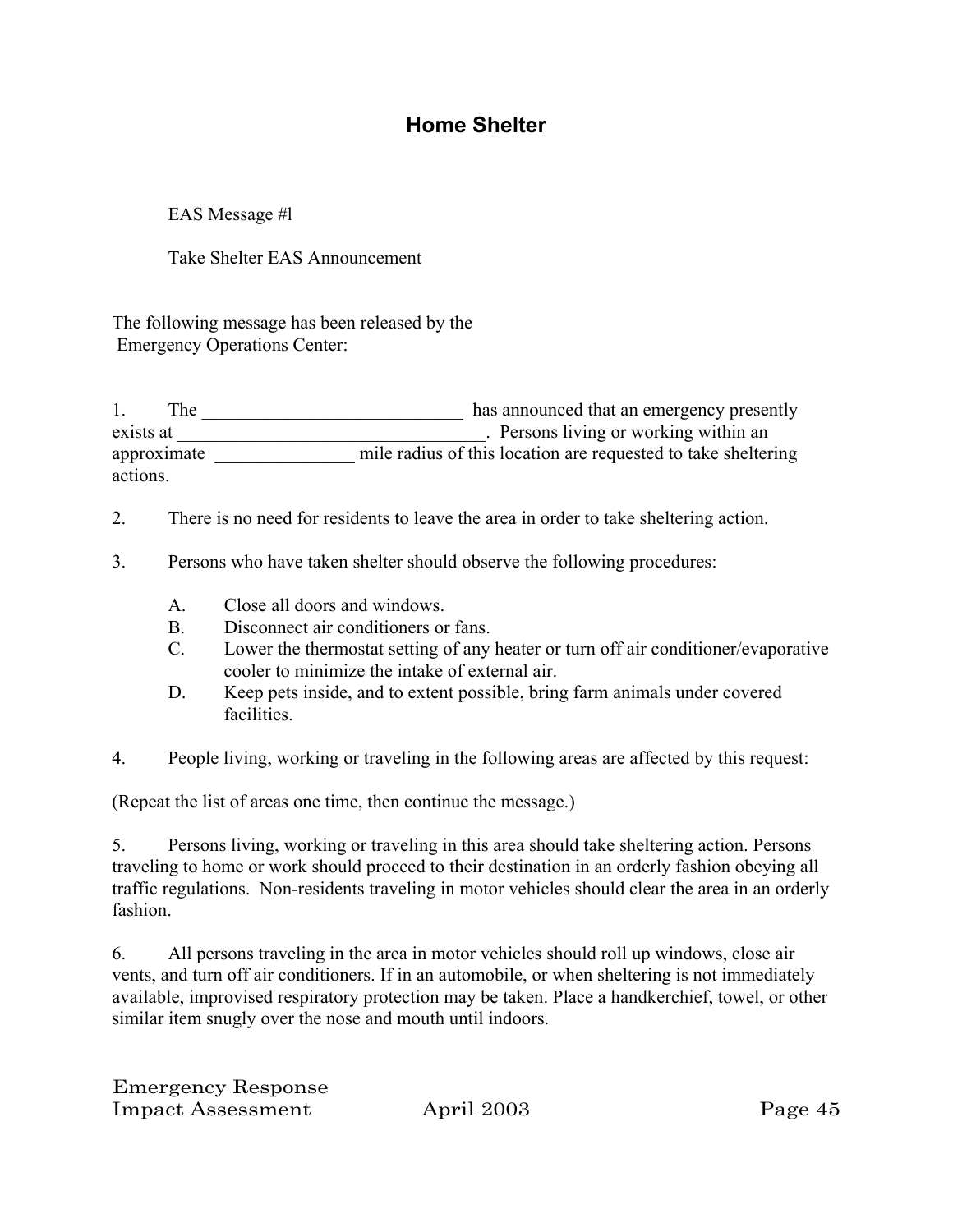7. You are asked not to do the following: (Read statement A., below, if school is in session.)

A. You are requested not to telephone or go to the school your children are attending. They are in a covered protected environment and will be bused home when it is safe to do so.

B. Do not telephone city, county, state or federal officials directly involved. They will keep you informed of the situation through this station. Do not use the telephone except for medical emergencies.

8. The preceding has been an announcement by the Eureka County Emergency Operations Center. It calls for all persons living or working within a \_\_\_\_\_ mile radius of to take shelter. For further information, stay tuned to this station.

(Thereafter, this message shall be repeated every five minutes until the station is informed by the EOC to end transmission.)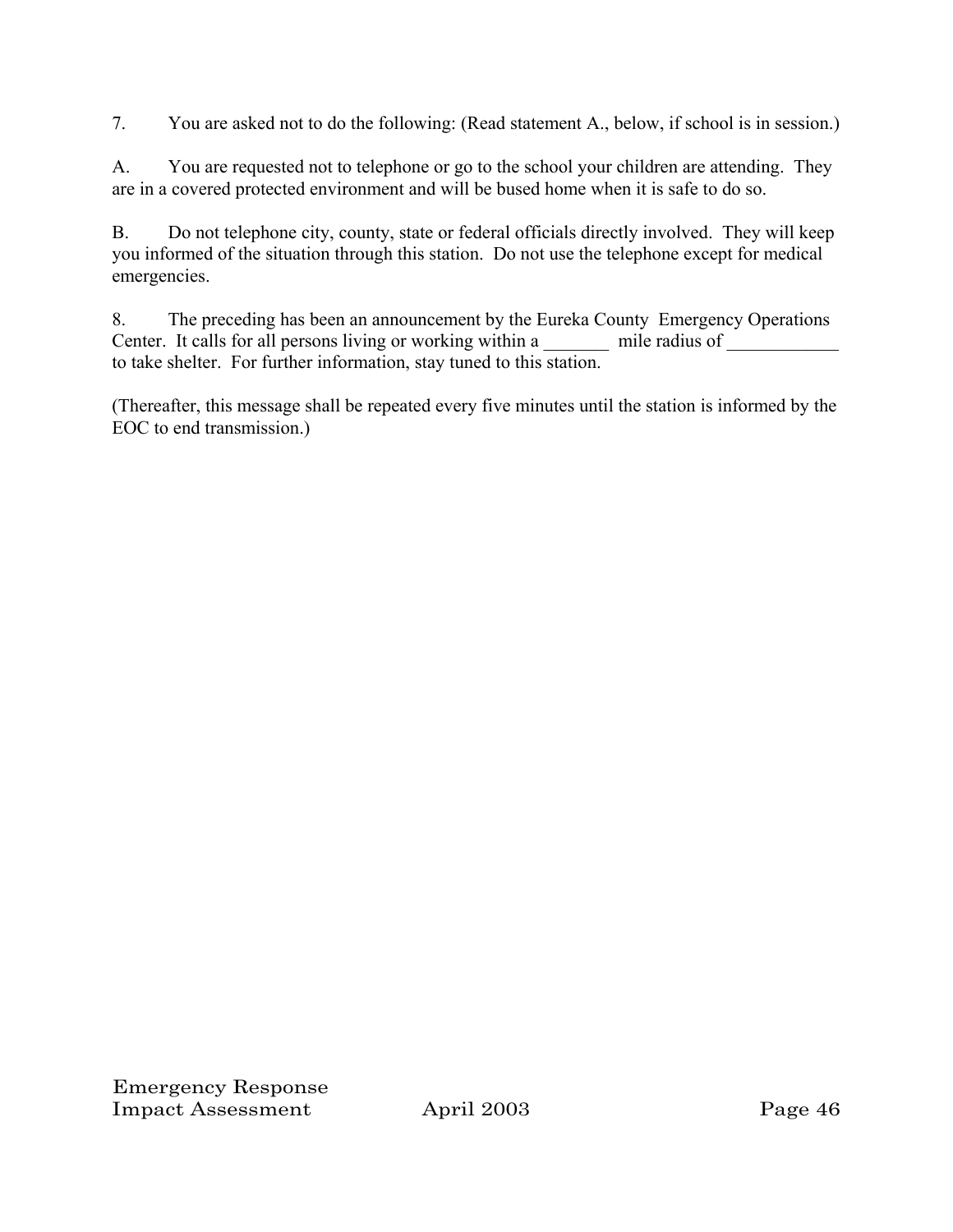## **Evacuation**

## EAS MESSAGE #2

Evacuation EAS Announcement

The following message has been released by the Eureka County Emergency Operations Center:

1. The Eureka County Emergency Operations Center has announced that an emergency condition exists at \_\_\_\_\_\_\_\_\_\_\_\_\_\_\_\_\_\_\_\_\_ and recommends the evacuation of all persons living or working within an approximate \_\_\_\_\_\_\_\_\_\_\_\_\_\_\_ mile radius of this location.

2. This advisory affects persons living in the following area:

(Repeat the list of affected areas one time, then continue the message.)

3. Please use the following evacuation routes for your neighborhood. If you will need a place to stay, report to the mass care center located at \_\_\_\_\_\_\_\_\_\_\_\_\_\_\_\_\_\_\_\_\_\_\_\_\_\_\_\_\_\_\_.

(Repeat the list of affected areas one time, then continue the message.)

4. If you have housebound persons or invalids in your home and require assistance in moving them, contact the Eureka County Emergency Operations Center at . .

5. Please cooperate by checking on persons who may live alone in your neighborhood. If they have no way of providing for their own transportation, please assist them if possible.

6. Persons affected by this evacuation advisory should prepare to spend a minimum of three days away from home and should have with them sufficient quantities of clothing, sleeping bags or blankets, personal care items and prescription drugs for at least this period. Persons evacuating to mass care centers will be provided with food and sanitary facilities. Pets will not be allowed inside the mass care centers.

7. Farmers/ranchers affected by this evacuation advisory should shelter their animals and contact the County USDA agricultural agent at (775) 237–5326 for further instructions regarding protection of livestock, foodstuffs, and regaining access to the evacuated area.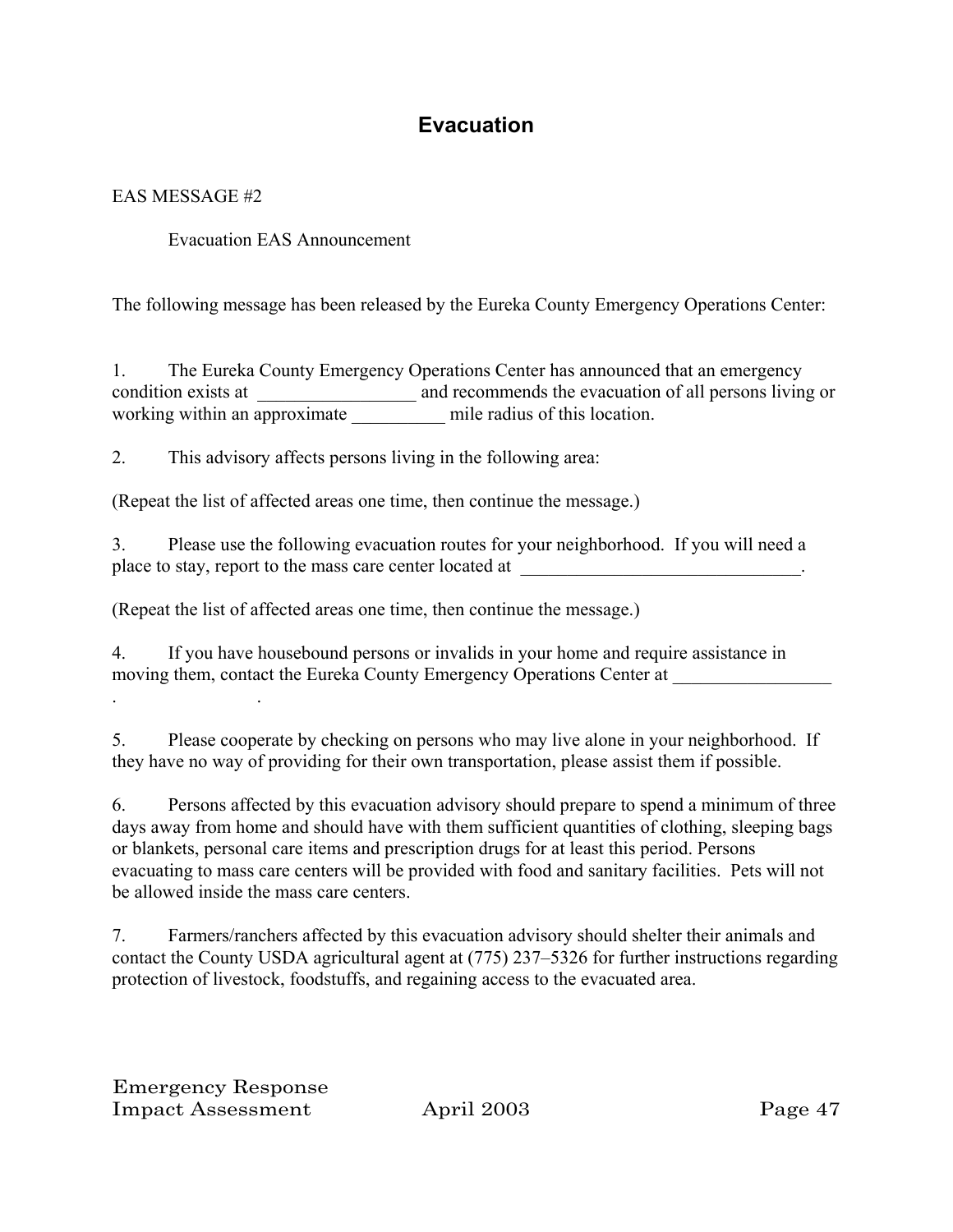- 8. Persons planning to evacuate are reminded to take the following steps prior to leaving:
	- A. Secure your home and property.
	- B. Turn off all lights and electrical appliances.
	- C. Turn down any heating systems (or turn off air conditioning systems).
	- D. Proceed calmly to your destination, obeying all traffic laws and driving carefully.
	- E. Please obey law enforcement officers and others who will be directing traffic along the evacuation routes.

9. The preceding has been an announcement by the Eureka County Emergency Operations Center regarding recommendation by the series of the evacuation of all persons living within a \_\_\_\_\_\_\_\_ mile radius of \_\_\_\_\_\_\_\_\_\_\_\_\_\_\_\_\_\_\_\_. For further information, please stay tuned to this station.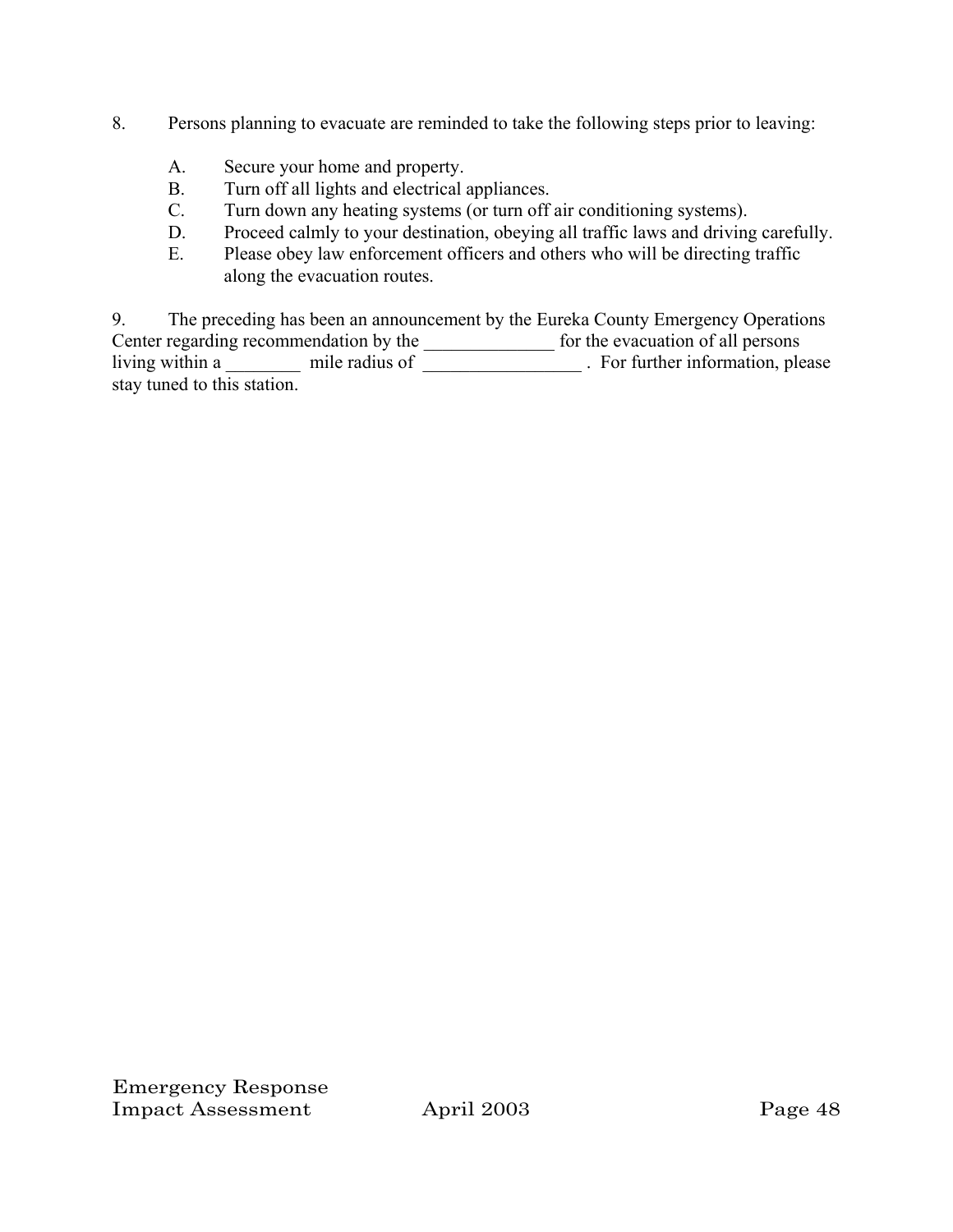## **School Evacuation**

EAS Message #3

School Evacuation EAS Announcement

1. The following message has been released by the Eureka County Emergency Operations Center. It supplements instructions given to the public concerning the evacuation announcement for an approximate \_\_\_\_\_\_ mile radius of \_\_\_\_\_\_\_\_\_\_\_\_\_\_\_\_\_\_\_ .

2. Parents with children attending schools within a \_\_\_\_\_ mile radius of are advised that their children are subject to a separate evacuation plan while school is in session. These schools are **These** schools are . Children at these schools will be taken directly to shelter areas. Parents are to meet their children at these shelter areas outside the emergency zone. I repeat, children will be taken directly to areas outside the risk area where parents are to meet their children. Parents are not to report to their children's schools.

3. Children attending the schools in the risk area will be taken to the following areas where they may be picked up:

School Evacuation Area

(Repeat list one time and continue the message.)

4. Parents are urged not to telephone or to go to the schools their children attend. To do so will only create confusion. Parents are to meet their children at the previously announced evacuation areas. I repeat, parents are urged not to telephone or to go to the schools that their children attend, but to meet their children at the evacuation areas.

5. The preceding has been an announcement by the Eureka County Emergency Operations Center giving parents instructions on where to meet their children who are attending schools within an approximate  $\qquad \qquad \_$  mile radius of  $\_$ 

(Repeat entire message one time.)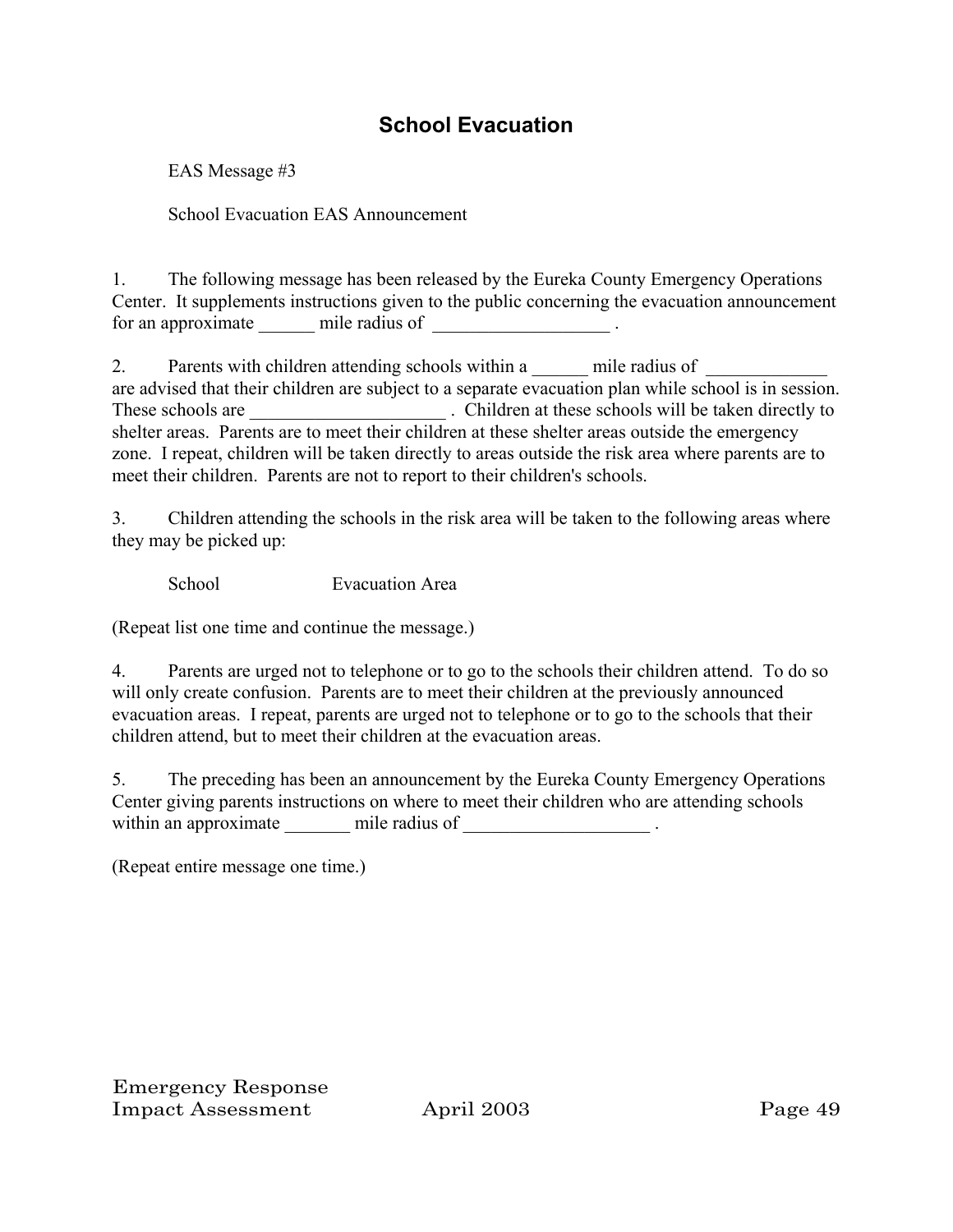# **References**

Board of Eureka County Commissioners, *Impact Assessment Report on Proposed Shipments of Spent Nuclear Fuel and High–Level Radioactive Waste through Eureka County, Nevada*, August 2001.

Cutter, Susan L. "Emergency Preparedness and Planning for Nuclear Power Plant Accidents." *Applied Geography*, 1984. Pgs. 235-245.

Eureka County Local Emergency Planning Committee, Eureka County Hazardous Materials Response Plan, May 2001.

Federal Emergency Management Agency, Risk Management Planning for Hazardous Materials, What it Means for Fire Service Planning, USFA–TR–124, January 2003.

Federal Emergency Management Agency, *Guide for All–Hazard Emergency Operations Planning*, *State and Local Guide 101,* September 1996.

Johnson, Abigail, personal communication, October 2002.

National Fire Protection Association, Inc., Recommended Practice for Responding to Hazardous Materials Incidents, NFPA 471, 2002.

National Fire Protection Association, Inc., Standard for Professional Competence of Responders to Hazardous Materials Incidents, NFPA 472, 2002 Edition.

National Fire Protection Association, Inc., Standard for Competencies for EMS Personnel Responding to Hazardous Materials Incidents, NFPA 473, 2002 **Edition** 

National Fire Protection Association, Inc., Standard on Fire Department Occupational Safety and Health Program, NFPA 1500, 2002 Edition.

National Response Team, Hazardous Materials Emergency Planning Guide, NRT–1, Updated 2001.

U.S. Department of Transportation, Research and Special Programs Administration, 2000 Emergency Response Guidebook, 2000.